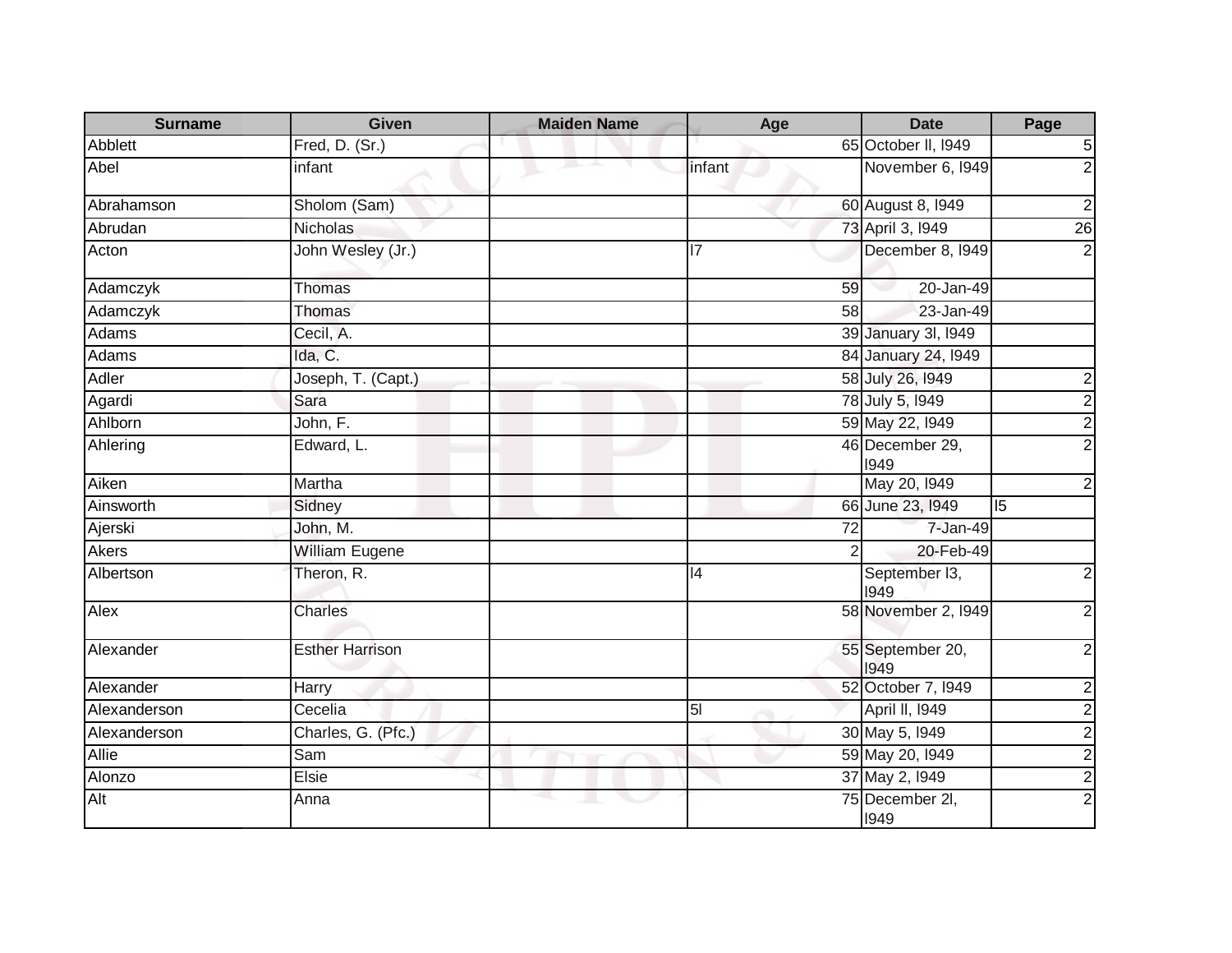| Amrai         | Joseph (Sr.) |                |                | 64 July 3, 1949          | $\overline{2}$          |
|---------------|--------------|----------------|----------------|--------------------------|-------------------------|
| Anderson      | Catherine    |                | 8              | October 4, 1949          | $\overline{17}$         |
| Anderson      | Celia        | $\overline{9}$ |                | June I, 1949             | $\boldsymbol{9}$        |
| Anderson      | Elizabeth    |                |                | 72 September 14,<br>1949 | $\overline{2}$          |
| Anderson      | Oliver, A.   |                |                | September 22,<br>1949    | $\overline{2}$          |
| Andree        | G.W. (Dr.)   |                |                | 43 October 7, 1949       | $\overline{\mathbf{c}}$ |
| Andrews       | Oliver (Sr.) |                |                | 80 April 4, 1949         | 3                       |
| Andriso       | Margaret, E. |                |                | 34 November 25,<br>1949  | 33                      |
| Anglin        | M.L. (Mr.)   |                |                | 77 November 8, 1949      | $\overline{c}$          |
| Ankner        | Joseph, A.   |                |                | 67 May 5, 1949           | $\overline{2}$          |
| Anthonise     | Edward       |                |                | 33 July I, 1949          | $\overline{24}$         |
| Antonowicz    | Ignac        |                |                | 63 January 25, 1949      |                         |
| Antulov       | Maria        |                |                | 8 May 2, 1949            | $\overline{2}$          |
| Armstrong     | Margaret, B. |                | 8 <sub>l</sub> | October 5, I949          | $\overline{2}$          |
| Armstrong     | Margaret, B. |                | $\overline{8}$ | October 5, 1949          | $\overline{2}$          |
| Arndt         | Herman, H.   |                |                | 39 February 13, 1949     |                         |
| Asbury        | Eugene, K.   |                |                | 50 April 15, 1949        | $\overline{26}$         |
| Ashford       | Arthur, W.   |                |                | 52 July 27, 1949         | $\overline{2}$          |
| <b>Atkins</b> | Marie        |                |                | 37 October 4, 1949       | $\overline{2}$          |
| <b>Atkins</b> | Moses        |                |                | 76 September 19,<br>1949 | $\overline{2}$          |
| Atkinson      | Ronald, J.   |                | 3 months       | July 22, 1949            | $\overline{2}$          |
| Ault          | Charles, E.  |                |                | 69 September 26,<br>1949 | $\overline{2}$          |
| Ault          | Forest, F.   |                |                | 65 October 26, 1949      | $\overline{\mathbf{c}}$ |
| Aumann        | Oliver       |                |                | August 9, 1949           | $\overline{2}$          |
| Austgen       | Frank        |                |                | 85 July II, 1949         | $\overline{2}$          |
| Auwerda       | Anna         |                |                | 63 August 3I, 1949       | $\overline{2}$          |
| Awbrey        | Dewey (Mrs.) |                |                | 80 November I, 1949      | $\frac{2}{2}$           |
| Baginska      | Teofila      |                |                | 67 June 26, 1949         |                         |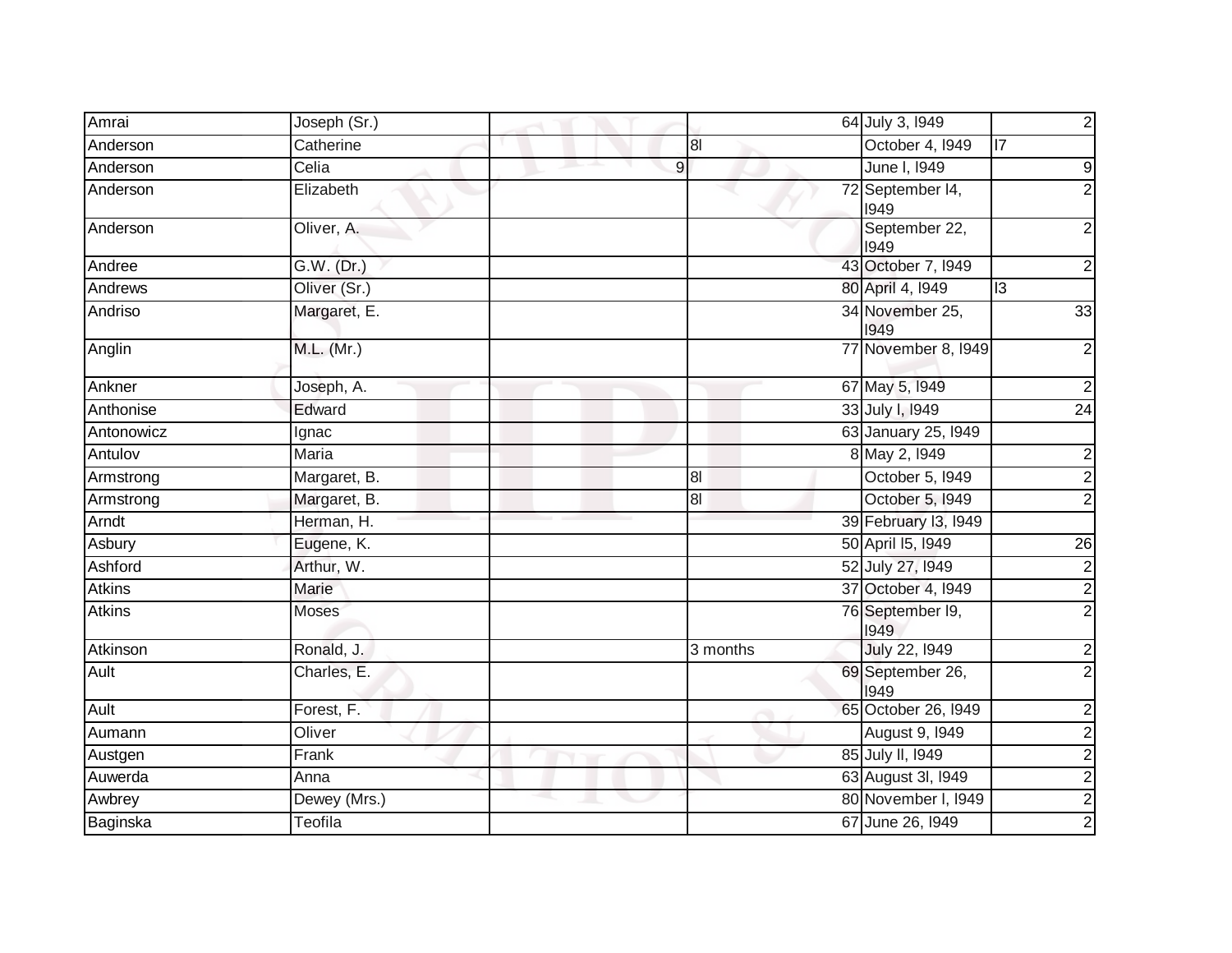| Bailey             | Frank, W.           |               |                | 50 September 28,<br>1949 |   | $\mathbf{2}$            |
|--------------------|---------------------|---------------|----------------|--------------------------|---|-------------------------|
| <b>Bailey</b>      | Margaret, D.        |               | 2 days         | July 24, 1949            |   | $\boldsymbol{2}$        |
| <b>Baird</b>       | Martha Baldwin      |               |                | 80 May 22, 1949          |   |                         |
| Bajda              | <b>Stanley</b>      |               |                | December 2, 1949         |   | $\overline{\mathbf{c}}$ |
| Bajer              | Stephen, H.         |               |                | 34 October 24, 1949      |   | $\overline{\mathbf{c}}$ |
| <b>Baker</b>       | <b>Mary Theresa</b> |               | 7 <sup>1</sup> | May 13, 1949             |   | $\overline{2}$          |
| <b>Bakti</b>       | Charles             |               |                | 53 April 2I, 1949        |   | $\overline{2}$          |
| <b>Baltes</b>      | Maria               |               |                | 73 March 25, 1949        |   | $\overline{9}$          |
| <b>Banas</b>       | John (Sr.)          |               |                | 59 February 7, 1949      |   |                         |
| <b>Banchich</b>    | Stephen             |               |                | 62 June 23, 1949         | 5 |                         |
| <b>Banciv</b>      | John                |               |                | 68 November 8, 1949      |   | $\overline{\mathbf{c}}$ |
| Baran              | Alexander           |               |                | 60 October 18, 1949      |   | $\overline{c}$          |
| Barbauld           | Zephire             |               | 71             | July 17, 1949            |   | $\overline{2}$          |
| <b>Barbouletas</b> | John (Pappas)       |               |                | 67 April 26, 1949        | 5 |                         |
| Bardon             | Elizabeth           | <b>Bartha</b> |                | 75 April 3, 1949         |   | $\overline{26}$         |
| <b>Barkow</b>      | Ferdinand           |               |                | 68 June 30, 1949         |   | $\overline{c}$          |
| <b>Barnes</b>      | Norman, H.          |               |                | October 14, 1949         |   | $\overline{c}$          |
| <b>Barnett</b>     | Edna, M.            |               |                | 67 December 4, 1949      |   | $\overline{2}$          |
| Barnhill           | Nora                |               |                | 75 September 20,<br>1949 |   | $\overline{2}$          |
| Barnhouse          | Omri, O.            |               |                | 73 December 7, 1949      |   | $\overline{c}$          |
| Barr               | Harry, L.           |               |                | 60 April 25, 1949        |   | $\overline{2}$          |
| Barriantos         | Efren               |               |                | April 3, 1949            |   | 26                      |
| <b>Bassow</b>      | Viola               |               |                | 49 February I0, I949     |   |                         |
| <b>Bastian</b>     | Abbe                |               |                | 79 April 6, 1949         |   | 33                      |
| <b>Bates</b>       | Clarence            |               |                | 56 March I0, 1949        |   | $\overline{23}$         |
| <b>Bauer</b>       | Walter, E.          |               | $\overline{6}$ | <b>August 3, 1949</b>    |   | $\overline{4}$          |
| Baughman           | Harry               |               |                | 74 February 14, 1949     |   |                         |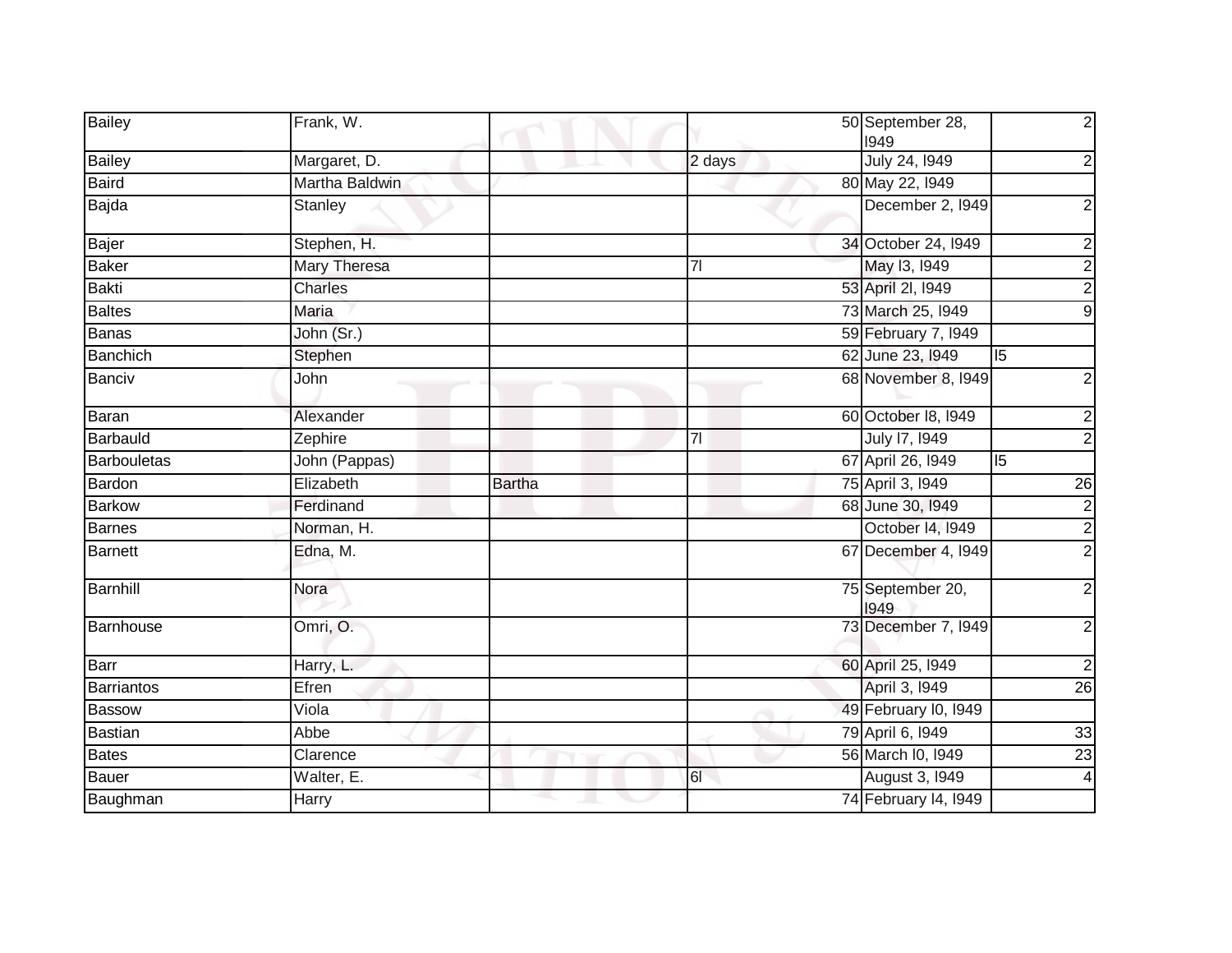| Baumgardner    | Mary Jane           |         | 63 September 2,<br>1949  | $\overline{2}$   |
|----------------|---------------------|---------|--------------------------|------------------|
| Baumgartner    | <b>Barbara</b>      |         | 88 June 2l, 1949         | $\overline{2}$   |
| Baumhammel     | <b>Fritz Albert</b> |         | 55 April 19, 1949        | $\overline{2}$   |
| <b>Bazan</b>   | Joseph, C. (pfc.)   |         | 22 January 18, 1949      |                  |
| <b>Beck</b>    | Oscar, E.           |         | February II, 1949        |                  |
| Becze          | Penny Lee           | 6 weeks | April 4, 1949            | 13               |
| Bednarowicz    | Leo                 |         | 63 December I9,<br>1949  | $\overline{c}$   |
| <b>Behlke</b>  | Harry, E.           |         | 55 March 27, 1949        | $\overline{4}$   |
| <b>Belka</b>   | Antonina            |         | 74 May 5, 1949           | $\overline{26}$  |
| <b>Bellan</b>  | Lillian             |         | 54 October 3I, 1949      | $\overline{2}$   |
| Benbow         | Theodore            |         | August 17, 1949          | $\overline{2}$   |
| Benschop       | Albert              |         | 72 November 25,<br>1949  | $\overline{2}$   |
| Berg           | <b>Edith Marian</b> |         | 47 December 2, 1949      | $\overline{2}$   |
| Berglund       | Maria               |         | 78 September 20,<br>1949 | $\overline{c}$   |
| Berkovitz      | Arthur, I. (S/Sgt.) |         | July 3I, 1949            | $\boldsymbol{2}$ |
| <b>Betz</b>    | George, L.          |         | 86 March 29, 1949        | $\overline{2}$   |
| <b>Bicanic</b> | Peter (Pfc.)        |         | 22 March I0, 1949        | $\overline{23}$  |
| Biddinger      | Dale                |         | 32 October 2, 1949       | $\frac{2}{2}$    |
| <b>Bieker</b>  | Frank               |         | 74 May 8, 1949           |                  |
| Bielecki       | <b>Teofila</b>      | 71      | April 8, 1949            | $\overline{27}$  |
| Bielecky       | Julia               |         | 69 March 2, 1949         | $\frac{2}{2}$    |
| <b>Biestek</b> | Stanley             |         | 76 November 27,<br>1949  |                  |
| Biewenga       | Gertrude            |         | 56 November 8, 1949      | $\overline{2}$   |
| <b>Biksey</b>  | Mary                |         | 74 May 2, 1949           | $\boldsymbol{2}$ |
| <b>Billos</b>  | Gus                 | 50      | 3-Jan-49                 |                  |
| <b>Binder</b>  | Charles, W.         |         | 63 March I3, 1949        | 33               |
| <b>Bird</b>    | Mary (Brtich)       |         | 72 August 14, 1949       | 45               |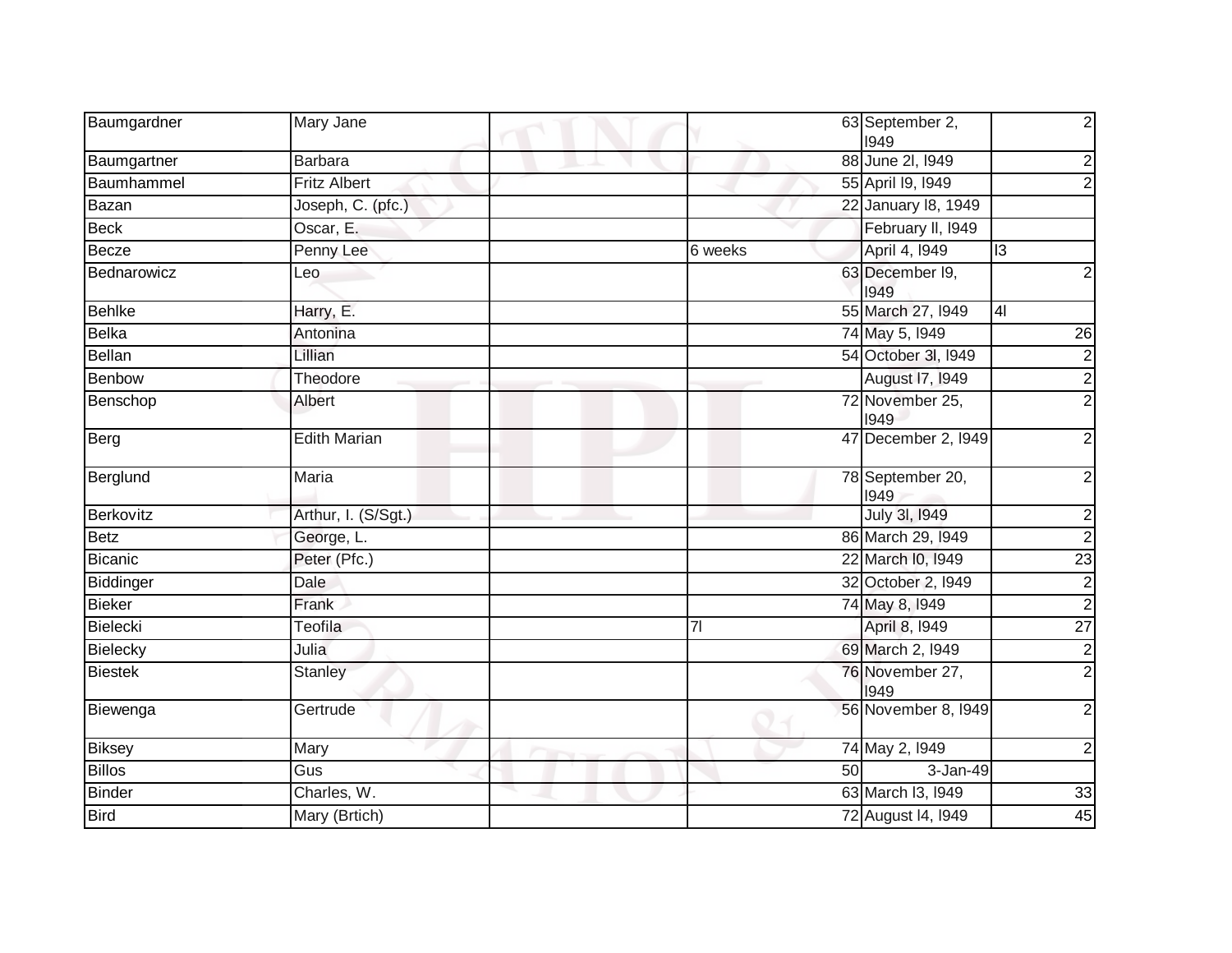| <b>Biscuso</b>  | Sam               |        |                | May 25, 1949            |                | $\overline{2}$  |
|-----------------|-------------------|--------|----------------|-------------------------|----------------|-----------------|
| <b>Bishop</b>   | Joseph, O.        |        |                | 53 May 3I, 1949         |                | $\overline{2}$  |
| <b>Black</b>    | Erma Maybelle     |        |                | 49 January 16, 1949     |                |                 |
| Blanchard       | Charles, L. (Jr.) |        |                | 47 August 7, 1949       |                | $\overline{2}$  |
| <b>Blasky</b>   | Agnes             |        |                | 73 October 6, 1949      |                | $\overline{c}$  |
| <b>Blastick</b> | Clifford          |        | I6 months      | April 15, 1949          |                | $\overline{2}$  |
| <b>Bleidl</b>   | Julia             |        |                | 74 May II, 1949         |                | $\overline{2}$  |
| Blickhahn       | Mary              |        |                | 79 July 22, 1949        |                | $\overline{c}$  |
| Blockland       | <b>Nellie</b>     |        |                | 34 May 10, 1949         |                | $\overline{2}$  |
| <b>Blue</b>     | William, J. (Jr.) |        |                | 14 January 13, 1949     |                |                 |
| Boardman        | Madge, J.         |        |                | 49 June 14, 1949        |                | $\mathbf{2}$    |
| Boatman         | Ross Edward (Bob) |        |                | 58 March 3, 1949        | 19             |                 |
| <b>Bobin</b>    | Vincent           |        | 61             | March 27, 1949          | $\overline{4}$ |                 |
| <b>Bobinac</b>  | Kate              |        |                | 76 December 18,<br>1949 |                | $\overline{2}$  |
| <b>Bocek</b>    | Frank, S. (Pfc.)  |        |                | 33 August 3, 1949       |                | $\vert 4 \vert$ |
| <b>Bock</b>     | Frank             |        |                | 70 August 7, 1949       |                | $\frac{2}{2}$   |
| <b>Bock</b>     | Jennie            |        |                | 68 November 4, 1949     |                |                 |
| <b>Bocken</b>   | Clara             |        | 7 <sup>1</sup> | March 30, 1949          |                | 33              |
| <b>Bodnar</b>   | Julia             |        | $\overline{6}$ | May 29, 1949            |                | $\overline{2}$  |
| <b>Boedeker</b> | Louise, R.        |        |                | July 29, 1949           |                |                 |
| Bogner          | Frances           |        |                | 60 August 7, 1949       |                | $\frac{2}{2}$   |
| <b>Bolcis</b>   | Mildred, C.       |        | 4 <sub>l</sub> | December 4, I949        |                | $\overline{2}$  |
| Bond            | Thomas, E.        |        |                | 73 December II, 1949    |                | $\overline{2}$  |
| <b>Bondra</b>   | Mary              | Kupcha |                | 53 May 12, 1949         |                | $\mathbf{2}$    |
| Bonesteel       | Vernon, B.        |        |                | 44 August I, 1949       |                | $\overline{2}$  |
| <b>Booker</b>   | Alfred, H.        |        |                | 59 October II, 1949     |                | $\overline{5}$  |
| Borbas          | John              |        |                | 69 March 13, 1949       |                | 33              |
| <b>Borden</b>   | Maude, W.         |        |                | 72 June 27, 1949        |                | $\overline{2}$  |
| Borowski        | Walter            |        |                | 38 January 13, 1949     |                |                 |
|                 |                   |        |                |                         |                |                 |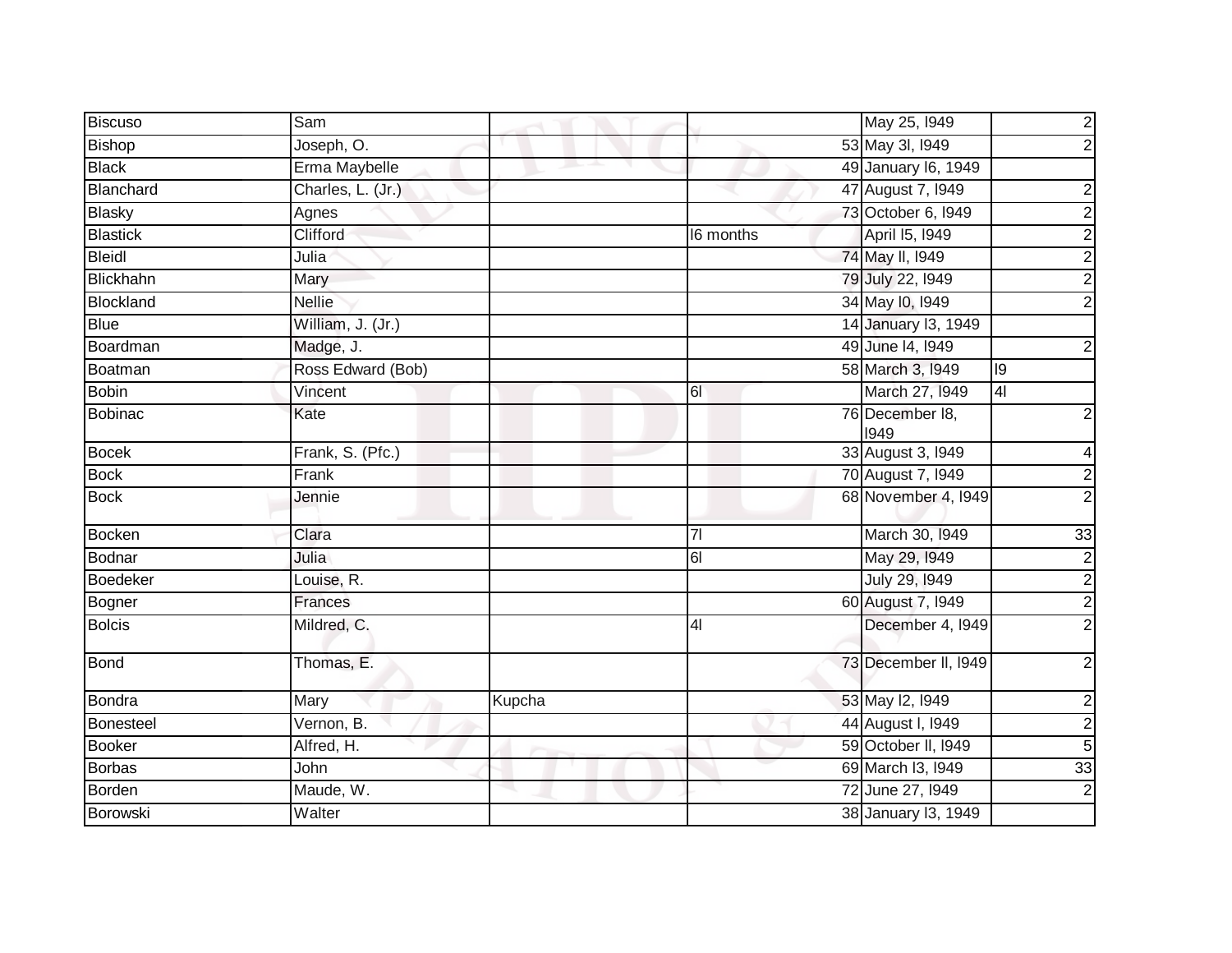| <b>Bortka</b>  | Tekla                 |        |                | 63 March 28, 1949        | $\frac{2}{2}$           |
|----------------|-----------------------|--------|----------------|--------------------------|-------------------------|
| <b>Bos</b>     | Linda Darlene         |        | 15 months      | December 30,<br>1949     |                         |
| <b>Bosta</b>   | Catherine             |        |                | 66 December 9, 1949      | $\overline{2}$          |
| Boswinkle      | Harold, H.            |        |                | 47 August 7, 1949        | $\overline{\mathbf{c}}$ |
| <b>Boszor</b>  | Della                 |        |                | 82 September I3,<br>1949 | $\overline{2}$          |
| Bourne         | Flossie               | Vlasta |                | 66 April 24, 1949        | $\overline{2}$          |
| <b>Bowers</b>  | Laura                 |        |                | 87 September 14,<br>1949 | $\overline{2}$          |
| <b>Bowles</b>  | Ambert                |        |                | 49 April 7, 1949         | $\overline{22}$         |
| Bowser         | Matt, F. (Pvt.) (Jr.) |        |                | 24 April 12, 1949        | $\overline{\mathbf{c}}$ |
| Boyd           | Frankie               |        |                | 52 February 22, 1949     |                         |
| Boyda          | Mary                  |        |                | 68 October 7, 1949       | $\overline{\mathbf{c}}$ |
| Boyle          | Daniel, J.            |        |                | 53 December 5, 1949      | $\overline{2}$          |
| <b>Bozack</b>  | <b>Stella</b>         |        |                | 62 December I3,<br>1949  | $\mathbf 2$             |
| Bozel          | George                |        | 5 <sub>l</sub> | December 25,<br>1949     | $\mathbf 2$             |
| <b>Bradtke</b> | Jacob                 |        |                | 57 November 23,<br>1949  | $\overline{c}$          |
| <b>Brady</b>   | James, J.             |        |                | 70 November 14,<br>1949  | $\boldsymbol{2}$        |
| Brakebill      | George, R.            |        | 5 <sub>l</sub> | December 4, 1949         | $\overline{2}$          |
| <b>Brav</b>    | Michael (Sr.)         |        | 5 <sub>l</sub> | April 8, 1949            | $\overline{27}$         |
| <b>Brazzil</b> | Catherine             |        |                | 83 May 4, 1949           | $\overline{2}$          |
| <b>Bremmer</b> | Walter                |        |                | 53 October 30, 1949      | $\overline{2}$          |
| <b>Breu</b>    | William               |        |                | 82 June 29, 1949         | $\overline{c}$          |
| Brezinski      | Mary, T.              |        |                | 34 June 5, 1949          | $\frac{2}{2}$           |
| <b>Briggs</b>  | Albert, K.            |        |                | 79 October 19, 1949      |                         |
| <b>Briggs</b>  | Antoinette            |        |                | 28 September 4,<br>1949  | $\overline{2}$          |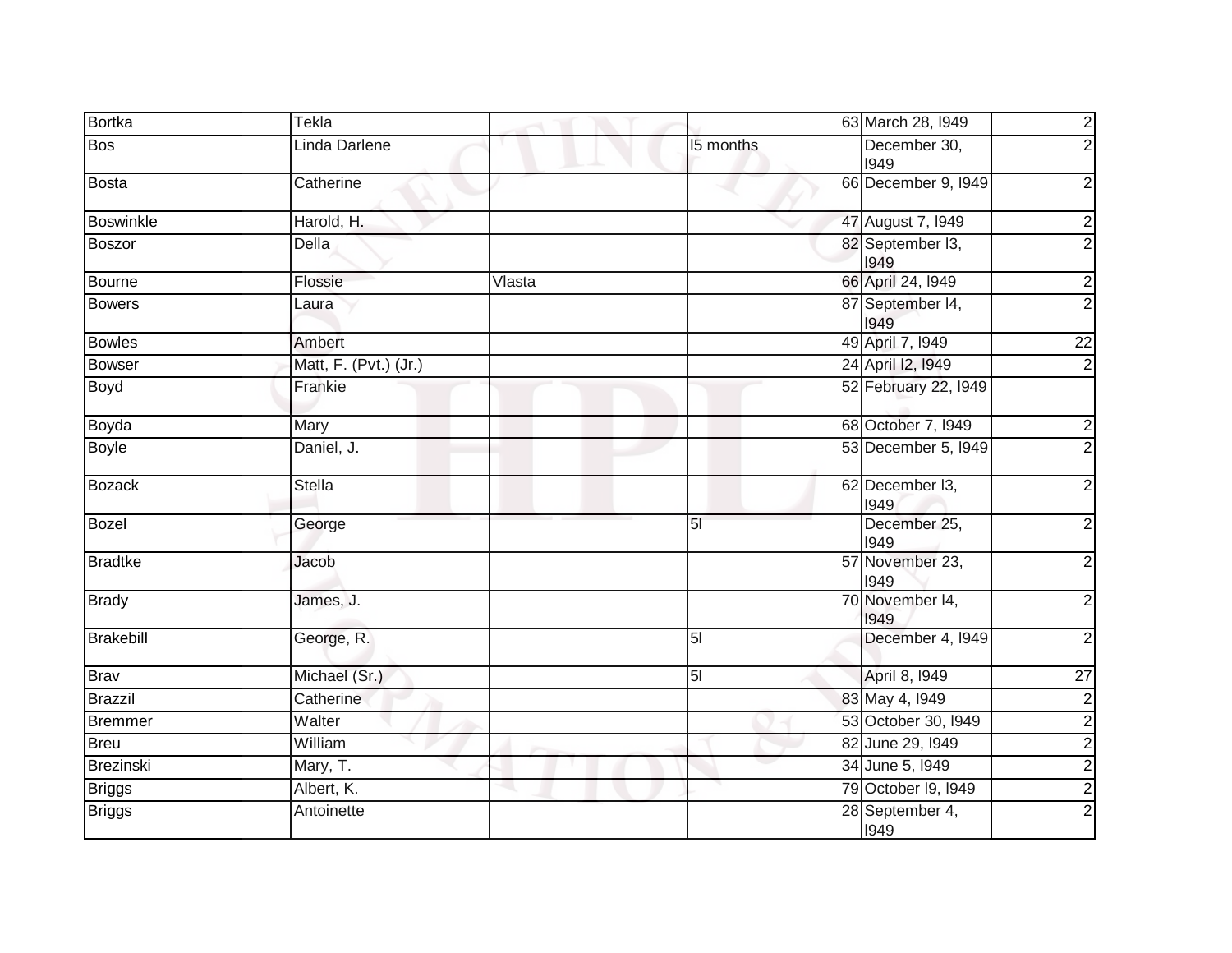| <b>Bright</b>     | Laney             |                | 94 August 7, 1949        | $\overline{c}$          |
|-------------------|-------------------|----------------|--------------------------|-------------------------|
| <b>Brindley</b>   | Minnie, K.        | 5 <sub>l</sub> | March 18, 1949           | 33                      |
| <b>Brittain</b>   | Mary              | infant         | December 4, 1949         | $\boldsymbol{2}$        |
| <b>Britton</b>    | M., Ward          |                | 74 April 4, 1949         | 13                      |
| <b>Brockman</b>   | Fritz             |                | 69 September 4,<br>1949  | $\overline{2}$          |
| <b>Brooks</b>     | Dora              | 78             | 7-Jan-49                 |                         |
| <b>Brown</b>      | Arthur, C.        |                | 63 November I3,<br>1949  | $\overline{2}$          |
| <b>Brown</b>      | John, J. (Pvt.)   | 19             | March 30, 1949           | 33                      |
| <b>Brown</b>      | William, E.       | $\overline{2}$ | July 6, 1949             | 29                      |
| <b>Bruce</b>      | William           |                | 92 May 6, 1949           | $\overline{2}$          |
| <b>Brudzinski</b> | Jean              |                | 38 March 6, 1949         | $\overline{33}$         |
| <b>Bruinsma</b>   | Lewis             |                | 52 May 29, 1949          | $\overline{2}$          |
| Brzezinski        | Patrick, A.       |                | 49 October 18, 1949      | $\overline{2}$          |
| <b>Brzinski</b>   | Edward, J. (S/2C) | 18             | March 27, 1949           | 4 <sub>l</sub>          |
| <b>Bubanz</b>     | Frances           | 61             | March 27, 1949           | 4                       |
| <b>Bublis</b>     | Anna, M.          |                | 65 August I, 1949        | $\overline{\mathbf{c}}$ |
| <b>Buckley</b>    | Daniel, J.        |                | 72 September 26,<br>1949 | $\overline{2}$          |
| Buczkowski        | Peter, J.         |                | <b>January 26, 1949</b>  |                         |
| <b>Buehring</b>   | Charles, J.       | 60             | 20-Jan-49                |                         |
| <b>Buettner</b>   | John              |                | 59 May 27, 1949          |                         |
| <b>Buhring</b>    | Fred, G.          |                | 66 May 17, 1949          | $\frac{2}{2}$           |
| <b>Bukowski</b>   | Albert            |                | 76 July 3, 1949          | $\overline{c}$          |
| <b>Bumhour</b>    | Mary              |                | 67 November 13,<br>1949  | $\overline{2}$          |
| <b>Bunde</b>      | Martha            | 70             | 9-Jan-49                 |                         |
| <b>Burbick</b>    | Eva               | 61             | October 7, 1949          | $\overline{\mathbf{c}}$ |
| <b>Burch</b>      | Cora Belle        |                | 78 July 5, 1949          | $\overline{2}$          |
| <b>Burhans</b>    | <b>Bess</b>       |                | May 25, 1949             | $\overline{2}$          |
| <b>Burns</b>      | Albert, J.        |                | February 4, 1949         |                         |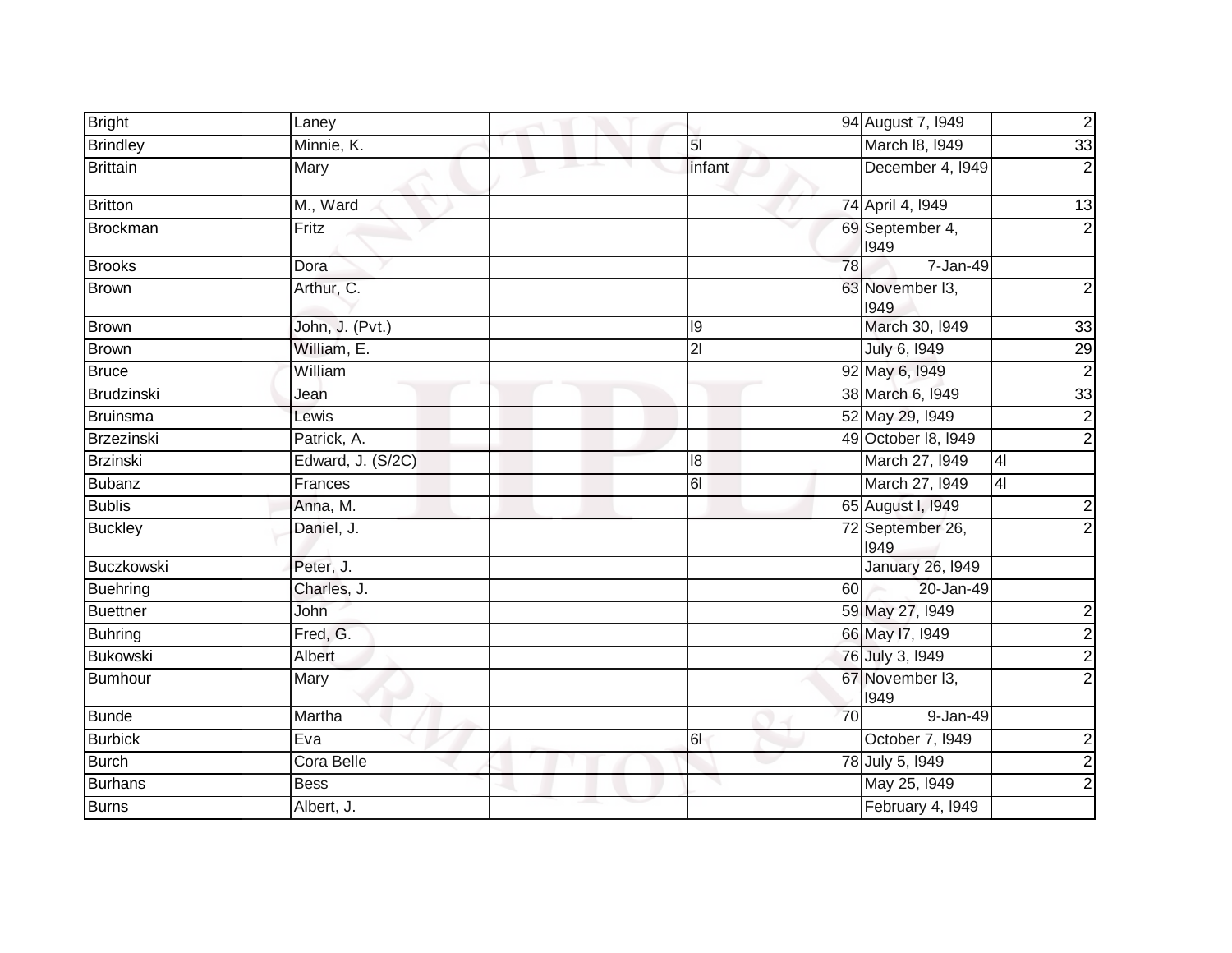| <b>Burns</b>  | Leo Delaney         |          | 67 June 2, 1949          |                         |
|---------------|---------------------|----------|--------------------------|-------------------------|
| <b>Burton</b> | Jean                |          | 56 June 10, 1949         | $\overline{0}$          |
| <b>Buser</b>  | Helen               |          | 44 October 20, 1949      | $\overline{c}$          |
| <b>Buth</b>   | Carl                |          | 96 March I0, 1949        | $\overline{23}$         |
| <b>Butler</b> | Roger, L.           |          | 56 June I, 1949          | $\overline{9}$          |
| <b>Butts</b>  | <b>Bessie</b>       |          | 66 August 16, 1949       | $\overline{2}$          |
| <b>Byerly</b> | <b>Nellie</b>       |          | 64 May 18, 1949          | $\overline{2}$          |
| <b>Byich</b>  | John                |          | 53 April 19, 1949        | $\overline{2}$          |
| Cahill        | Julia               |          | 74 September I2,<br>1949 | $\overline{2}$          |
| Cahill        | Patrick             |          | 69 June 29, 1949         | $\overline{c}$          |
| Caldwell      | Mary Louise         |          | 67 January 28, 1949      |                         |
| Campagna      | Salvatore           |          | 94 April II, 1949        | $\overline{\mathbf{c}}$ |
| Campain       | Aurelia Miku        |          | 62 November 30,<br>1949  | $\overline{2}$          |
| Campbell      | George, R.          |          | 55 July 25, 1949         | $\overline{\mathbf{c}}$ |
| Cannells      | Valentine, H.       | 52       | 7-Jan-49                 |                         |
| Capats        | Paul                |          | 62 February 15, 1949     |                         |
| Carlson       | Carolyn, M.         |          | 45 December 22,<br>1949  | $\overline{2}$          |
| Carlson       | Christ              |          | 68 March 28, 1949        | <u>m</u>                |
| Carlson       | Mathilda            |          | 75 January 17, 1949      |                         |
| Carmichael    | Laura               |          | 68 June 13, 1949         | $\overline{\mathbf{c}}$ |
| Carney        | <b>Thomas Allen</b> |          | April 15, 1949           | $\overline{2}$          |
| Carpen        | Bert (Karpinski)    |          | 60 December 29,<br>1949  | $\overline{2}$          |
| Carpenter     | Rose                |          | 60 June 27, 1949         | $\overline{2}$          |
| Carroll       | Edward, M. (Cpl.)   | 21       | May 5, 1949              | $\overline{c}$          |
| Carrouthers   | Clinton             |          | 37 February 17, 1949     |                         |
| Carter        | William, E.         |          | 57 October 17, 1949      | $\overline{\mathbf{c}}$ |
| Casinski      | Joseph              |          | 47 July 15, 1949         | $\overline{23}$         |
| Casola        | Raymond             |          | 66 August 24, I949       | $\frac{2}{2}$           |
| Chandler      | Lester James        | 5 months | June 13, 1949            |                         |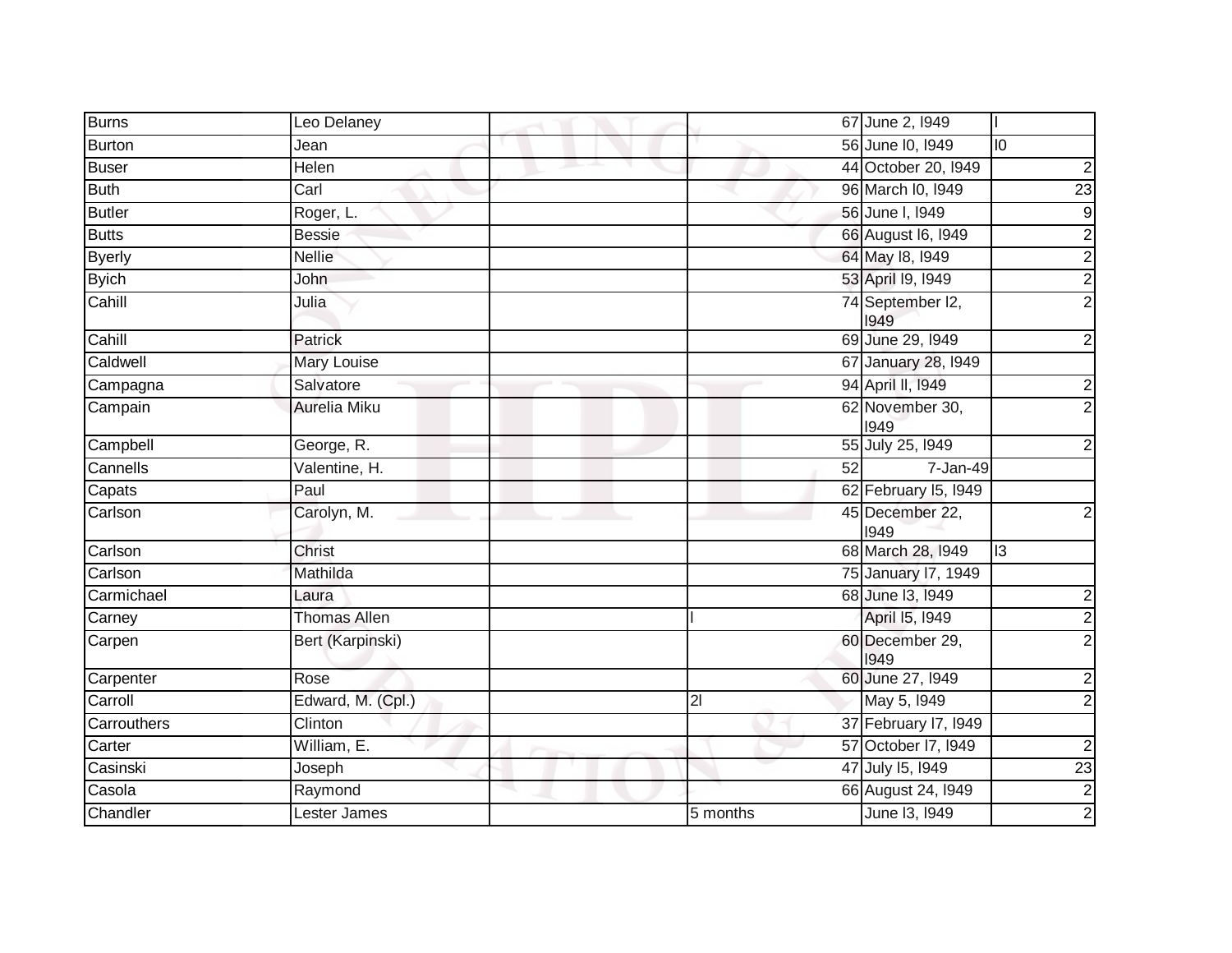| Chargonja      | Jerry                |           |                | 50 July 3, 1949          |                |                         |
|----------------|----------------------|-----------|----------------|--------------------------|----------------|-------------------------|
| Chastian       | <b>Hattie Belle</b>  |           |                | 73 November 2I,<br>1949  |                |                         |
| Chisbac        | Simion               |           |                | 55 February I0, 1949     |                |                         |
| Chizmar        | George               |           |                | 59 December I6,<br>1949  |                | 2                       |
| Christiansen   | Peter, H.            |           | $\overline{7}$ | October 24, 1949         |                | 2                       |
| Christopherson | John, A.             |           |                | 83 July 5, 1949          |                | 2                       |
| Chrzan         | Mary                 |           |                | 79 March 28, 1949        |                | $\overline{\mathbf{c}}$ |
| Cieplucha      | George               |           |                | 72 December 28,<br>1949  |                | $\overline{2}$          |
| Ciganovich     | Joseph               |           |                | 64 June 29, 1949         |                | 2                       |
| Cinko          | George               |           |                | 34 September 26,<br>1949 |                | $\overline{2}$          |
| Clancy         | John, W.             |           |                | 87 January 19, 1949      |                |                         |
| Clapman        | Fanny                |           |                | 69 July 20, 1949         |                | 2                       |
| Clark          | Doyle                |           |                | 68 August 29, 1949       |                |                         |
| Clark          | George, M.           |           |                | 68 February 20, 1949     |                |                         |
| <b>Clark</b>   | James, A.            |           | 7 <sup>1</sup> | November 13,<br>1949     |                |                         |
| Clark          | <b>William Boyd</b>  |           |                | 30 December 20,<br>1949  |                |                         |
| Clauson        | Mary                 |           |                | 68 February 18, 1949     |                |                         |
| Clubine        | Anna                 | Schroeder |                | 57 August 16, 1949       | $\overline{5}$ |                         |
| Coburn         | Robert, E.           |           |                | 85 September 18,<br>1949 |                |                         |
| Cohen          | Joseph (Sr.)         |           |                | June 14, 1949            |                |                         |
| Colby          | Averill, C. (Sr.)    |           |                | 69 April I2, 1949        | 4              |                         |
| Cole           | Linda Sue            |           | 12 days        | December II, 1949        |                | 2                       |
| Cole           | <b>Russell James</b> |           | 6 months       | May 18, 1949             |                | $\overline{\mathbf{c}}$ |
| Cole           | Sam, D.              |           |                | 70 July 26, 1949         |                | $\overline{c}$          |
| Cole           | Weldon, B.           |           | ◡              | 83 April 7, 1949         |                | 2                       |
| Colvin         | Harry, W.            |           |                | 54 January 25, 1949      |                |                         |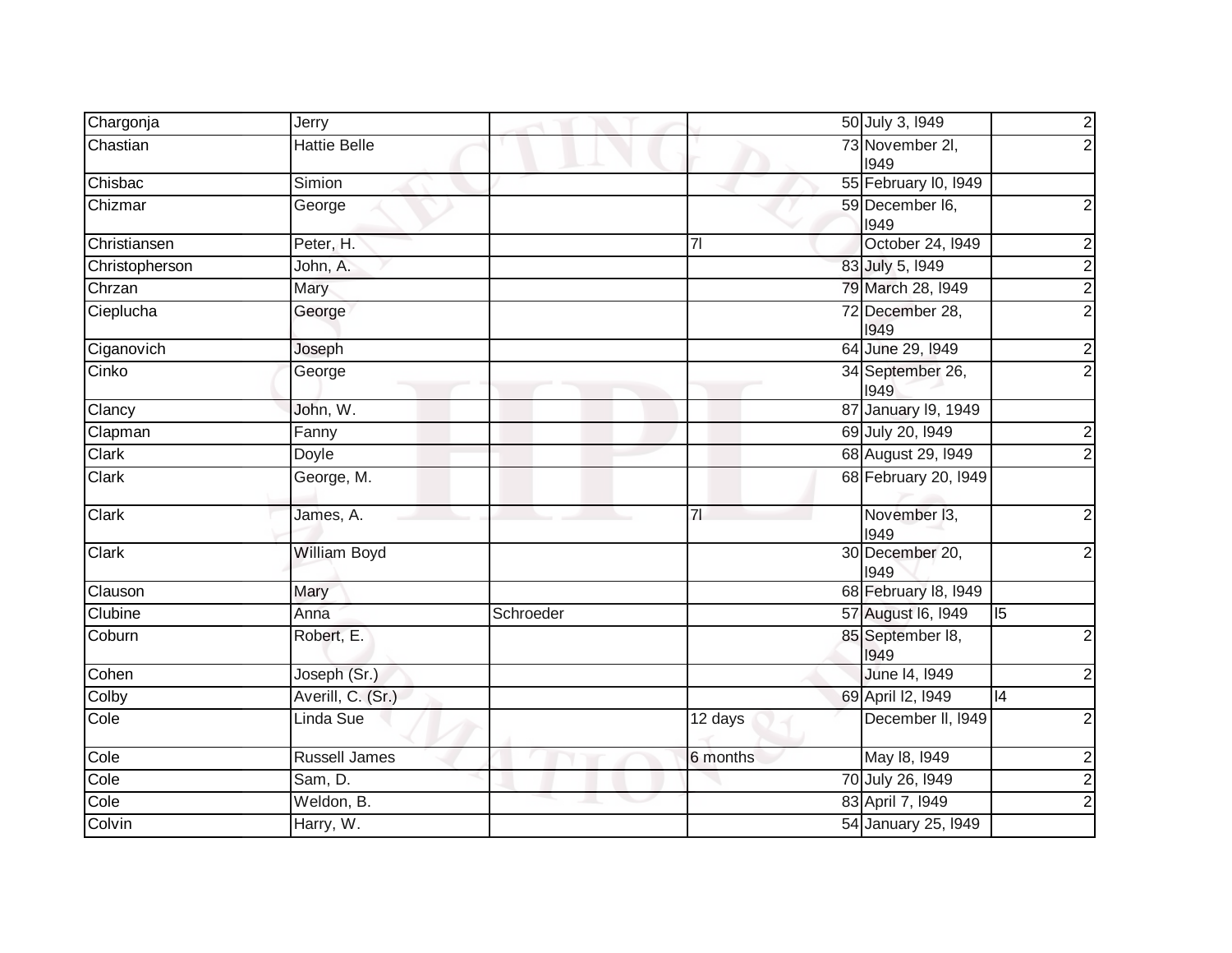| Comstock      | James, A. (P/Sgt.)   | January 16, 1949                                          |
|---------------|----------------------|-----------------------------------------------------------|
| Conger        | Loia                 | 67 November 29,<br>$\overline{2}$<br>1949                 |
| Cook          | William, L.          | 74 October 3I, I949<br>$\overline{c}$                     |
| Cooper        | Eugene, S.           | $\overline{2}$<br>72 September 6,<br>1949                 |
| Cooper        | George               | 60 November 9, 1949<br>$\overline{2}$                     |
| Corey         | Joseph               | 47 January 13, 1949                                       |
| Cornwell      | Eugene, E.           | 59 May II, 1949<br>33                                     |
| Cortez        | Refugio              | 63 July 10, 1949<br>$\overline{24}$                       |
| Cortopassi    | Mary                 | $\overline{2}$<br>60 July 3l, 1949                        |
| Cotoc         | Cosma                | $\frac{2}{2}$<br>69 July 17, 1949                         |
| Cotton        | Elizabeth            | 82 November 14,<br>1949                                   |
| Coursel       | William, F.          | 66 January 19, 1949                                       |
| Cowell        | Gordon Hunter (Sgt.) | June 16, 1949<br>$\boldsymbol{2}$                         |
| Cox           | Glen, B.             | 54 February 15, 1949                                      |
| Cox           | <b>Ida Bell</b>      | 76 April 3, 1949<br>26                                    |
| Cox           | Permelia Jane        | 77 March I, 1949<br>$\overline{14}$                       |
| Cox           | <b>Richard Keith</b> | 29 January 2I, 1949                                       |
| Crabb         | <b>Katie Mae</b>     | 62 April 12, 1949<br>$\mathbf 2$                          |
| Cramer        | Hannah Jean          | 47 April 24, 1949<br>44                                   |
| Cramer        | Robert, G.           | 34 April 24, 1949<br>$\overline{44}$                      |
| Cravens       | James, J. (Dr.)      | 49 February 7, 1949                                       |
| Creigh        | Pauline, M.          | $\overline{2}$<br><b>August 5, 1949</b><br>4 <sub>l</sub> |
| Crilley       | James, H.            | $\overline{2}$<br>74 September 6,<br>1949                 |
| Crim          | Maude                | 67 June 10, 1949<br>10                                    |
| <b>Crites</b> | Lulu Mabelle         | 3-Jan-49<br>63                                            |
| Croach        | Cheryl Lynne         | 9 months<br>December 14,<br> 4 <br>1949                   |
| Crockett      | Thomas               | 75 February 20, 1949                                      |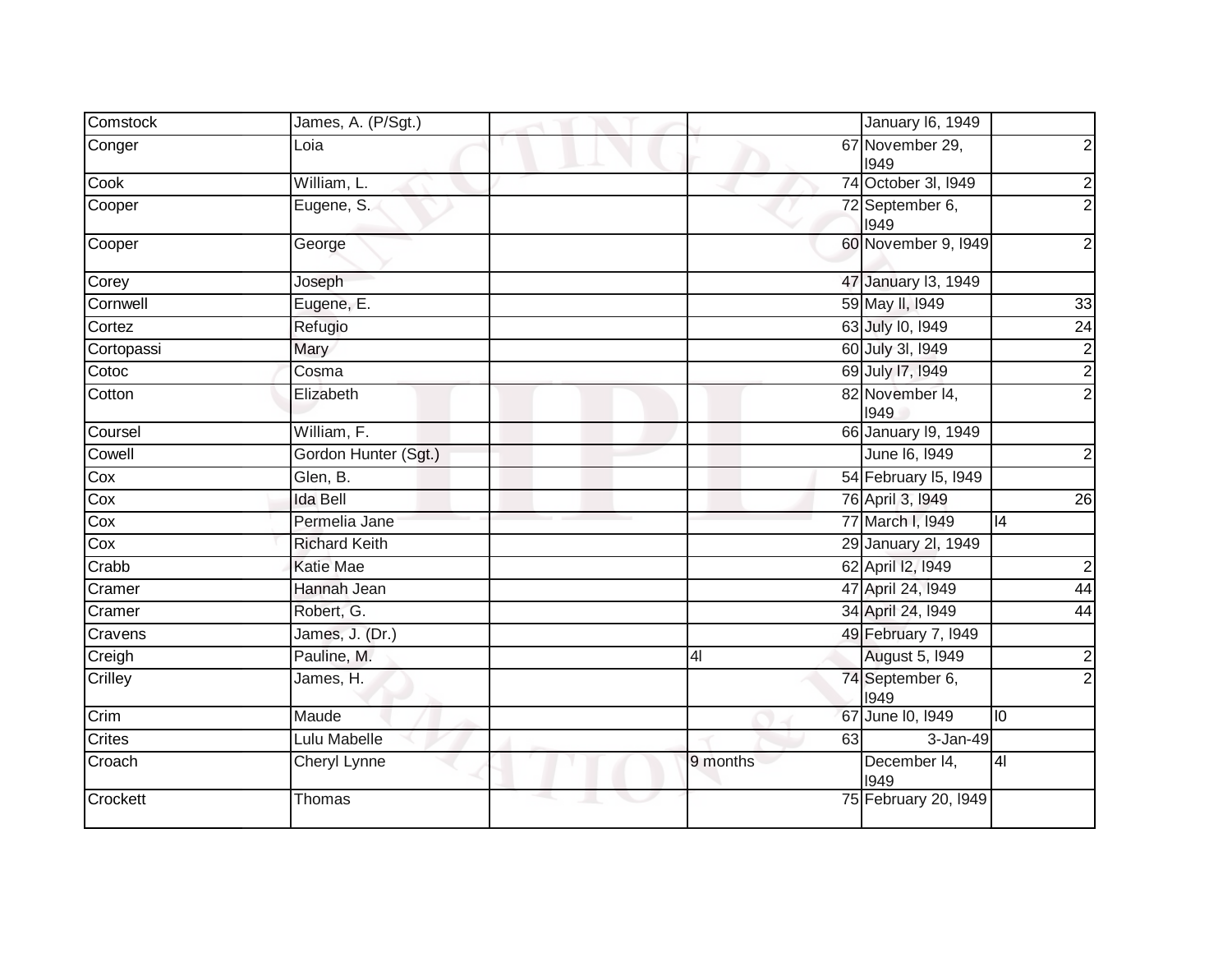| Cromer          | Eugene, C.        | 26 September 23,<br>25<br>1949         |
|-----------------|-------------------|----------------------------------------|
| Culhane         | Catherine         | 55 December I6,<br>1949                |
| <b>Cummins</b>  | David Allen       | <b>January 14, 1949</b><br>4 months    |
| Cunningham      | Katie             | 82 November I, 1949                    |
| Cunningham      | Ruth              | November 15,<br>4 <sub>l</sub><br>1949 |
| Cupp            | Vernon, J.        | 64 August 26, 1949                     |
| Cuprak          | Anna              | 55 July 13, 1949                       |
| Curnutt         | Michael Wayne     | March 4, 1949<br>4 months<br>25        |
| Curtis          | Raymond, J.       | 30 April 14, 1949                      |
| Cushing         | Grace             | December 15,<br>6I<br>1949             |
| Cutshaw         | Albert, P.        | May 25, 1949<br>2 <sup>1</sup>         |
| Cybulski        | Mary Ann          | 69 June 6, 1949                        |
| Czapla          | Valentine         | 62 May II, 1949                        |
| Czechanski      | John              | 58 February 14, 1949                   |
| Czupryna        | Helen             | September 19,<br>1949                  |
| <b>Dahlkamp</b> | Henry, G.         | 72 May 8, 1949                         |
| Dahlke          | Magdalena         | 85 January 17, 1949                    |
| Daly            | Ella, M.          | 70 October 24, I949                    |
| Danciu          | George            | 28 July 18, 1949<br>III                |
| Daniel          | Joseph            | 62 May 3, 1949<br> 2                   |
| <b>Daniels</b>  | Fred, D.          | 55 May 8, 1949                         |
| Danner          | Catherine, C.     | June 7, 1949                           |
| Darling         | Robert Leroy      | 23 April 7, 1949<br>$\overline{22}$    |
| Darnell         | Bessie, B.        | 22 December II, 1949                   |
| David           | Charles, W. (Sr.) | 83 February 16, 1949                   |
| Davidson        | James, M.         | 43 February 13, 1949                   |
| Davila          | Clemente          | 14 January 13, 1949                    |
| Davis           | Harold, L.        | 57 March 6, 1949<br>33                 |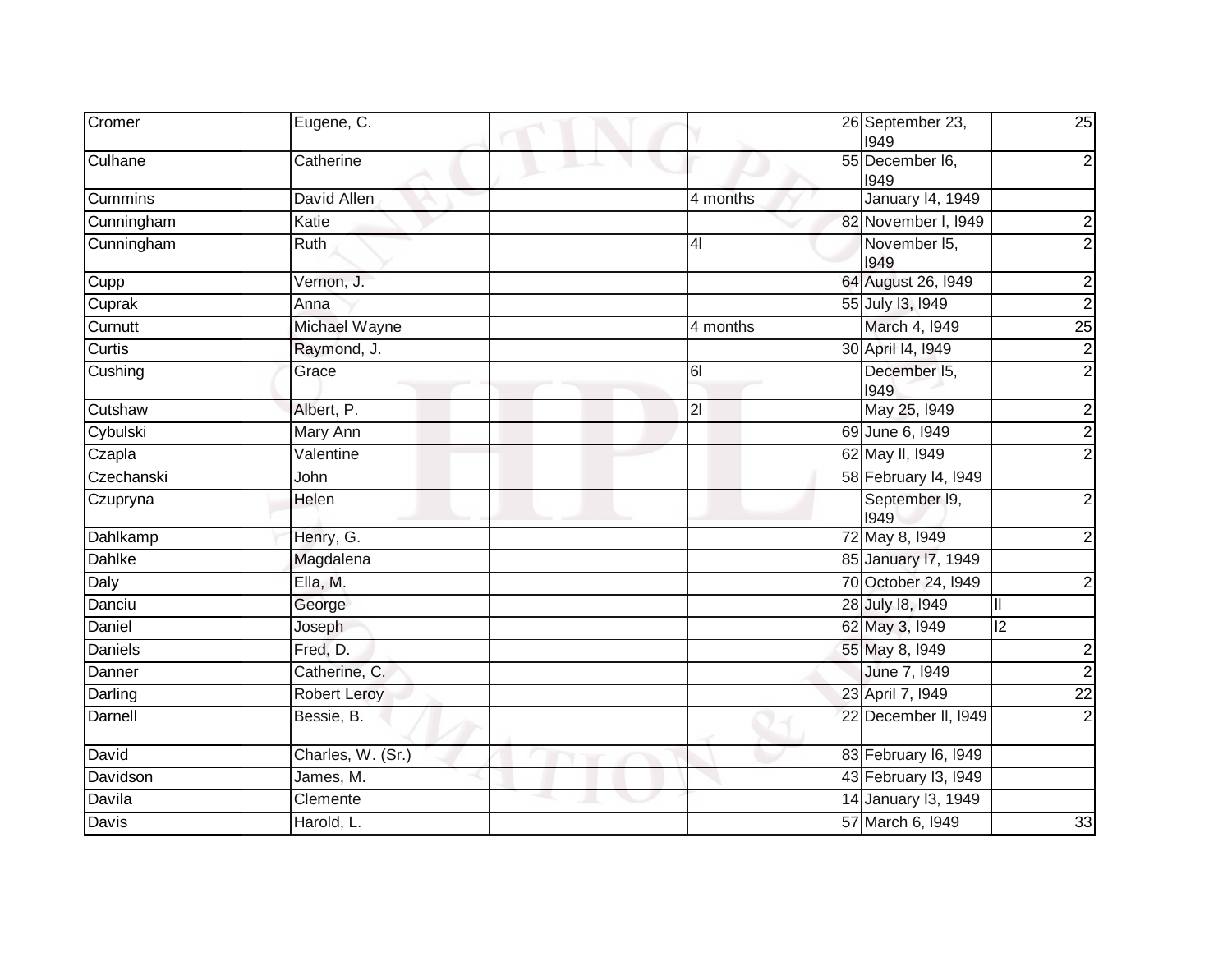| <b>Davis</b>    | Relda                  |       |                | 74 March 30, 1949        |    | $\overline{2}$          |
|-----------------|------------------------|-------|----------------|--------------------------|----|-------------------------|
| Davis           | Roger Allen            |       |                | 8 August 25, 1949        |    | $\overline{2}$          |
| <b>Davis</b>    | Walter, F.             |       |                | 59 March 3, 1949         | l0 |                         |
| Dawson          | Claude, J.             |       | 71             | February 23, 1949        |    |                         |
| DeAngelo        | Frank                  |       |                | 28 April 2I, 1949        |    | 2                       |
| Dearing         | Lester, V.             |       |                | 52 January 28, 1949      |    |                         |
| <b>DeBrular</b> | Mary, E.               |       | 8 <sub>l</sub> | April 3, 1949            |    | 26                      |
| Decker          | Rosetta                |       |                | 80 May 24, 1949          |    | $\overline{2}$          |
| Deering         | Joseph                 |       |                | 54 May 16, 1949          |    | $\overline{2}$          |
| Dejon           | John (Sr.)             |       |                | 66 June 10, 1949         | 10 |                         |
| Del Henry       | Ruby                   |       |                | 73 July 3I, 1949         |    | $\overline{\mathbf{c}}$ |
| DeLamas         | Avelina, S.            |       |                | 33 November 23,<br>1949  |    | $\overline{2}$          |
| Demeter         | Julia                  |       |                | 77 May 24, 1949          |    | $\overline{2}$          |
| DeMure          | Angelyn                | Cozza |                | 34 May 15, 1949          |    | $\overline{2}$          |
| Denham          | Blanche, H.            |       |                | 78 April I, 1949         |    | 33                      |
| Derencinovich   | Angela                 |       |                | 48 September I6,<br>1949 |    | $\overline{2}$          |
| Detvay          | Mary                   |       | 61             | August II, 1949          |    | $\overline{2}$          |
| Deutschman      | <b>Rosemary Louise</b> |       |                | 35 February 13, 1949     |    |                         |
| Devine          | Edward Steven (Ted)    |       |                | 49 May I, 1949           |    | 40                      |
| Devine          | Thomas, F.             |       |                | 48 August 3I, 1949       |    | $\overline{\mathbf{c}}$ |
| <b>DeWitt</b>   | <b>Ethel Leah</b>      |       |                | 55 October 3, 1949       |    | $\overline{2}$          |
| DeYarman        | Mary, E.               |       |                | 93 June 3, 1949          |    | $\overline{2}$          |
| <b>DeYoung</b>  | <b>Judith Ann</b>      |       |                | April 28, 1949           |    | $\overline{2}$          |
| <b>Dickey</b>   | Johanna                |       |                | 58 January 26, 1949      |    |                         |
| <b>Dikowski</b> | Elizabeth              |       |                | 86 December 2, 1949      |    | $\overline{2}$          |
| <b>Dillie</b>   | Merle (Sgt.)           |       |                | 27 June 9, 1949          |    | $\overline{2}$          |
| <b>Dillner</b>  | Edward, F.             |       |                | 65 May 27, 1949          |    | $\overline{\mathbf{c}}$ |
| <b>Dimm</b>     | Luther, D. (Mrs.)      |       |                | November 4, 1949         |    | $\overline{2}$          |
|                 |                        |       |                |                          |    |                         |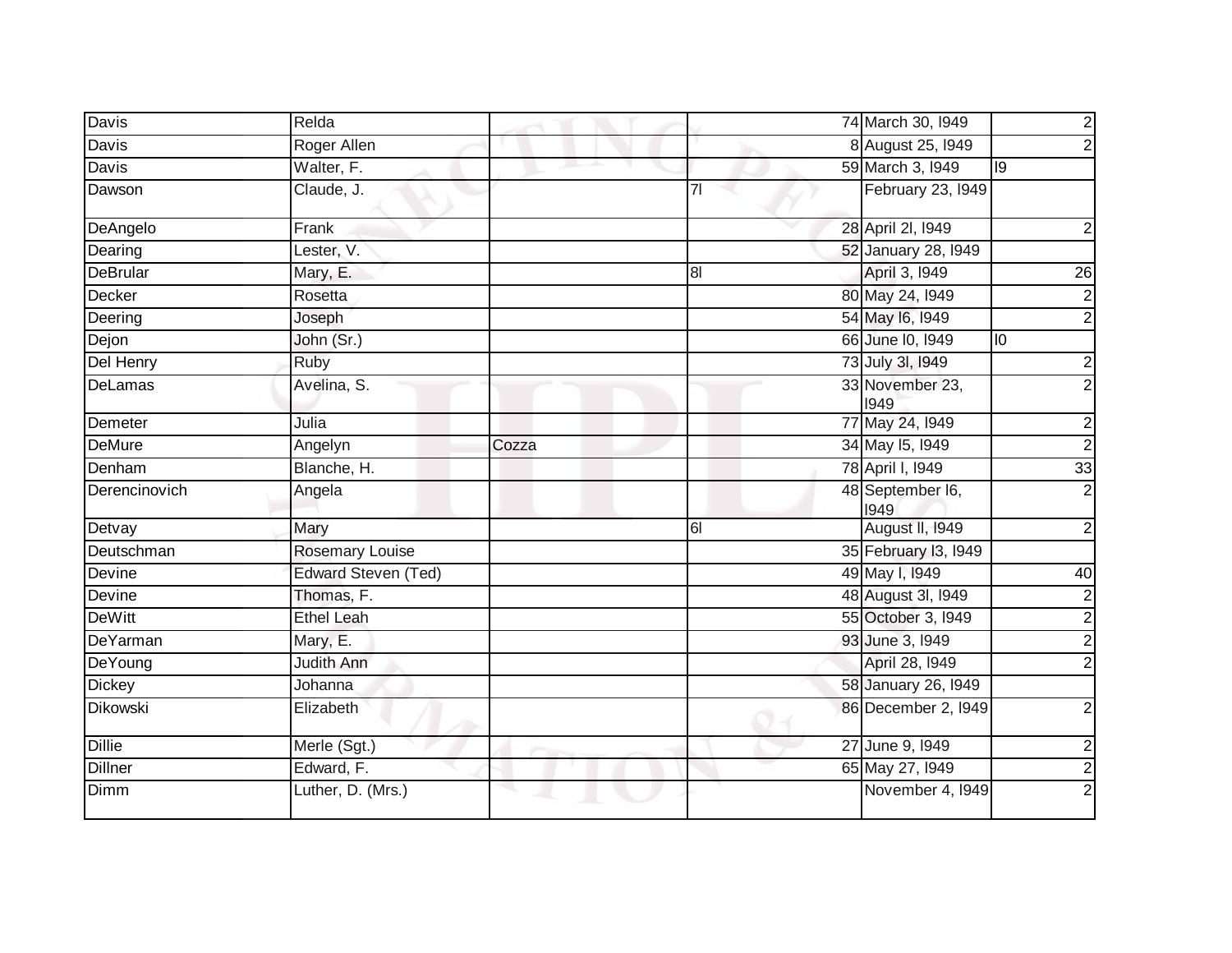| Dinga           | Louis             |                | 60 March 29, 1949        | $\overline{16}$ |
|-----------------|-------------------|----------------|--------------------------|-----------------|
| Dinwiddie       | J.A. (Dr.)        |                | December 19,<br>1949     |                 |
| Djerf           | Ernest            |                | 54 April 4, 1949         | $\overline{13}$ |
| Djerf           | Oscar             |                | 87 May 24, 1949          | 2               |
| Doehring        | John, C.          |                | 49 November 23,<br>1949  | 2               |
| <b>Doerrich</b> | Frances kernbauer |                | 69 November 20,<br>1949  | 2               |
| <b>Dokes</b>    | Myron             |                | 45 June 7, 1949          |                 |
| Donley          | Nellie, M.        |                | 75 October 4, 1949       |                 |
| Donohue         | Patrick           |                | 65 August 29, 1949       | 2               |
| Donovan         | Margaret          |                | 76 December 18,<br>1949  | 2               |
| <b>Doom</b>     | <b>Alton Ray</b>  | 9              | March 2I, 1949           | $\overline{13}$ |
| Dopson          | Anne              |                | 82 December 19,<br>1949  | 9               |
| Dopson          | Margaret          | 3 <sub>l</sub> | December 18,<br>1949     | 53              |
| Dopson          | Raymond (Sr.)     |                | 48 December 19,<br>1949  | 9               |
| Dorka           | Lewis             |                | 57 March 3, 1949         | 9               |
| Dorsey          | Francis, J.       |                | 70 August 29, I949       | $\overline{15}$ |
| Dorward         | Ralph             |                | 65 September 30,<br>1949 | 2               |
| Dostatni        | Constance         |                | 72 May 13, 1949          |                 |
| <b>Downs</b>    | Ora               | 8 <sup>l</sup> | August 17, 1949          |                 |
| Doyle           | <b>Ivy Maude</b>  |                | 62 November 4, 1949      | 2               |
| <b>Draper</b>   | Cynthia Jo        |                | October 20, 1949         | 2               |
| Dreger          | Hilja             |                | May I, 1949              | 40              |
| Drummond        | <b>Bruce</b>      |                | 3 December 22,<br>1949   | $\overline{2}$  |
| Drygalski       | Mary              |                | 70 April 8, 1949         | 27              |
| Duckworth       | Howard            |                | 47 April 26, 1949        | $\overline{5}$  |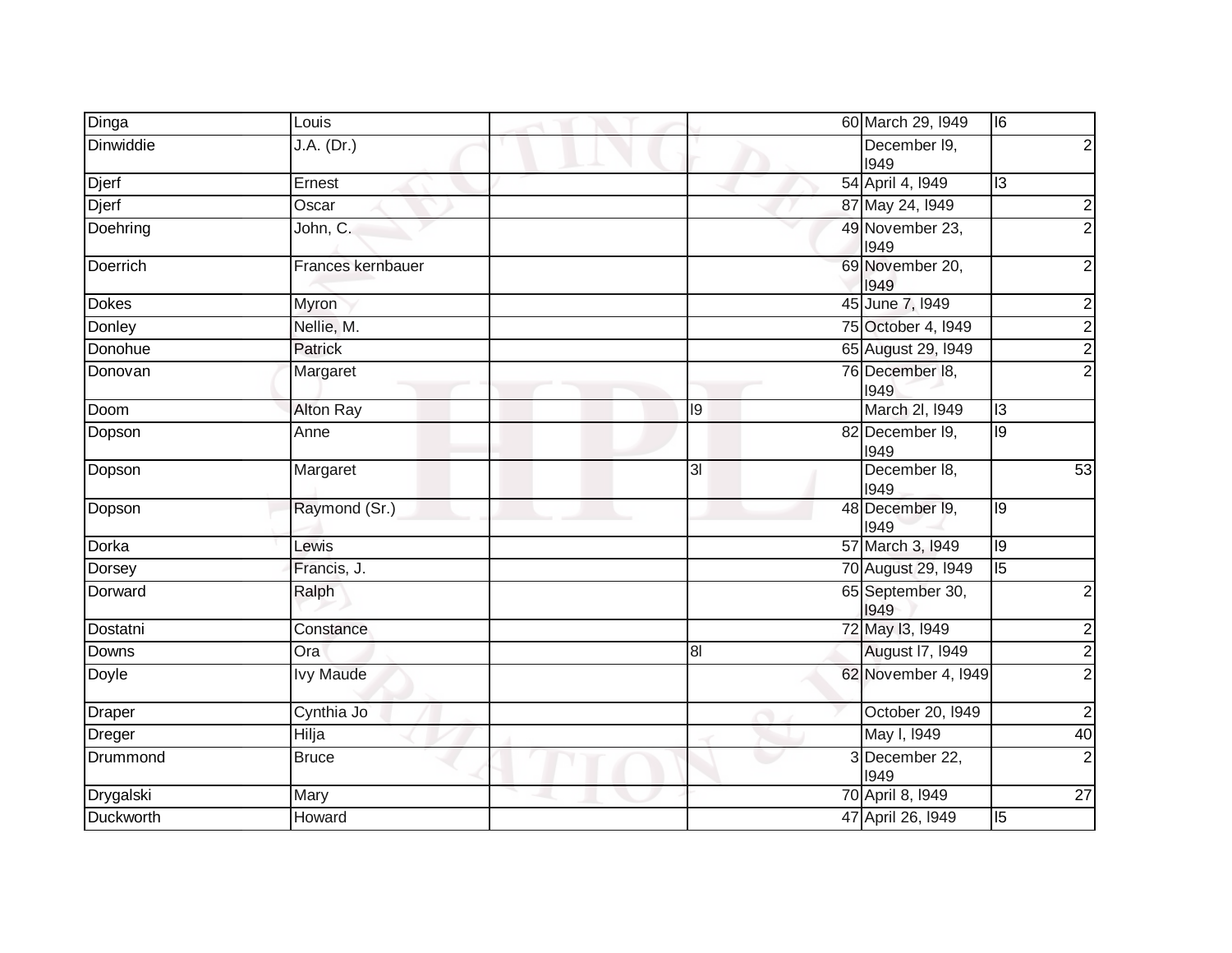| <b>Duffy</b>     | Ellen             |           |         | 71 January 19, 1949      |                 |
|------------------|-------------------|-----------|---------|--------------------------|-----------------|
| Dulijan          | Joseph            |           |         | 62 June 13, 1949         | 4               |
| Dull             | Joseph            |           |         | 50 January 13, 1949      |                 |
| Dumbsky          | Lenora            |           |         | 42 September 22,<br>1949 | $\mathbf{2}$    |
| Dunn             | Albertina         | Kollwitz  |         | 54 June 29, 1949         | $\mathbf{2}$    |
| Durakovich       | Robert Allen      |           | 2 years | 4-Jan-49                 |                 |
| Durcho           | John              |           |         | March 23, 1949           | 29              |
| <b>Durkovich</b> | Carolyn Kay       |           |         | 2 April 13, 1949         | $\overline{6}$  |
| Duro             | Christine         |           |         | 49 August 15, 1949       | $\overline{2}$  |
| Duron            | <b>Barbara</b>    |           |         | 90 March 3, 1949         | 9               |
| Durringer        | John, W.          |           |         | 74 July 7, 1949          | $\overline{2}$  |
| Dutton           | Jennie            |           |         | 70 May 29, 1949          | $\overline{22}$ |
| <b>Duvall</b>    | Mary Elizabeth    |           |         | 70 July 3, 1949          | $\overline{2}$  |
| Dykeman          | Earl              |           |         | 67 October 16, 1949      | $\frac{2}{2}$   |
| Dziadowicz       | Joseph, S. (Rev.) |           |         | 38 August 29, 1949       |                 |
| Earl             | John              |           |         | 60 September 3,<br>1949  | $\overline{2}$  |
| Earnhart         | Charles           |           |         | 76 May 2, 1949           | $\overline{2}$  |
| Ebner            | Mary              |           |         | 80 October I0, 1949      | $\overline{2}$  |
| Eckenrode        | Raymond, J.       |           |         | December 5, 1949         | $\overline{2}$  |
| Eckert           | Frank (Cpl.)      |           |         | 34 June 30, 1949         | $\mathbf{2}$    |
| Ecklund          | Oscar John        |           |         | August 23, 1949          | $\overline{2}$  |
| Eckman           | Frank, J.         |           |         | 63 November 28,<br>1949  | $\overline{2}$  |
| Eckman           | Luella            |           |         | May 2, 1949              | $\overline{c}$  |
| Edwards          | Mary, A.          |           |         | 65 December II, 1949     | $\overline{2}$  |
| Effron           | Sue Ruth          | v<br>Tur. |         | 34 December 18,<br>1949  | 53              |
| Egnatz           | <b>Nicholas</b>   |           |         | 65 December I2,<br>1949  | $\overline{2}$  |
| Ehrgang          | Edward            |           |         | 72 August 8, 1949        | $\mathbf{2}$    |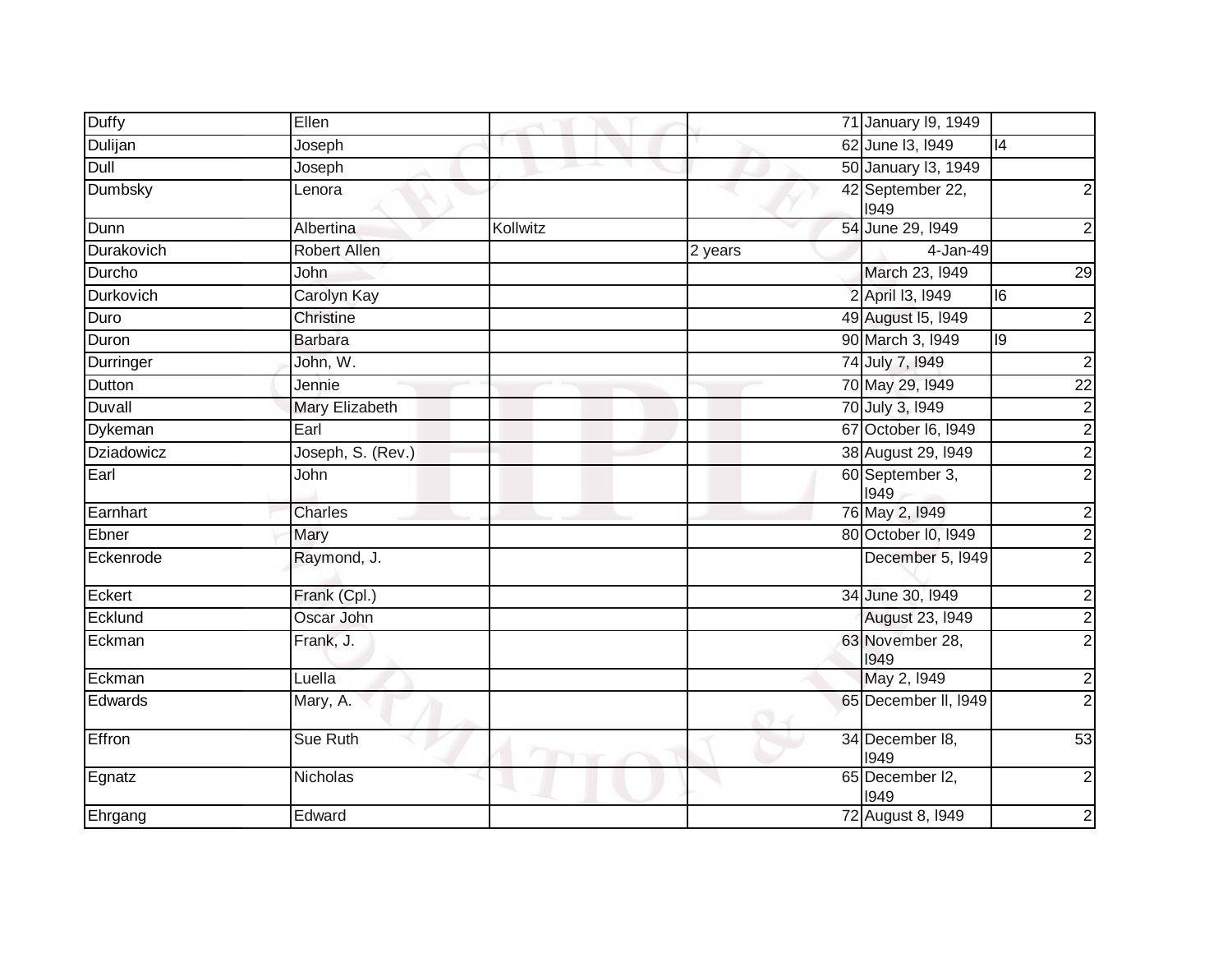| Ehrsam        | Alex             |                   |                | 68 January 2I, 1949      |                         |
|---------------|------------------|-------------------|----------------|--------------------------|-------------------------|
| Eidam         | Adolph, F.       |                   |                | 82 July 26, 1949         | $\overline{c}$          |
| <b>Eliott</b> | Rebecca          |                   |                | 49 October 3I, I949      | $\overline{2}$          |
| Elkovitch     | Anthony          |                   |                | 59 February II, 1949     |                         |
| Ellenberger   | Nevin, G.        |                   |                | 66 June 28, 1949         | $\overline{c}$          |
| Ellison       | Phill, $K$ .     |                   |                | 57 March II, 1949        | $\overline{25}$         |
| Ellstrom      | Carl Herman      |                   |                | 72 January 25, 1949      |                         |
| English       | James, P.        |                   |                | 80 August 12, 1949       | $\overline{\mathbf{c}}$ |
| Ennis         | Lucy             |                   |                | 73 January II, 1949      |                         |
| Enright       | Daniel, V.       |                   |                | 63 March 20, 1949        | $\overline{37}$         |
| Erb           | Fred             |                   |                | 42 September 8,<br>1949  | $\overline{2}$          |
| Erdelac       | Edward (Pvt.)    |                   |                | 28 December 15,<br>1949  | $\overline{2}$          |
| Erfurth       | <b>Mary Anna</b> |                   |                | 63 June 17, 1949         | $\overline{2}$          |
| Erikson       | Eva              |                   |                | June 20, 1949            | $\overline{13}$         |
| Erlenbach     | Julia            |                   | 7 <sup>1</sup> | September 6,<br>1949     | $\overline{c}$          |
| Erlenbaugh    | Henry, J.        |                   |                | 84 April 4, 1949         | $\overline{13}$         |
| Ernest        | Edward, H.       |                   |                | 67 September 15,<br>1949 | $\overline{\mathbf{c}}$ |
| Ernst         | Leo              |                   |                | 59 May 8, 1949           | $\overline{2}$          |
| Ervin         | Etta             |                   |                | 68 December I, 1949      | $\overline{2}$          |
| Euler         | William          |                   |                | 64 September 30,<br>1949 | $\overline{2}$          |
| Evano         | Mike (Sr.)       |                   |                | <b>January 17, 1949</b>  |                         |
| Evans         | George, F.       |                   | 7 <sup>1</sup> | October I3, I949         | $\overline{2}$          |
| Evans         | Jeanette         |                   |                | 83 June 29, 1949         | 29                      |
| Evichek       | Rose             |                   |                | July 6, 1949             | $\frac{2}{2}$           |
| Fahey         | James, T.        | m<br><b>Y</b> Tir |                | 64 December 27,<br>1949  |                         |
| Famey         | William          |                   |                | 59 May 20, 1949          | $\overline{2}$          |
| Fantin        | Frances          |                   |                | 77 September 22,<br>1949 | $\overline{2}$          |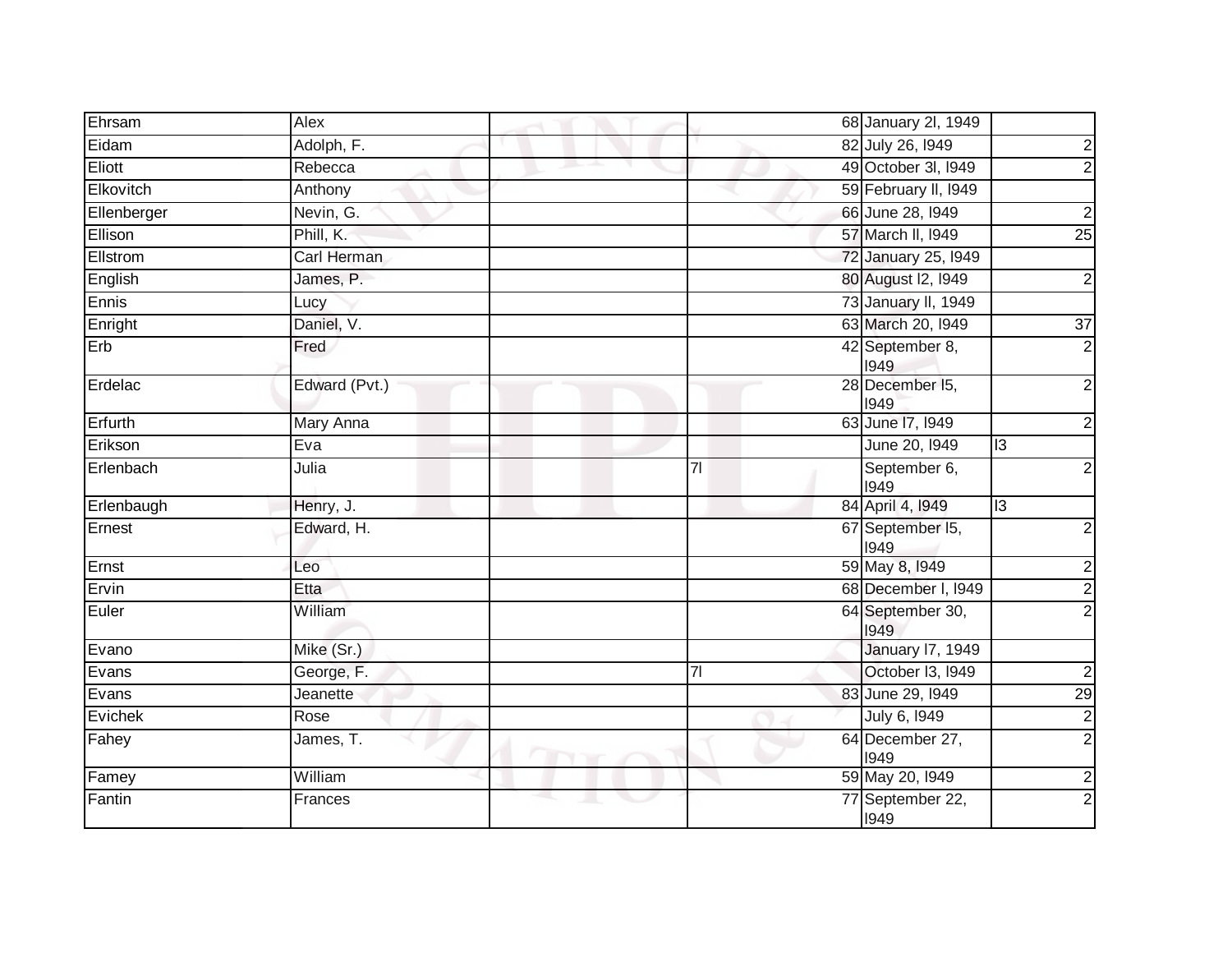| Farago     | Joseph, E.            | 4 <br>59 April I2, I949                    |
|------------|-----------------------|--------------------------------------------|
| Faris      | Andrew                | $\overline{2}$<br>69 August 29, 1949       |
| Fauber     | <b>Clarene Eugene</b> | $\overline{45}$<br>54 December II, 1949    |
| Fay        | William               | May 19, 1949<br>61                         |
| Fehring    | William, F.           | 58 May 23, 1949<br>46                      |
| Fick       | Josephine Esther      | 29<br>March 23, 1949<br>6 months           |
| Fidelis    | Mother, M. (Rev.)     | $\overline{2}$<br>58 November 25,<br>1949  |
| Fiebelkorn | Gustav (Sr.)          | 78<br>20-Jan-49                            |
| Finck      | Albertena             | $\overline{2}$<br>75 October 5, 1949       |
| Fischer    | Martha                | $\frac{2}{2}$<br>69 June 3, 1949           |
| Fisher     | Arthur                | 57 August 14, 1949                         |
| Fisher     | Clara                 | 82 September 30,<br>1949                   |
| Fisko      | Joseph, A.            | $\overline{2}$<br>46 November I0,<br>1949  |
| Flanigan   | Howard                | $\overline{2}$<br>60 September 29,<br>1949 |
| Flanigan   | Walter                | $\overline{2}$<br>77 September 6,<br>1949  |
| Flathau    | Paul                  | 63 October 19, 1949<br>$\mathbf{2}$        |
| Fleischman | Frederick             | 68<br>3-Jan-49                             |
| Fleming    | Arley                 | 64 March 6, 1949<br>33                     |
| Flores     | Olivia                | 47 August 29, 1949<br>$\overline{2}$       |
| Fluegel    | August                | 76 February 16, 1949                       |
| Fodor      | Victoria              | 46 April 29, 1949<br>$\overline{2}$        |
| Ford       | <b>Bessie</b>         | $\overline{2}$<br>53 October 2I, I949      |
| Ford       | <b>John Daniel</b>    | 34<br>March 16, 1949<br>13 months          |
| Forester   | Homer, G.             | $\frac{2}{2}$<br>30 June 2l, 1949          |
| Fortin     | Edwin, J.             | 65 May 8, 1949                             |
| Fowdy      | Charles               | $\overline{2}$<br>69 October 2, 1949       |
| Fowler     | Charles, E.           | $\frac{2}{2}$<br>90 April 22, 1949         |
| Fox        | Carolyn               | 86 August 30, 1949                         |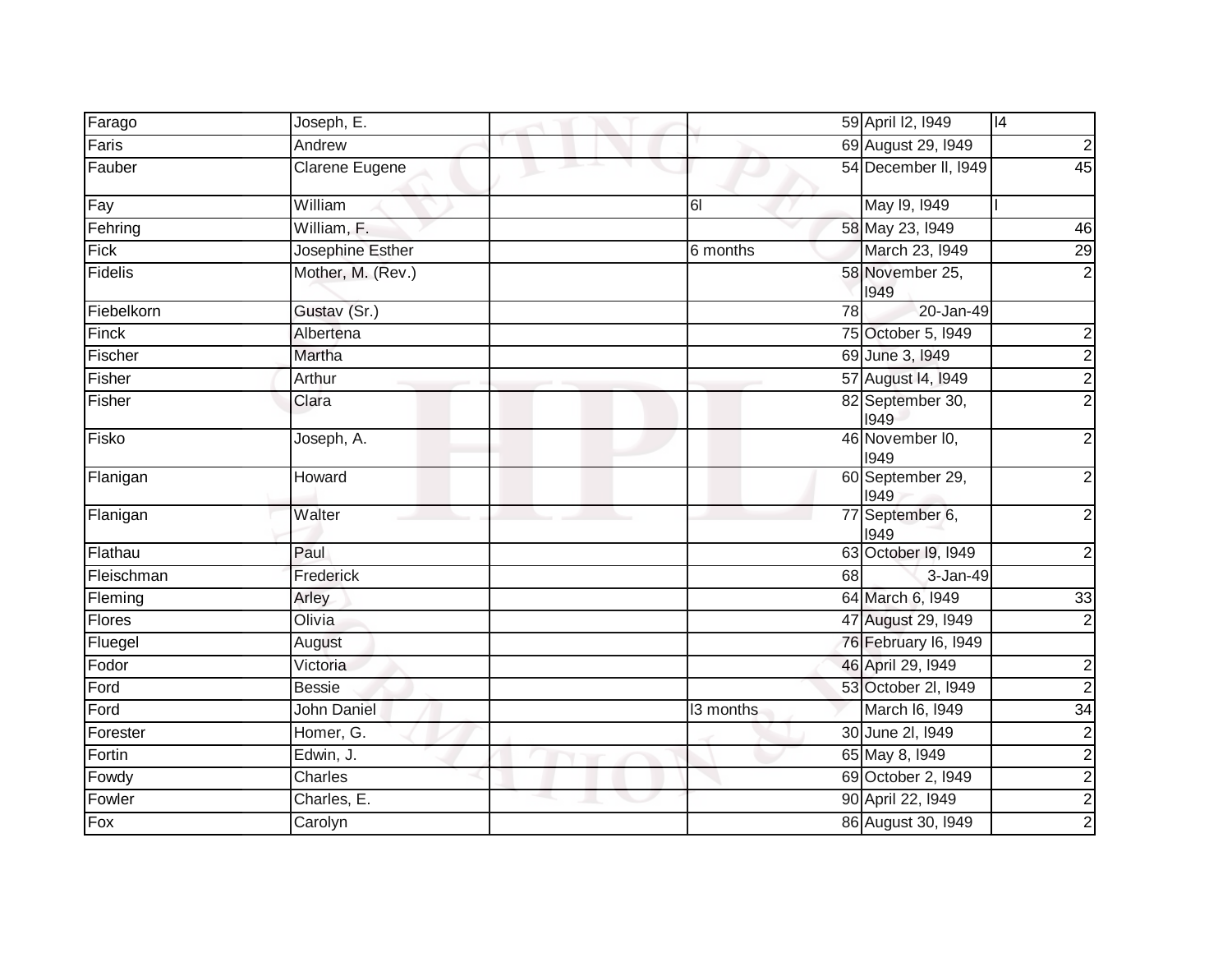| Fox         | Elsie, L.            |          | November 22,<br>1949      | $\overline{2}$          |
|-------------|----------------------|----------|---------------------------|-------------------------|
| Franczek    | <b>Stanley</b>       | 61       | November 18,<br>1949      | $\overline{c}$          |
| Franich     | Peter                |          | 74 August 15, 1949        | $\overline{\mathbf{c}}$ |
| Franklin    | <b>Bertha Evelyn</b> |          | 33 June 2, 1949           | $\overline{2}$          |
| Franklin    | Marguerite           |          | 56 August 28, 1949        | $\overline{2}$          |
| Frantzen    | Mary, L.             |          | 90 April 18, 1949         |                         |
| Frazier     | Essie                |          | 59 August I2, 1949        | $\frac{2}{2}$           |
| French      | Frederick, W.        |          | 72 March 22, 1949         |                         |
| Frenchik    | Andrew (Sr.)         |          | July 15, 1949             |                         |
| Frey        | Augusta              |          | 78 July 27, 1949          | $\frac{2}{2}$           |
| Freyer      | Genevieve Evelyn     |          | 62 July 13, 1949          |                         |
| Frick       | Elizabeth            |          | 74 February 24, 1949      |                         |
| Friedrich   | Karl                 |          | 65 October 5, 1949        | $\overline{c}$          |
| Fugett      | Quinton              |          | 25 Septpember 15,<br>1949 | 25                      |
| Fullgraf    | Pauline              |          | 79 June 14, 1949          | $\overline{2}$          |
| Fulton      | Laura May            |          | October 3, 1949           | $\overline{2}$          |
| Funk        | Carl                 |          | 53 September 20,<br>1949  | $\overline{2}$          |
| Furmanek    | Felix                |          | 75 April 3, 1949          | $\overline{26}$         |
| Furstenberg | Fred'k, F.           |          | 60 July 3I, 1949          | $\overline{2}$          |
| Gabor       | George               |          | 66 November 25,<br>1949   | $\overline{2}$          |
| Gachos      | Frank                |          | 72 June 23, 1949          | $\overline{5}$          |
| Gaddis      | Robert               |          | 2 May 24, 1949            | $\overline{\mathbf{c}}$ |
| Gaddis      | William, E.          |          | 34 Ocotber 20, 1949       | $\overline{2}$          |
| Gage        | <b>Edwin Louis</b>   |          | 59 February 3, 1949       |                         |
| Gainer      | Charles, D.          | 61       | September 18,<br>1949     | 3                       |
| Gambino     | Joseph               |          | 66 March 28, 1949         | $\boldsymbol{2}$        |
| Gamblin     | Robert lee           | 5 months | 3-Jan-49                  |                         |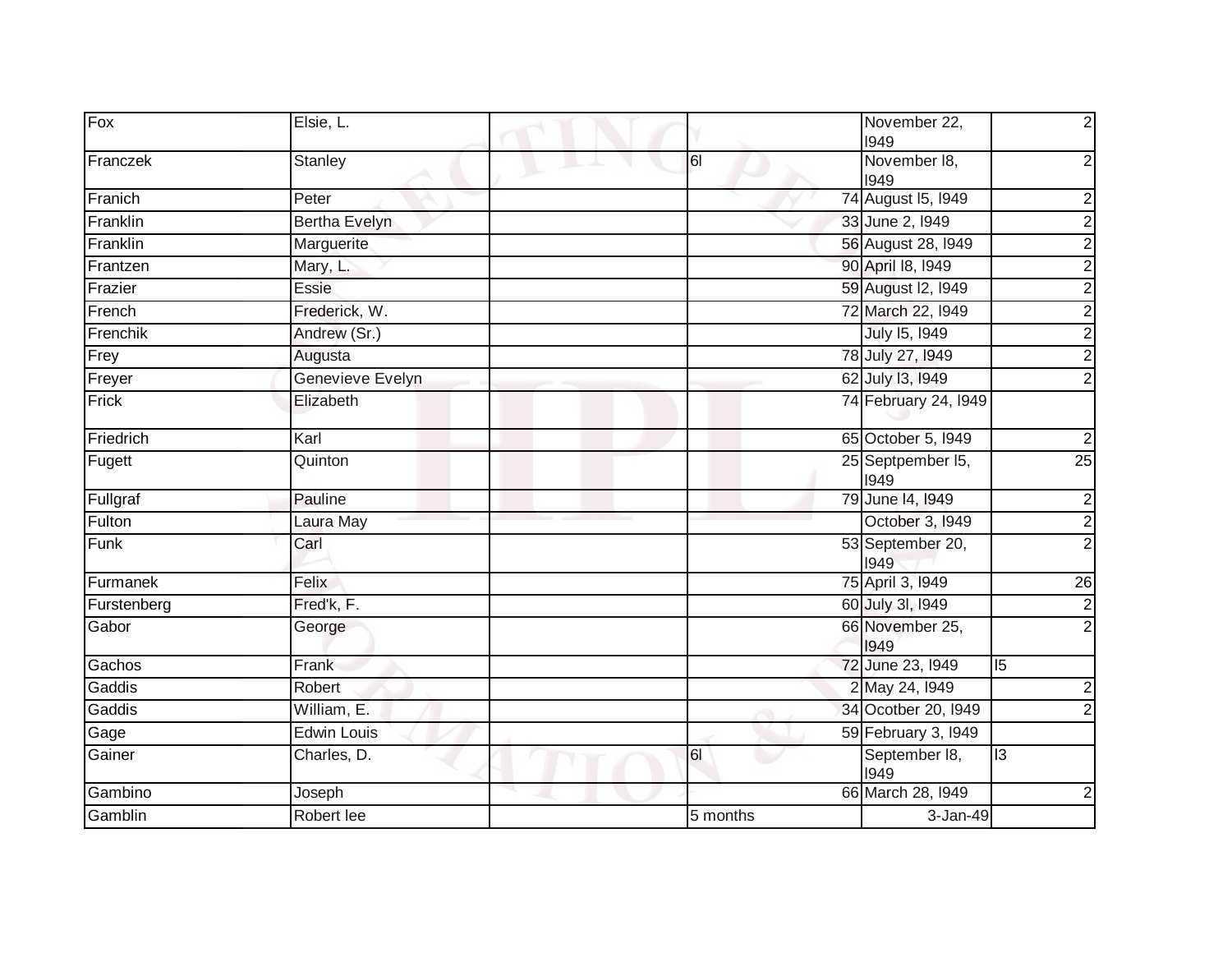| Gapinski        | Louis, V.            |          |                | <b>July II, 1949</b>     | $\overline{3}$          |
|-----------------|----------------------|----------|----------------|--------------------------|-------------------------|
| Garard          | Sadie                |          |                | 74 January 13, 1949      |                         |
| <b>Garbacik</b> | John                 |          |                | 57 October 2l, I949      | $\overline{c}$          |
| Garcia          | Francisco            |          |                | 56 February 2I, I949     |                         |
| Garreau         | Harvey               |          |                | 57 June 14, 1949         | $\overline{c}$          |
| Garvey          | Thomas, E.           |          |                | 60 November 2, 1949      | $\overline{2}$          |
| Gasinski        | Joseph               |          |                | 47 July 15, 1949         | $\overline{2}$          |
| Gastoni         | Helen                |          |                | 68 August I2, 1949       | $\overline{2}$          |
| Gawlinski       | Anna                 |          |                | December 14,<br>1949     | $\overline{2}$          |
| Gehrke          | Emma                 |          |                | 72 July I, 1949          | 2                       |
| Gehrke          | Herman               |          |                | 86 March 2I, 1949        | 13                      |
| Geils           | Harry                |          |                | 60 October I2, 1949      | $\overline{c}$          |
| Genevieve       | Stephen              |          | 61             | August 24, 1949          | $\overline{\mathbf{c}}$ |
| Genovese        | Theresa              |          |                | 59 October 7, 1949       | $\overline{2}$          |
| Genrich         | Anna                 | Robleoff |                | 77 March 18, 1949        | $\overline{33}$         |
| George          | Ada                  |          |                | 82 December 9, 1949      | $\overline{2}$          |
| Gerba           | Anna                 |          |                | May 3I, 1949             | $\overline{\mathbf{c}}$ |
| Gerlach         | Henry, W.            |          |                | 79 September 28,<br>1949 | $\overline{2}$          |
| Ghip            | George               |          |                | 63 July 3, 1949          | $\overline{2}$          |
| Gibson          | A., Bert             |          |                | 73 July 10, 1949         | $\overline{24}$         |
| Giecko          | Tony                 |          |                | 66 January 13, 1949      |                         |
| Giffin          | Florence             |          | 8 <sub>l</sub> | <b>January 26, 1949</b>  |                         |
| Giglia          | Rosa                 |          |                | 86 February 25, 1949     | $\overline{24}$         |
| Gilboe          | Thomas, E.           |          |                | 52 December 2, 1949      | $\overline{2}$          |
| Given           | Albert Goldie (Mrs.) |          |                | 76 October 17, 1949      | $\overline{\mathbf{c}}$ |
| <b>Glob</b>     | Thomas               |          |                | 72 July 8, 1949          | $\overline{2}$          |
| Glober          | E.H. (Rev.)          | a.       | $\sim$         | September 7,<br>1949     | $\overline{2}$          |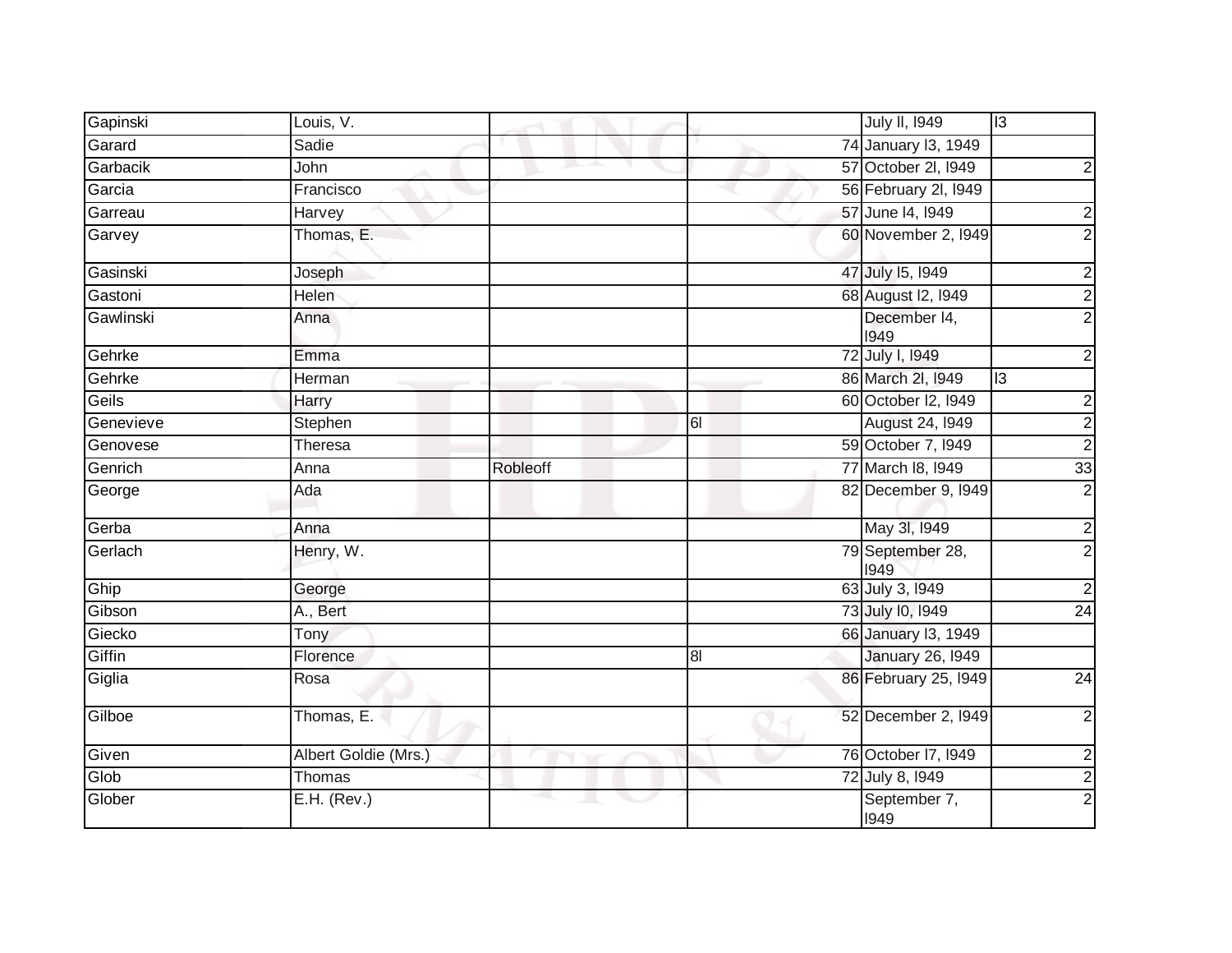| Glowacki           | Anna             |    | 62 May 15, 1949          | $\overline{2}$          |
|--------------------|------------------|----|--------------------------|-------------------------|
| Gobberg            | Sylvia           |    | 49 October 3, 1949       | $\overline{2}$          |
| Gobek              | Leonard (Sr.)    |    | 56 July 25, 1949         | $\overline{2}$          |
| Godza              | Mary             |    | 86 May 2, 1949           | $\overline{\mathbf{c}}$ |
| Gogowski           | John             |    | 68 December 14,<br>1949  | $\overline{2}$          |
| Goins              | Edward           |    | 62 February I0, 1949     |                         |
| Golak              | Paul             |    | 65 July 6, 1949          | $\overline{\mathbf{c}}$ |
| Golding            | Asa              |    | 67 July 25, 1949         | $\overline{2}$          |
| Golding            | Elizabeth        |    | 77 July 8, 1949          | $\overline{27}$         |
| Goldman            | <b>Ben</b>       |    | 72 October 24, I949      | $\overline{\mathbf{c}}$ |
| Golich             | Andrew           |    | 72 June 3, 1949          | $\overline{c}$          |
| Golub              | Daniel           |    | 66 April 4, 1949         | 13                      |
| Gonsiorowski       | Frank            |    | 78 January 10, 1949      |                         |
| Gonzales           | <b>Rufus</b>     | 17 | March 20, 1949           | 37                      |
| Gonzalez           | Manuel           |    | 38 January 3I, 1949      |                         |
| <b>Good Paster</b> | Emery            |    | 64 February 16, 1949     |                         |
| Gooliak            | <b>Tessie</b>    |    | 60 June 17, 1949         | $\overline{c}$          |
| Gora               | Robert           |    | July I, 1949             | $\overline{24}$         |
| Gordon             | Fred             |    | 64 September 18,<br>1949 | $\overline{2}$          |
| Gordon             | William John     |    | 60 December 4, 1949      | $\overline{2}$          |
| Gorman             | Mae              |    | 49 August 23, 1949       | $\overline{\mathbf{c}}$ |
| Granack            | Joseph, A. (Jr.) |    | 20-Jan-49                |                         |
| Grant              | Arrenia          |    | 80 July 27, 1949         | $\overline{\mathbf{c}}$ |
| Graper             | William, H.      |    | 80 May 26, 1949          | $\frac{2}{2}$           |
| Graun              | Charles, E.      |    | 79 April 24, 1949        |                         |
| Gray               | Lena, M.         |    | 64 November 4, 1949      | $\overline{2}$          |
| Green              | Albert Lee       |    | 64 December II, 1949     | 45                      |
| Greer              | Orville Ray      |    | 32 March 4, 1949         | 25                      |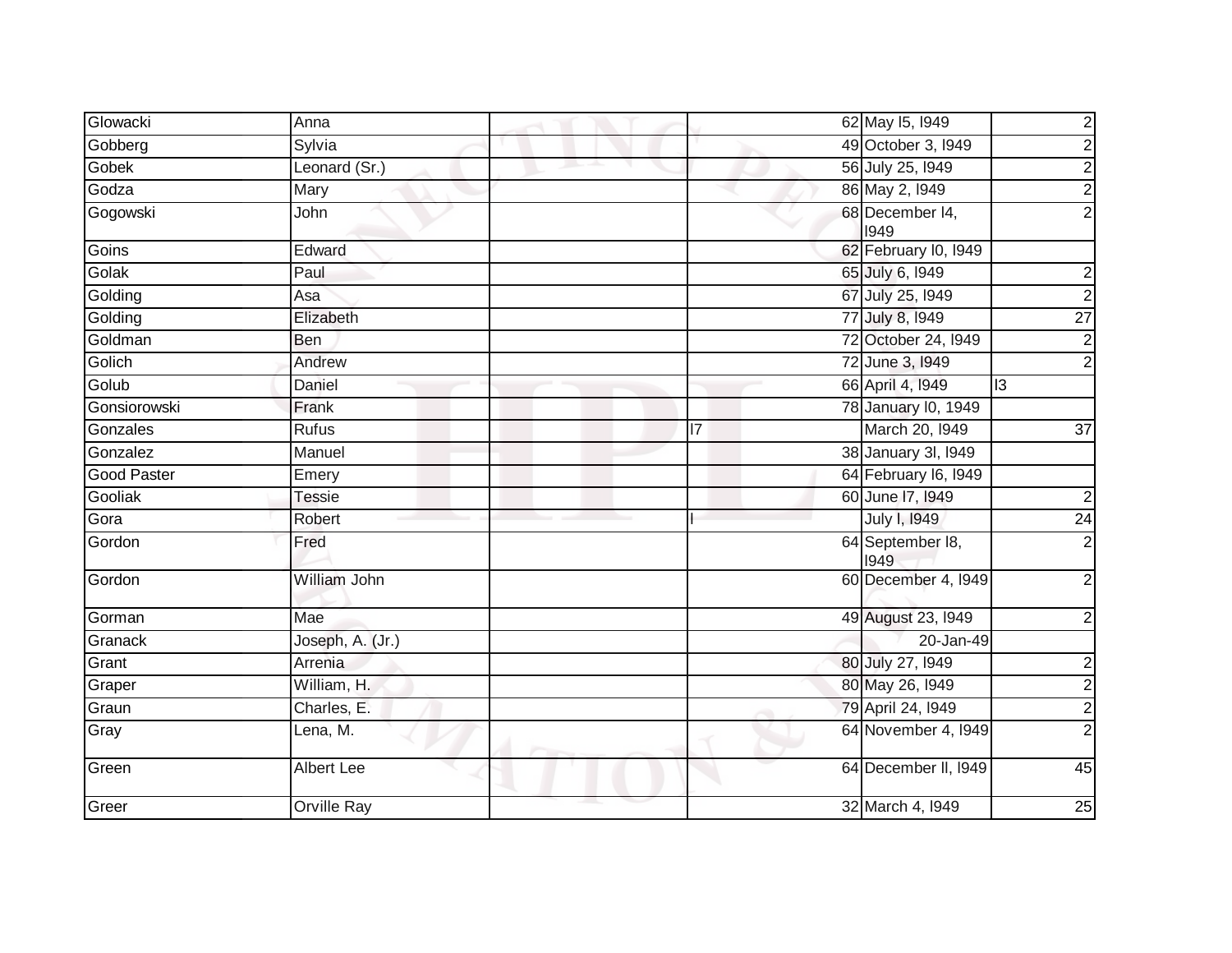| Grenchik         | <b>Steve</b>   |       |                | 28 February 28, 1949    |                 |
|------------------|----------------|-------|----------------|-------------------------|-----------------|
| Grenert          | Daniel James   |       |                | 57 May 18, 1949         | $\mathbf{2}$    |
| Gross            | Georg, A.      |       |                | 9 May 26, 1949          | $\overline{32}$ |
| Grunewald        | Wilhelmina     | Maerz |                | 86 February 6, 1949     |                 |
| Gudliski         | Rose           |       |                | 47 March 30, 1949       | 33              |
| Gulliver         | James, F.      |       |                | 45 November 27,<br>1949 | $\overline{2}$  |
| Gunter           | Randolph       |       |                | 36 November 13,<br>1949 | $\overline{2}$  |
| Gustafson        | August, C.     |       |                | 82 January 3I, 1949     |                 |
| Gutzwiller       | Edith          |       |                | 57 February 28, 1949    |                 |
| Gyoker           | Andrew         |       | 61             | October 17, 1949        | $\overline{c}$  |
| Gyuricza         | Alex           |       |                | 56 February 6, 1949     |                 |
| Haan             | Katie          |       |                | 69 December I6,<br>1949 | $\overline{2}$  |
| <b>Hack</b>      | Melissa        |       |                | 85 November 7, 1949     | $\overline{2}$  |
| <b>Hackstock</b> | Julia          |       |                | February 4, 1949        |                 |
| Haehnel          | Erich, F.      |       | 5 <sub>l</sub> | April 25, 1949          | $\overline{c}$  |
| Hain             | Joseph, L.     |       |                | 63 October 14, 1949     | $\overline{2}$  |
| Haluszka         | Alexander      |       |                | 65 April 26, 1949       | 15              |
| Hamerla          | <b>Stanley</b> |       |                | 57 June I, 1949         | 9               |
| <b>Hamilton</b>  | Charles        |       |                | 66 June 2l, 1949        | $\overline{2}$  |
| Hamilton         | John, M. (Lt.) |       |                | April 12, 1949          | $\overline{2}$  |
| Hammond          | Harriett       |       |                | 89 December 14,<br>1949 | $\overline{2}$  |
| Hankins          | Mabel          |       |                | 46 March I, 1949        |                 |
| Hannegan         | Robert, E.     |       |                | 46 October 6, 1949      |                 |
| Hansen           | Herman         |       |                | 46 October 7, 1949      | $\overline{c}$  |
| Hansen           | Mary, C.       |       |                | 54 August 2I, 1949      | $\frac{2}{5}$   |
| Harder           | Henry          |       |                | 86 October II, 1949     |                 |
| Harding          | William, D.    |       |                | 63 July 7, 1949         | $\overline{2}$  |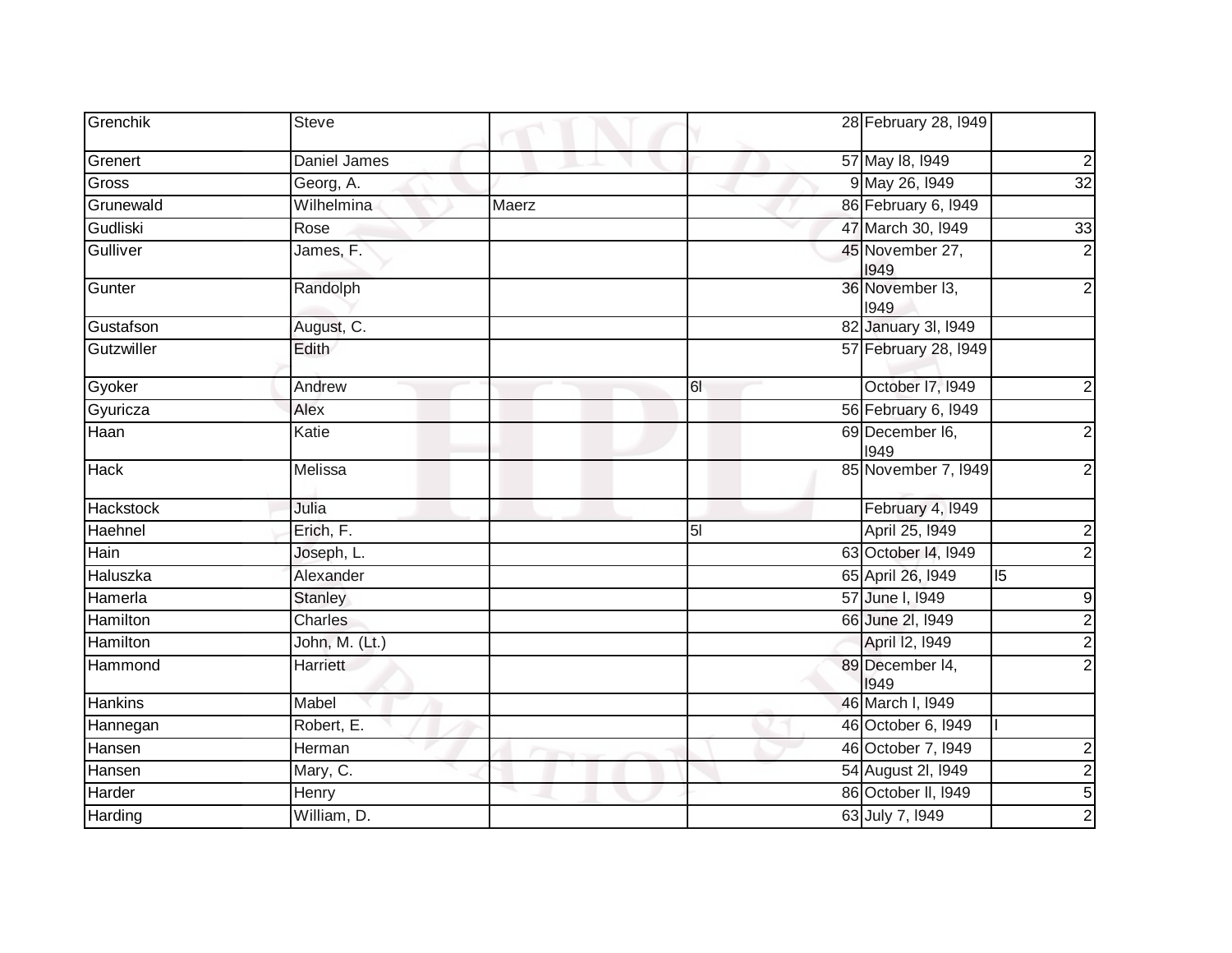| Harper          | Maude              |    |                | 64 August 22, I949                |                         |
|-----------------|--------------------|----|----------------|-----------------------------------|-------------------------|
| Harrison        | Iva Mae            |    |                | October 13, 1949                  | $\frac{2}{2}$           |
|                 |                    | m. |                |                                   |                         |
| Harsha          | William            |    | 7 <sup>1</sup> | December 27,<br>1949              | $\overline{2}$          |
| Hart            | Celina May         |    |                | 72 July 24, 1949                  | $\overline{\mathbf{c}}$ |
| Hart            | Katherine          |    |                | 54 March 25, 1949                 | 9                       |
| Hartman         | $\overline{C.C.}$  |    |                | 57 December I5,<br>1949           | $\overline{2}$          |
| Hartz           | Arch, E.           |    |                | 65 June 24, 1949                  | $\overline{2}$          |
| Hasse           | Edward, W.         |    | 53             | 20-Jan-49                         |                         |
| Hastings        | <b>Marie Boyd</b>  |    |                | 55 July 3, 1949                   | $\overline{\mathbf{c}}$ |
| Hatfield        | Frank              |    |                | 57 May 3I, 1949                   | $\overline{2}$          |
| Hatfield        | Walter, D.         |    |                | 46 July 18, 1949                  |                         |
| Hathaway        | Harriet            |    |                | 78 June 6, 1949                   | $\frac{2}{2}$           |
| Hathaway        | I.N.               |    |                | 83 March 20, 1949                 | $\overline{2}$          |
| <b>Hawkins</b>  | Dorothy            |    |                | 26 October 2I, 1949               | $\overline{c}$          |
| <b>Hawkins</b>  | Stella Irene       |    | 5 <sub>l</sub> | September II,<br>1949             | $\overline{2}$          |
| Hawley          | Morris, S.         |    | $\overline{5}$ | December 15,<br>1949              | $\overline{2}$          |
| Hearle          | Joseph, H.         |    | 62             | 20-Jan-49                         |                         |
| <b>Heck</b>     | <b>Estelle Lee</b> |    |                | 37 May 8, 1949                    | $\overline{c}$          |
| Hegyi           | Mary               |    |                | 69 July 10, 1949                  | $\overline{24}$         |
| Heiland         | <b>Bertha</b>      |    |                | 75 March 6, 1949<br>$\mathbf{II}$ |                         |
| <b>Heimback</b> | William, C. (Sr.)  |    |                | November 9, 1949                  | $\overline{2}$          |
| Heino           | John (Sr.)         |    |                | 63 April 18, 1949                 |                         |
| Helbling        | Fred, B.           |    |                | 68 April I0, 1949                 | $\frac{2}{2}$           |
| <b>Helfin</b>   | Joseph, J. (Cpl.)  |    |                | 35 May 15, 1949                   |                         |
| Helmcke         | William            |    |                | 76 June 16, 1949                  | $\frac{2}{2}$           |
| Helo            | Anna               |    |                | 82 July 10, 1949                  | 24                      |
| <b>Hembroff</b> | Newton, A.         |    |                | 73 September 4,<br>1949           | 23                      |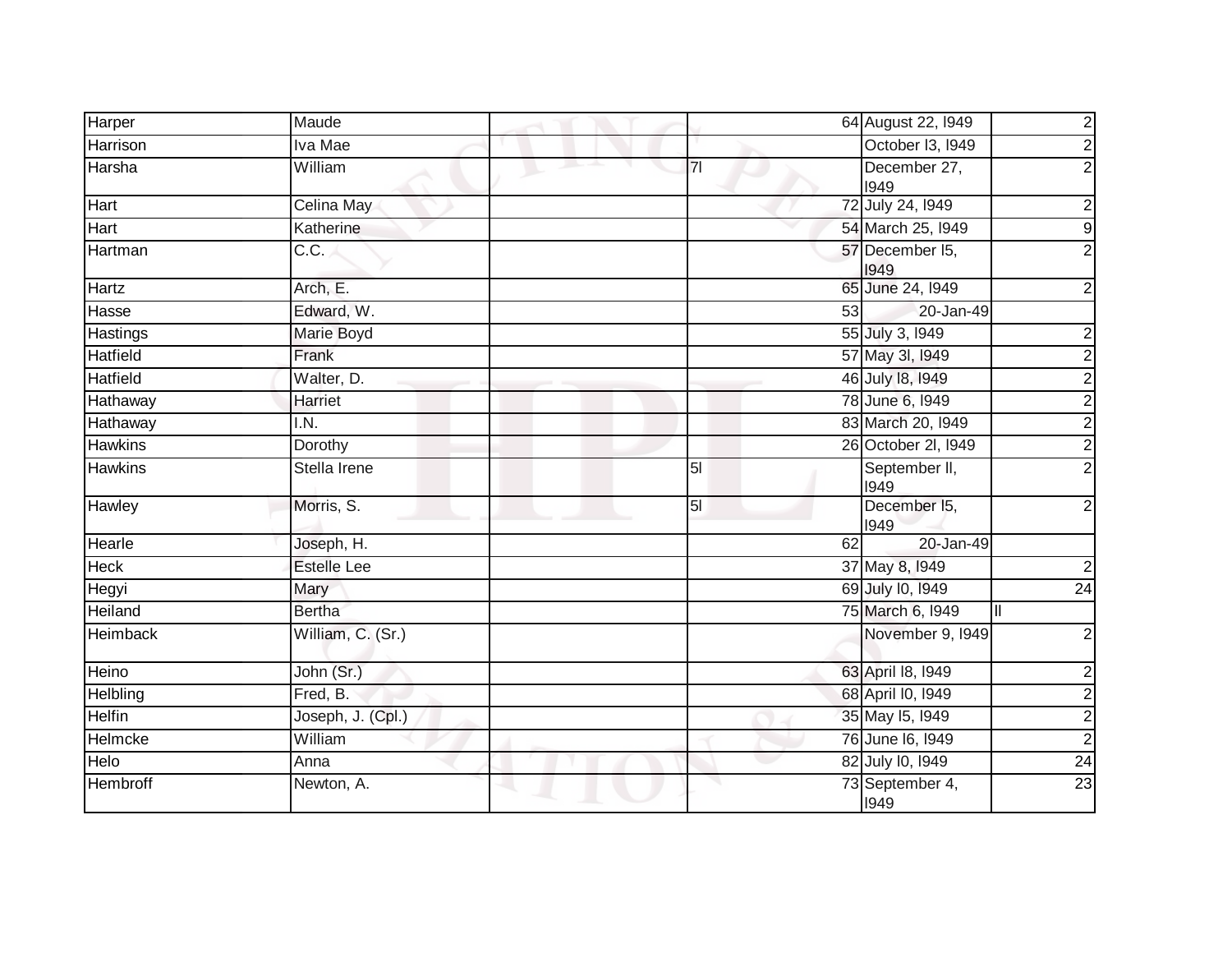| Hemmerle          | Jennie, B.             |                | 73 December 23,<br>1949 | $\overline{2}$          |
|-------------------|------------------------|----------------|-------------------------|-------------------------|
| Henderlong        | George, L.             | 61             | March 9, 1949           | 25                      |
| Hendrickson       | Jacob, N.              |                | 75 March 25, 1949       | 9                       |
| <b>Henik</b>      | Rudolph                | 16             | July 14, 1949           | $\overline{2}$          |
| Henriksen         | Charles, A.            |                | 68 May 19, 1949         | $\overline{2}$          |
| Henry             | Joseph (Sister)        | 8 <sub>l</sub> | October 6, 1949         | $\overline{2}$          |
| Henry             | Sister Joseph          | 81             | October 6, 1949         | $\overline{2}$          |
| Hensley           | Ethel                  |                | 59 June 22, 1949        | $\overline{\mathbf{c}}$ |
| Hepp              | Alfred, A.             | 3I             | July 26, 1949           | $\overline{2}$          |
| Herbert           | Freida Heinemann       |                | November 25,<br>1949    | $\overline{2}$          |
| Herkner           | Rudolph, J.            |                | 64 October 26, I949     | $\overline{2}$          |
| Hernandez         | Francisco              |                | 42 January 25, 1949     |                         |
| Herron            | Idah Joslin            | 7 <sup>1</sup> | March 20, 1949          | 37                      |
| Hess              | Lydia Dorothy          |                | 68 February 16, 1949    |                         |
| Hester            | Harriet, A.            |                | 58 October 24, 1949     | $\overline{2}$          |
| Hilbrich          | Herbert, J.            |                | 38 May 15, 1949         | $\overline{2}$          |
| Hildebranski      | Felix                  |                | 82<br>6-Jan-49          |                         |
| Hill              | Anna May               |                | 59 March 3, 1949        | Ō                       |
| Hill              | <b>Carrie Hammond</b>  |                | 77 August 18, 1949      | $\overline{c}$          |
| $\overline{Hill}$ | Elizabeth              | 61             | March 6, 1949           | 33                      |
| Hilstrom          | Carl Herman            |                | 72 January 24, 1949     |                         |
| Hilty             | Karl, E. (Jr.)         | 10             | March 30, 1949          | $\overline{c}$          |
| Hittle            | <b>Clarence Melvin</b> |                | 74 April I, 1949        | 33                      |
| Hitzeman          | Fred                   |                | 78 November 15,<br>1949 | $\overline{2}$          |
| Hlatka            | <b>Karen Ruth</b>      |                | 5 July 10, 1949         | 24                      |
| Hodor             | Hedwig                 |                | 84 March 2I, 1949       | <u>m</u>                |
| Hoffman           | Andrew, J.             |                | 56 November 7, 1949     | 2                       |
| Hoffman           | Elizabeth              |                | <b>January 25, 1949</b> |                         |
| Hogewoning        | Lila                   |                | 42 January 25, 1949     |                         |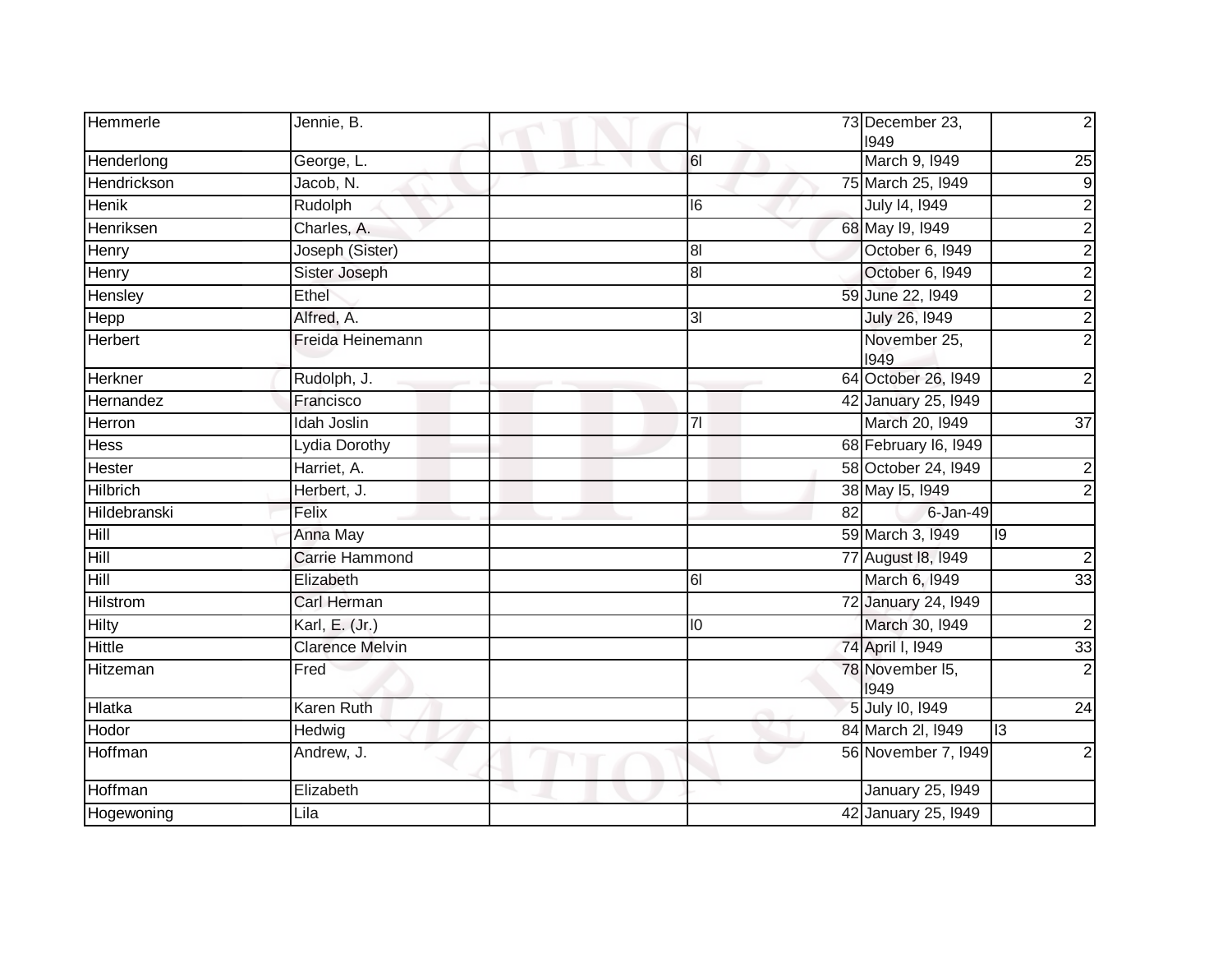| Hogya           | Marie            |                 | 69 May 5, 1949          | $\frac{2}{2}$   |
|-----------------|------------------|-----------------|-------------------------|-----------------|
| Hohman          | Herman           |                 | 58 July 27, 1949        |                 |
| Holda           | John Leon        | 4               | November 28,<br>1949    | $\overline{2}$  |
| Holland         | Della Irene      |                 | 68 June 2, 1949         | $\overline{2}$  |
| <b>Holly</b>    | Frank            |                 | 86 November 2, 1949     | $\overline{2}$  |
| Holmstrom       | John, A.         |                 | 85 November 27,<br>1949 | $\overline{2}$  |
| Holtz           | Ernestine        |                 | 80 April I0, 1949       | $\mathbf{2}$    |
| Homeier         | Sophia           |                 | 75 November 15,<br>1949 | $\overline{2}$  |
| Homer           | Albert           |                 | 80 March 20, 1949       | $\overline{37}$ |
| Hoppe           | Paula            |                 | 59 February 17, 1949    |                 |
| Horn            | Leila, N.        |                 | May 27, 1949            | $\overline{2}$  |
| Hornick         | John             |                 | 76 February 24, 1949    |                 |
| Hornsby         | Elizabeth Jane   |                 | 7 June 23, 1949         | 5               |
| <b>Horsch</b>   | Frank, M. (Sr.)  |                 | 52 May 29, 1949         | $\mathbf{2}$    |
| Hortan          | Stephen, O.      | 61              | November 20,<br>1949    | $\overline{2}$  |
| Horvath         | John             | $\overline{70}$ | 3-Jan-49                |                 |
| Horvath         | Mary             |                 | June 7, 1949            | $\overline{2}$  |
| Hotz            | Louis, L.        |                 | 62 November 18,<br>1949 | $\overline{2}$  |
| Hoving          | Richard          |                 | 58 April 15, 1949       | $\overline{2}$  |
| Howe            | Cordelia, R.     |                 | 59 May 15, 1949         | $\overline{2}$  |
| Hrpka           | Mary             |                 | 34 February 9, 1949     |                 |
| Hrudal          | Joseph, H.       |                 | 65 February 24, I949    |                 |
| Hubbard         | Anna, L.         |                 | 78 July 7, 1949         | $\overline{a}$  |
| <b>Hudak</b>    | Anna             |                 | 63 January 13, 1949     |                 |
| <b>Huffaker</b> | William          |                 | 32 July 8, 1949         | $\mathbf{2}$    |
| <b>Hulbert</b>  | Herold, S. (Dr.) |                 | February I6, 1949       |                 |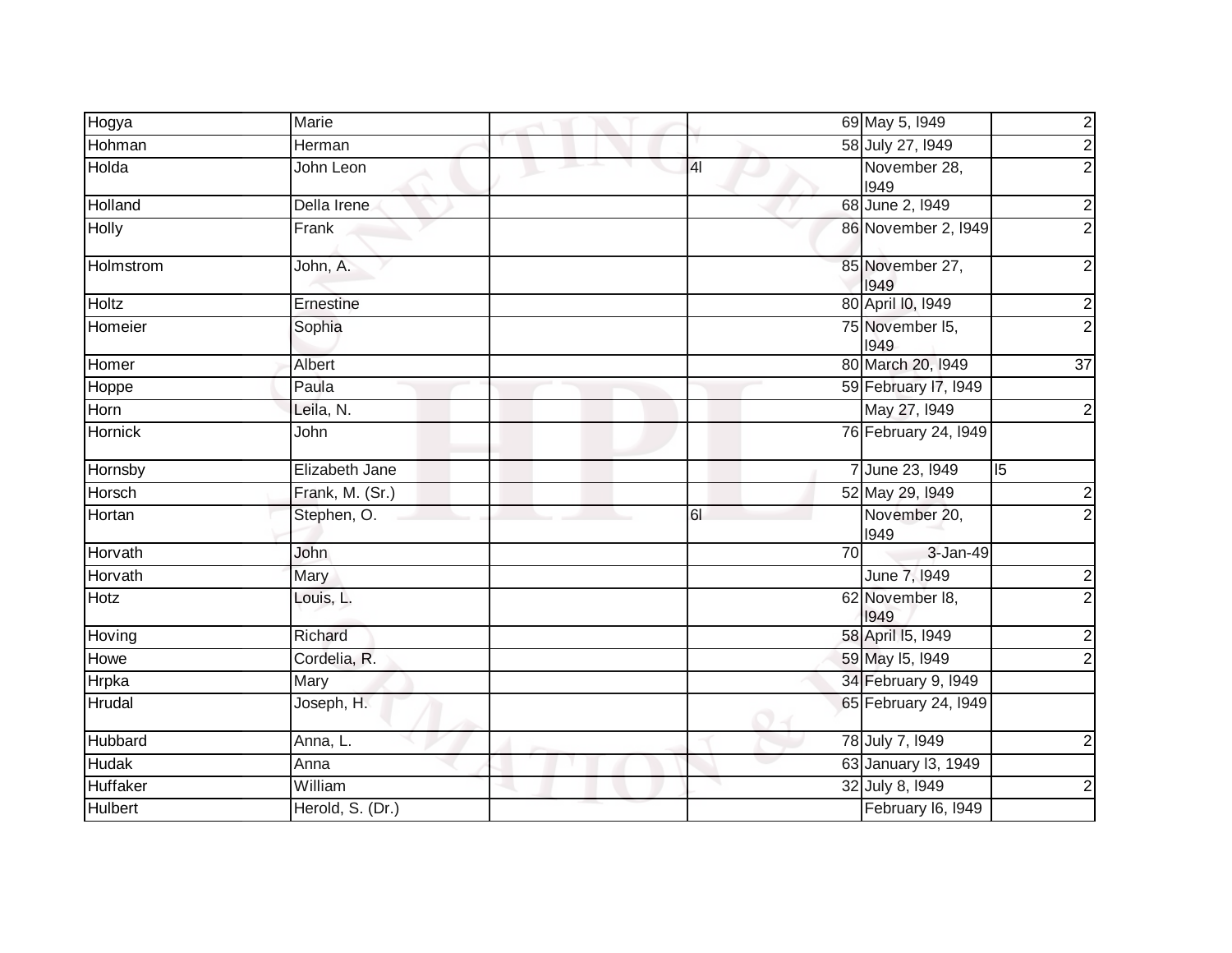| Hull            | James Fred         |                 |    | 50 October 28, I949      |                | $\frac{2}{2}$  |
|-----------------|--------------------|-----------------|----|--------------------------|----------------|----------------|
| Humphrey        | Anna, F.           | $\overline{7}$  |    | July 3I, 1949            |                |                |
| Humphrey        | Constance (Dexler) | $\overline{17}$ |    | October I3, 1949         |                | 29             |
| Hurt            | William            |                 |    | 57 October 13, 1949      |                | $\mathbf{2}$   |
| <b>Hutt</b>     | Anna               |                 |    | 63 January 13, 1949      |                |                |
| <b>Hutt</b>     | Irene Maybelle     |                 |    | 52 January I2, 1949      |                |                |
| Huwig           | Charles, W.        |                 |    | 70 November 22,<br>1949  |                | $\overline{2}$ |
| <b>Hyde</b>     | Fred, J.           |                 |    | 74 May 15, 1949          |                | $\overline{2}$ |
| Ingraham        | Carl, G.           | 8 <sup>1</sup>  |    | May II, 1949             |                | $\overline{2}$ |
| Ingram          | Albert             |                 |    | 69 December 27,<br>1949  |                | $\overline{2}$ |
| Inkley          | Roy, M.            |                 |    | 27 June 2, 1949          |                | $\mathbf{2}$   |
| Itczak          | John (S/Sgt.)      |                 | 22 | 20-Jan-49                |                |                |
| Ivey            | Edna Myrtle        | 61              |    | March 3, 1949            | 9              |                |
| Jabaay          | Harry, F.          |                 |    | 58 March 4, 1949         |                | 25             |
| Jablonski       | Edward, J. (Pfc.)  | $\overline{19}$ |    | March I7, 1949           | $\overline{2}$ |                |
| Jacobs          | J.W. (Mrs.)        |                 |    | 88 September 22,<br>1949 |                | $\mathbf{2}$   |
| Jaffe           | Mandel             |                 |    | 62 December I, 1949      |                | 29             |
| Jaffee          | Mandel             |                 |    | 62 November 30,<br>1949  |                | $\overline{2}$ |
| James           | Catherine          |                 |    | 57 October 30, 1949      |                | $\mathbf{2}$   |
| Janis           | Elsie              |                 |    | 84 August 3, 1949        |                | $\overline{4}$ |
| Janulis         | Lawrence, E.       | 3 months        |    | <b>August 9, 1949</b>    |                | $\overline{2}$ |
| <b>Jasaitis</b> | Joseph, J.         |                 |    | 67 November 27,<br>1949  |                | $\overline{2}$ |
| Jasinski        | Lottie             | ÷               |    | 70 December 30,<br>1949  |                | $\overline{2}$ |
| Jasinski        | Michael            |                 |    | 65 July 8, 1949          |                | $\overline{2}$ |
| Jaskulski       | Sophie             |                 |    | 49 February 17, 1949     |                |                |
| Jen             | Stephen            |                 |    | 39 March 9, 1949         |                | 25             |
| Jennings        | Ernest             |                 |    | 56 May 4, 1949           |                | $\frac{2}{2}$  |
| Jens            | William, F. (Lt.)  | $\overline{2}$  |    | May 25, 1949             |                |                |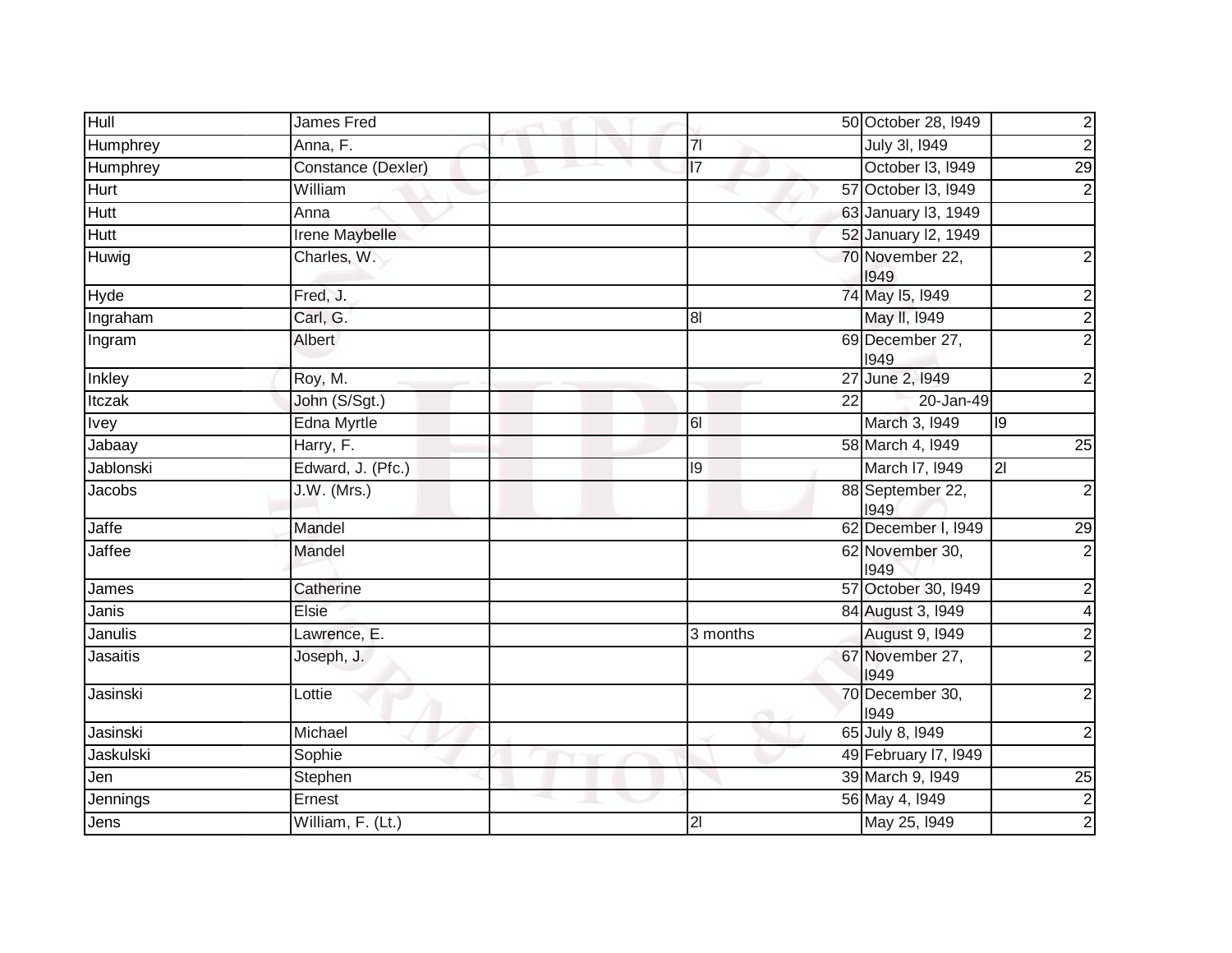| Jensen        | Pearl, N.           |                | 35 April 4, 1949        | $\overline{c}$          |
|---------------|---------------------|----------------|-------------------------|-------------------------|
| Jessen        | John                |                | 75 October 13, 1949     | $\overline{\mathbf{c}}$ |
| Jezierny      | Frank               |                | 76 March 25, 1949       | $\overline{9}$          |
| Johnston      | Thelma, L.          |                | 43 February 22, 1949    |                         |
| Jones         | George              |                | 57 October 19, 1949     | $\overline{c}$          |
| Jones         | Rachael             |                | 60 June 14, 1949        | $\overline{2}$          |
| Josvai        | Mary                |                | 55 November I7,<br>1949 | $\overline{2}$          |
| Jourdain      | <b>Matt Mathias</b> |                | October I3, 1949        | $\overline{2}$          |
| Jung          | Louise              |                | 65 December 25,<br>1949 | $\overline{2}$          |
| Jung          | Matthias            |                | 92 June 10, 1949        | 10                      |
| Junk          | Anna                |                | April 25, 1949          | $\overline{\mathbf{c}}$ |
| Jurca         | Theodore            |                | 62 June 13, 1949        | $\overline{2}$          |
| Jurczewski    | Frank               |                | 72 May 4, 1949          | $\overline{2}$          |
| Jurewicz      | Estelle             | 4 <sub>l</sub> | March 6, 1949           | Ш                       |
| <b>Jurick</b> | Susan               |                | <b>January 2l, 1949</b> |                         |
| Kadzoff       | Oikim (Jim Turk)    |                | 60 October 2, 1949      | $\overline{\mathbf{c}}$ |
| Kairis        | Tony                |                | 64 July 29, 1949        | $\overline{2}$          |
| Kaiser        | Caroline, S.        | $\overline{7}$ | July 3, 1949            | $\overline{27}$         |
| Kaiser        | Charlotte           |                | 28 December 5, 1949     | $\overline{2}$          |
| Kaleck        | George (S/Sgt.)     |                | 25 December 2I,<br>1949 | $\overline{c}$          |
| Kalies        | Walter, A.          |                | 42 June 13, 1949        | $\overline{c}$          |
| Kaminski      | Joseph              |                | 59 October I2, 1949     | $\overline{c}$          |
| Kamradt       | Josephine, M.       |                | 35 January I0, 1949     |                         |
| Karch         | Anna, C.            |                | 87 June 5, 1949         | 2                       |
| Karczewski    | Anthony             |                | 56 April 24, 1949       | $\overline{c}$          |
| Karnafel      | Helen               |                | 63 June 27, 1949        | $\overline{2}$          |
| Karsten       | Charles             |                | 76 February 25, 1949    |                         |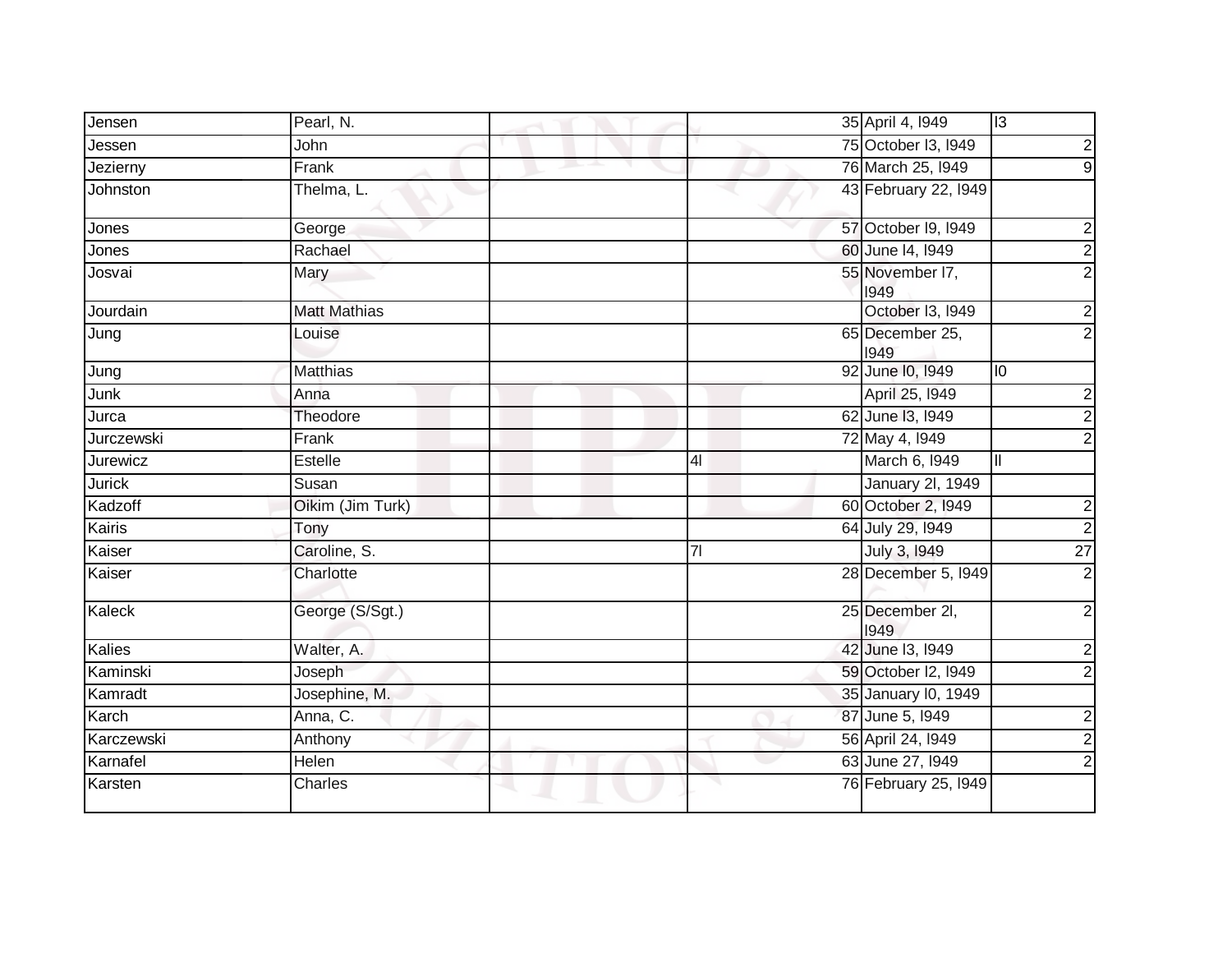| Karsten  | Laura, G.             |                              | $\overline{\mathbf{c}}$<br>September 28, |
|----------|-----------------------|------------------------------|------------------------------------------|
|          |                       | 1949                         |                                          |
| Kaske    | H. F.                 | 83 May 17, 1949              | $\overline{2}$                           |
| Kasper   | <b>Genevieve Mary</b> | 66 June I, 1949              | $\overline{9}$                           |
| Kaszuba  | Josephine             | September 8,<br>1949         | $\overline{2}$                           |
| Katch    | Anna                  |                              | November 9, 1949<br>$\mathbf 2$          |
| Katsanos | Peter                 | 55 October 18, 1949          | $\overline{2}$                           |
| Katzma   | Mabel                 |                              | $\overline{2}$<br>52 December 6, 1949    |
| Kaufman  | Louis                 | May 26, 1949                 | $\overline{24}$                          |
| Kazmer   | William               | 75 May 4, 1949               | $\overline{2}$                           |
| Keenan   | Patrick, J.           |                              | $\overline{2}$<br>December II, 1949      |
| Keevers  | Matthey, C.           | 50 November 23,<br>1949      | $\overline{2}$                           |
| Keilman  | Andrew, J.            | 49 April 17, 1949            | $\overline{\mathbf{c}}$                  |
| Keilman  | Emma, R.              |                              | $\overline{c}$<br>March 22, 1949         |
| Keilman  | Michael               | 86 June 24, 1949             | $\overline{2}$                           |
| Keitzman | Esther, C.            |                              | $\overline{2}$<br>76 November 6, 1949    |
| Keller   | <b>Bryce</b>          | 17 January 16, 1949          |                                          |
| Keller   | Jacob, W.             | 83 October II, 1949          | $\overline{5}$                           |
| Kellison | Laura Bell            | 69                           | 6-Jan-49                                 |
| Kemp     | <b>John</b>           | 87 May 9, 1949               | $\overline{2}$                           |
| Kender   | John, F.              | 31                           | 3-Jan-49                                 |
| Kennedy  | John                  |                              | 74 November 3, 1949<br>$\overline{c}$    |
| Kennedy  | Magenta               | 82 July I, 1949              | $\overline{2}$                           |
| Kennedy  | Maude                 | 66 December 19,<br>1949<br>w | $\overline{2}$                           |
| Keown    | <b>Infant Twins</b>   | June 2, 1949<br>infants      |                                          |
| Kerkian  | George                | 69 October 26, I949          | $\frac{2}{2}$                            |
| Keserich | Anna                  | 75 May 25, 1949              |                                          |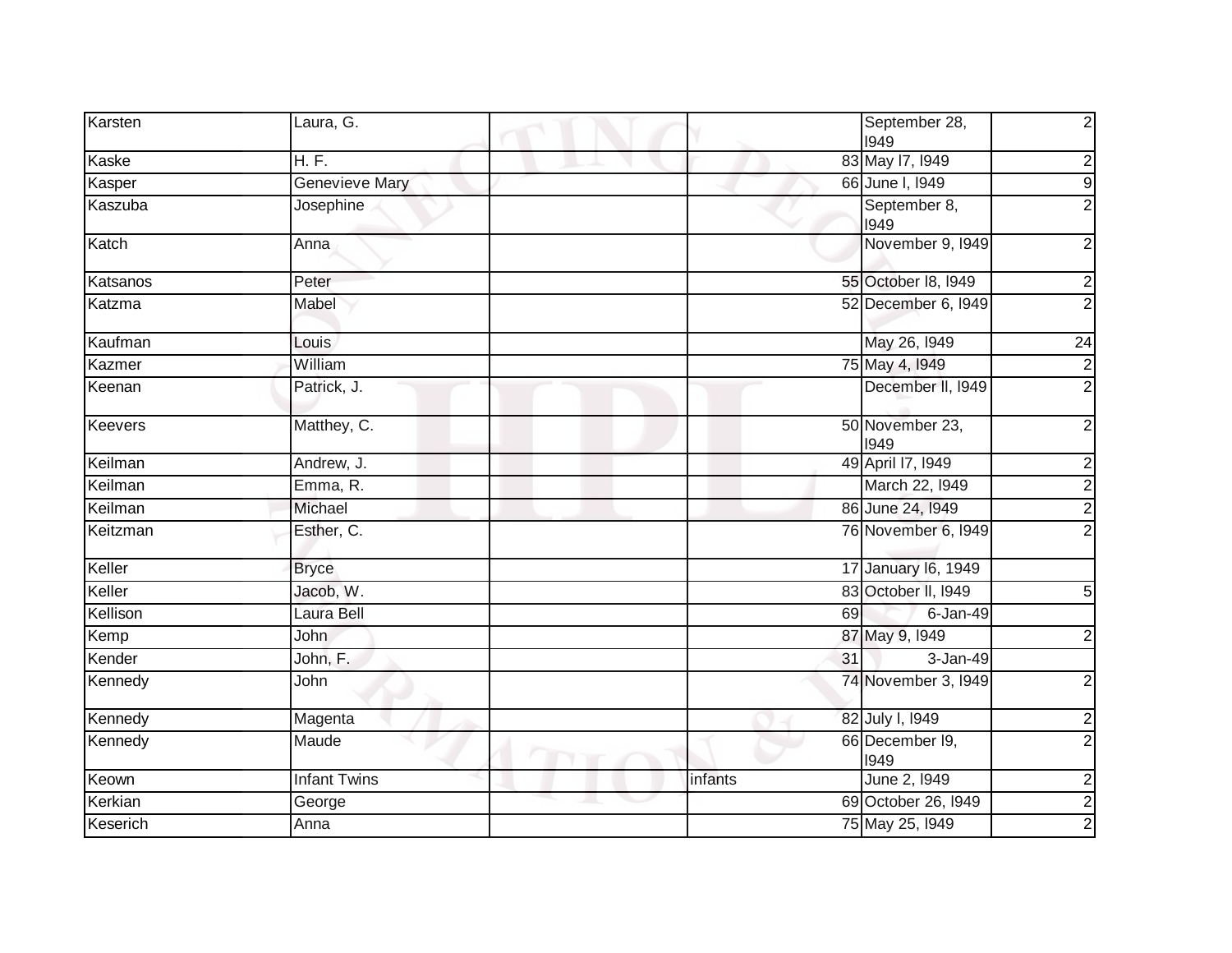| Khlantzos      | Georgia               |           |                | 63 November I6,<br>1949  |                |
|----------------|-----------------------|-----------|----------------|--------------------------|----------------|
| <b>Kickels</b> | Frank, M.             |           |                | 57 June 19, 1949         | 2              |
| Kidd           | William, H.           |           |                | 42 August 22, 1949       |                |
| <b>Kikkert</b> | Paul                  |           |                | 53 July 29, 1949         | $\overline{2}$ |
| Kilborn        | Elizabeth             |           |                | 69 March 2I, 1949        | 13             |
| Kilcullen      | Harry                 |           |                | 83 November 25,<br>1949  | 33             |
| Kimball        | Edwin, H. (Mrs.)      |           |                | September 7,<br>1949     | 2              |
| Kimbrough      | <b>Charles Thomas</b> |           |                | 75 September 18,<br>1949 | 2              |
| Kindberg       | William, G.           |           |                | 68 December 28,<br>1949  |                |
| <b>Kinek</b>   | Katherine             |           |                | 52 April 19, 1949        |                |
| Kinkade        | George                |           | 3 weeks        | August 3, 1949           |                |
| Kinnane        | patrick               |           | 8              | November 25,<br>1949     |                |
| Kintzing       | <b>Edward Oliver</b>  |           |                | 53 November 29,<br>1949  |                |
| Kinzie         | Florence              |           | 5 <sub>l</sub> | September 18,<br>1949    | $\overline{2}$ |
| Kirschsieper   | Katherine             |           |                | 89 May 23, 1949          | 46             |
| Kish           | John (Pvt.)           |           | $\overline{2}$ | <b>January 23, 1949</b>  |                |
| Klatt          | Ida                   |           |                | 79 October 17, 1949      |                |
| Kleihege       | Margaret Weber        | Schaeffer |                | 74 February 13, 1949     |                |
| Klein          | Catherine             |           |                | 54 April 8, 1949         | 27             |
| Klein          | Ole Douglas           |           |                | 56 November 27,<br>1949  |                |
| Klein          | William               |           |                | <b>January 24, 1949</b>  |                |
| Klemensiewicz  | Victoria              |           |                | July 20, 1949            | 2              |
| Kmita          | Alex                  |           |                | 58 October 3, 1949       |                |
| Knapik         | Mary                  |           |                | 63 November 14,<br>1949  |                |
| Knapik         | Mary Ann              |           |                | 20 October 3, 1949       | $\sqrt{15}$    |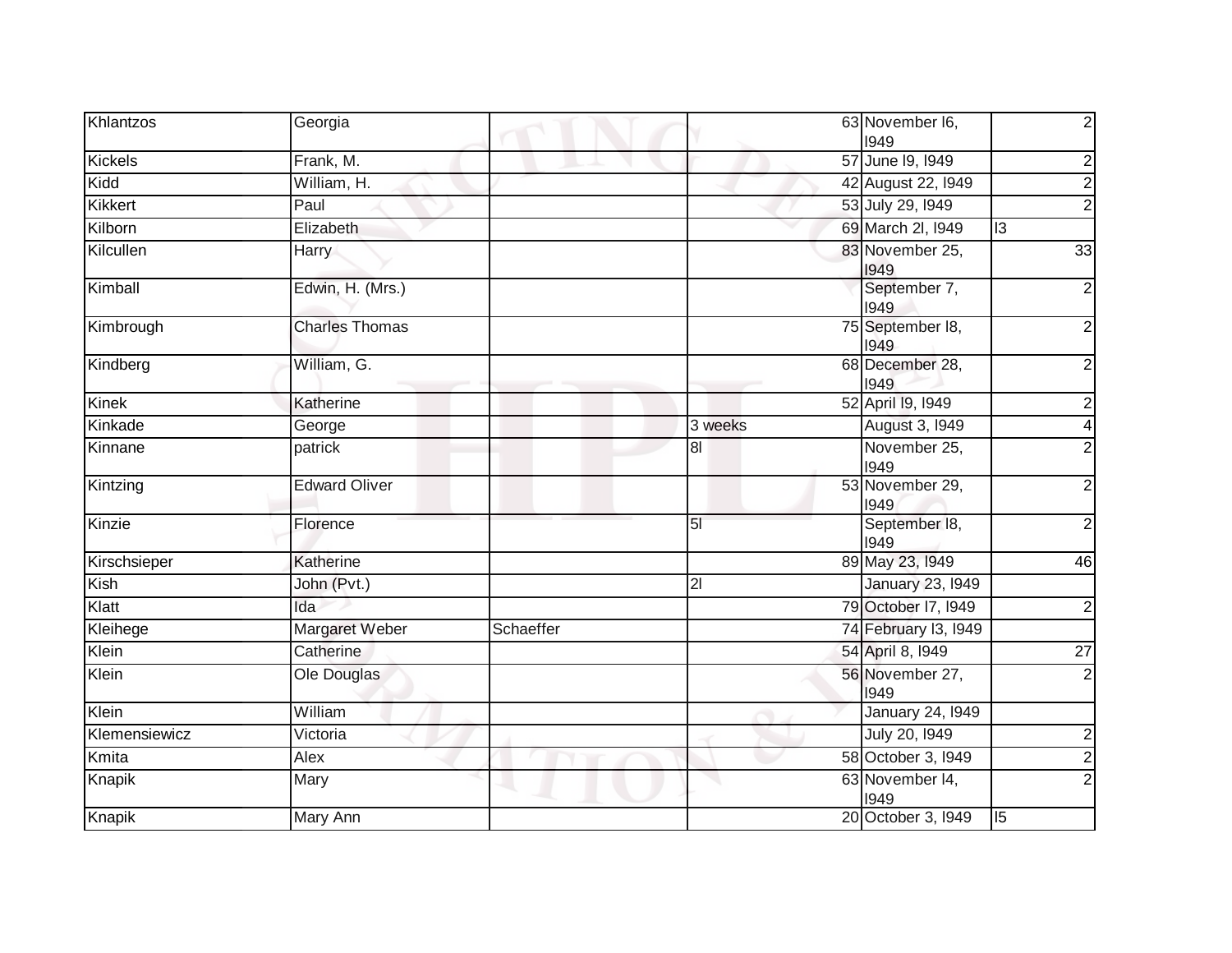| Kneifer      | William John     | 80 September 13,<br>1949 | $\overline{2}$          |
|--------------|------------------|--------------------------|-------------------------|
| Kneisley     | John Jacob       | 36 November 7, 1949      | $\boldsymbol{2}$        |
| Knuchel      | Otto             | 69 September I6,<br>1949 | $\boldsymbol{2}$        |
| Koch         | Ella Lucy        | 53 April 15, 1949        | $\overline{c}$          |
| Kochan       | Agnes            | 67 April 15, 1949        | $\overline{c}$          |
| Kochera      | Anna             | February 7, 1949         |                         |
| Kodre        | Valerie          | 57 April 18, 1949        | $\overline{c}$          |
| Kodzich      | <b>Nick</b>      | 58 October 2, 1949       | 37                      |
| Kolakowski   | Katherine        | 58 June 13, 1949         | $\overline{c}$          |
| Kolibowski   | Felix, F. (Pfc.) | February I6, 1949<br>21  |                         |
| Kolibowski   | <b>Stella</b>    | 63 October 20, 1949      | $\overline{2}$          |
| Kolina       | Elinor Irene     | 5-Jan-49<br>31           |                         |
| Kolish       | Wayne            | July 7, 1949<br>14       | $\overline{\mathbf{c}}$ |
| Kolodziejski | Felix            | August 2I, 1949          | $\overline{2}$          |
| Koncewicz    | Frank            | 72 April 24, 1949        | $\overline{2}$          |
| Kondrath     | Gabriel, R.      | 48 July 3I, 1949         | $\overline{2}$          |
| Konsoer      | Herman, W.       | 69 September 22,<br>1949 | $\overline{2}$          |
| Koontz       | Arthur, M.       | 73 March 4, 1949         | 25                      |
| Kornas       | John             | 58 September 20,<br>1949 | $\overline{2}$          |
| Kosztyo      | Andrew           | 60 September 23,<br>1949 | $\overline{2}$          |
| Kotynski     | Henry, J.        | 20 January 17, 1949      |                         |
| Kovac        | Joseph           | 60 November I0,<br>1949  | $\overline{2}$          |
| Kovach       | David            | 60 February 18, 1949     |                         |
| Kovacik      | John             | 34 October 4, 1949       | $\overline{2}$          |
| Kovacik      | Mary             | 58 July 5, 1949          | $\overline{2}$          |
| Kovats       | Anna             | 67 April 28, 1949        | $\overline{2}$          |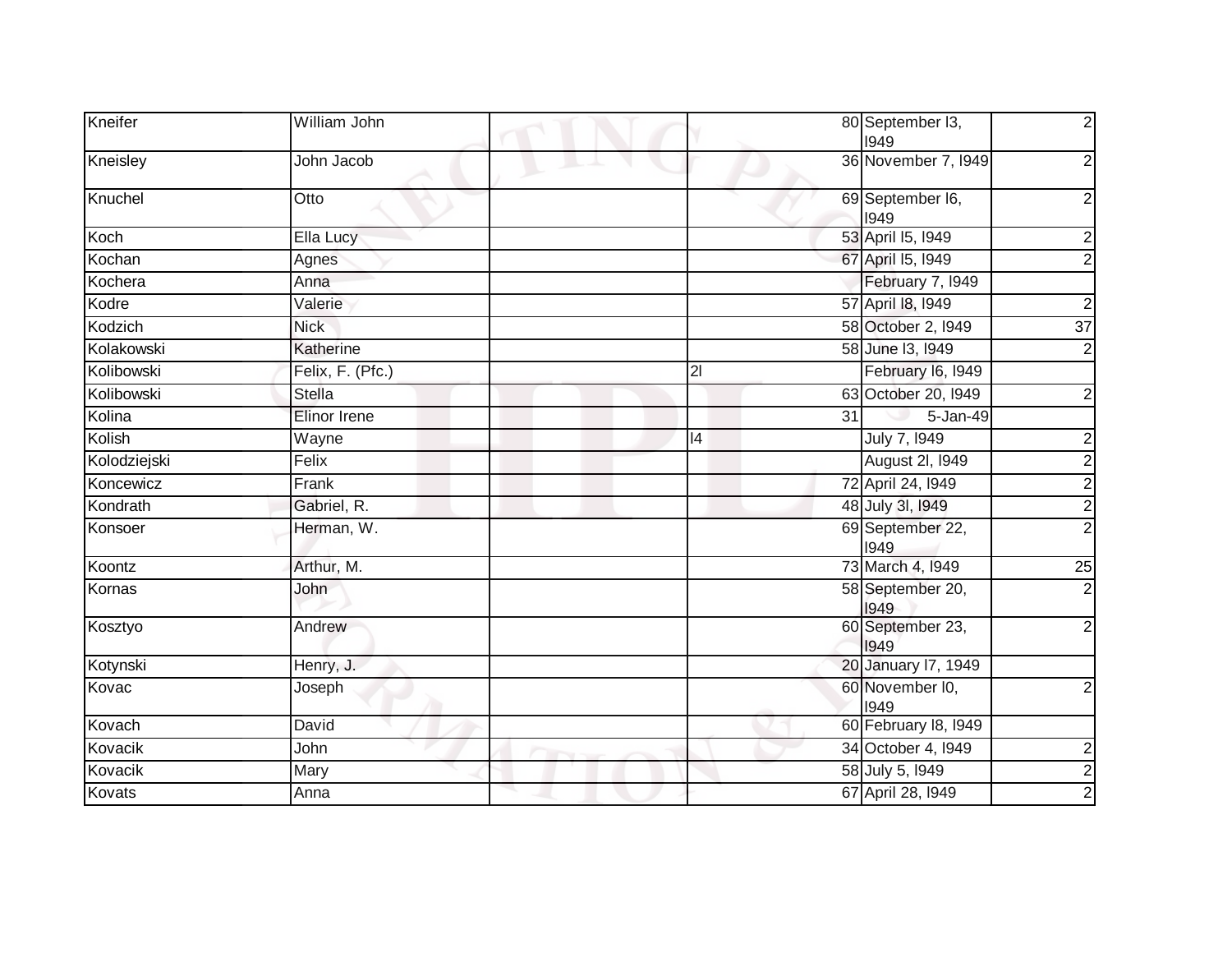| Kowaleski       | Leo                    |         |                | 32 December 27,<br>1949 |           | $\mathbf 2$             |
|-----------------|------------------------|---------|----------------|-------------------------|-----------|-------------------------|
| Kowalisyn       | John (Sgt.)            |         |                | 33 March 29, 1949       |           | $\overline{c}$          |
| Kowalski        | Anthony                |         |                | 90 February 4, 1949     |           |                         |
| Kowalski        | Constance              |         |                | 67 October 2l, I949     |           | $\overline{\mathbf{c}}$ |
| Kowalski        | Mathilda               |         |                | 74 August 28, 1949      |           | $\overline{2}$          |
| Kowalski        | Nicholas               |         |                | 53 January II, 1949     |           |                         |
| Kozacik         | Stephen                |         |                | 72 March 30, 1949       |           | $\boldsymbol{2}$        |
| Kozarzewski     | Peter                  |         |                | June 26, 1949           |           | $\overline{2}$          |
| Kozemczak       | Anton                  |         |                | 60 May 8, 1949          |           | $\overline{2}$          |
| Koziol          | <b>Stella</b>          | Wohadlo |                | 35 March 22, 1949       |           | $\overline{2}$          |
| Kozlowski       | <b>John Thomas</b>     |         | 2 months       | July 18, 1949           |           | $\overline{2}$          |
| Kozlowski       | Julia                  |         |                | 75 January 3I, 1949     |           |                         |
| Krajewski       | Catherine              |         |                | 54 January 12, 1949     |           |                         |
| <b>Krause</b>   | <b>Friederich Karl</b> |         |                | 63 August 28, 1949      |           | $\overline{\mathbf{c}}$ |
| Krehel          | John                   |         |                | 79 June 29, 1949        |           | $\overline{2}$          |
| Kretz           | Joseph                 |         |                | 76 November 3, 1949     |           | $\overline{2}$          |
| Krizmanic       | Katie                  |         |                | 63 December 20,<br>1949 |           | $\overline{2}$          |
| Krompak         | John                   |         |                | 40 February 13, 1949    |           |                         |
| Krooswyk        | Walter                 |         |                | 93 August 12, 1949      |           | $\boldsymbol{2}$        |
| Kroslack        | Catherine              |         |                | 58 November 9, 1949     |           | $\overline{2}$          |
| <b>Kroslack</b> | John (Sr.)             |         | $\overline{6}$ | November 18,<br>1949    |           | 29                      |
| Krown           | Elizabeth              |         |                | 70 April 18, 1949       |           | $\mathbf 2$             |
| Kuchenbecker    | Mary                   |         |                | 76 February I0, 1949    |           |                         |
| Kuczynski       | Stella, A.             |         |                | 39 February 17, 1949    |           |                         |
| Kudzinowski     | Anna                   |         |                | 67 March 6, 1949        | 13        |                         |
| Kula            | Jadwiga                |         |                | 65 April 28, 1949       |           | $\overline{2}$          |
| Kuliga          | George                 |         |                | March 2, 1949           |           | $\overline{2}$          |
| Kunka           | Mary                   |         |                | 60 April 4, 1949        | <u>یا</u> |                         |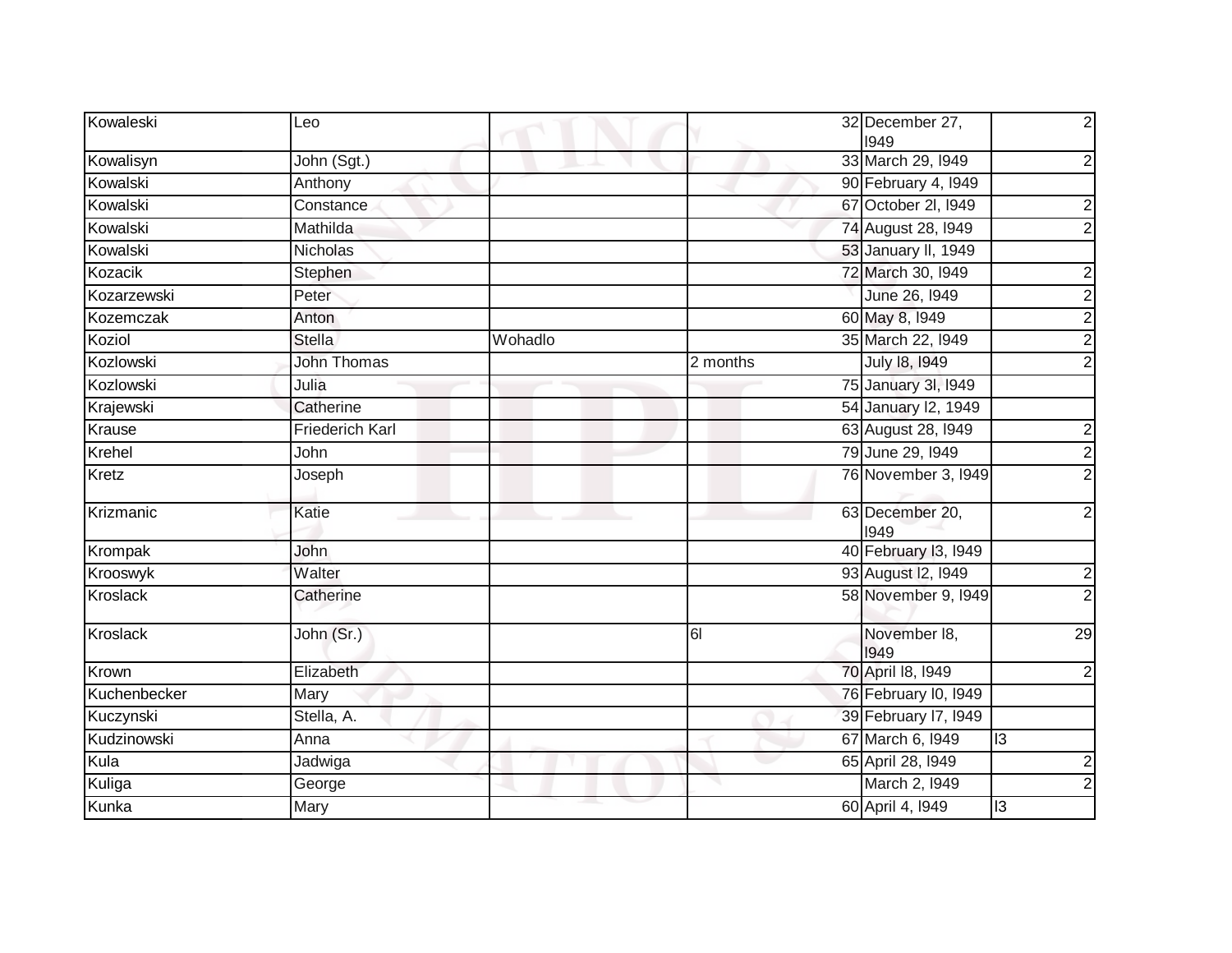| Kurczewski  | Chester                 | $\overline{2}$<br>33 March 22, 1949                 |
|-------------|-------------------------|-----------------------------------------------------|
| Kurz        | Alwina                  | 88 January 16, 1949                                 |
| Kurzeja     | Michael                 | May 24, 1949<br>$\overline{2}$                      |
| Kussmaul    | Mary                    | $\overline{2}$<br>79 September 2I,<br>1949          |
| Kuzel       | Agnes                   | 55 June 2l, 1949<br>$\overline{\mathbf{c}}$         |
| Kwiatkowski | Joseph                  | $\overline{2}$<br>64 September 13,<br>1949          |
| Kwiatkowski | Marek                   | August I, 1949<br>104<br>Ш                          |
| Lackerdas   | Harry, G.               | 22 May 20, 1949<br>$\overline{2}$                   |
| Lakumy      | <b>Stanley</b>          | $\overline{c}$<br>April 17, 1949                    |
| LaMantia    | Phillip                 | $\overline{2}$<br>45 October 26, 1949               |
| Lane        | Glenn, W.               | 70 February 6, 1949                                 |
| Lang        | Elizabeth               | June 10, 1949<br>7 <sup>1</sup><br>10               |
| Langbeen    | George, D.              | 54 May 16, 1949<br>$\overline{2}$                   |
| Lanham      | Fairy, A.               | $\overline{3}$<br>58 March 14, 1949                 |
| Lanman      | <b>Edward Boyleston</b> | 61<br>February I5, I949                             |
| Lanning     | Harvey, K.              | 56 September 6,<br>$\overline{\mathbf{c}}$<br>1949  |
| Lapcovich   | Anna                    | 69 July 2I, 1949<br>$\overline{c}$                  |
| Larson      | Ernest                  | $\overline{2}$<br>50 May 2, 1949                    |
| Larson      | John, E.                | $\overline{2}$<br>59 June 30, 1949                  |
| Larson      | Margaret Ann            | 26<br>52 April 3, 1949                              |
| Lasko       | George                  | 68 December 8, 1949<br>$\overline{c}$               |
| Laskosky    | Inez                    | $\overline{2}$<br>46 June 24, 1949                  |
| Lauer       | A.J. (Dr.)              | 40<br>77 May I, 1949                                |
| Lauerman    | Arthur, J.              | 63 February 24, 1949                                |
| Lauerman    | Michael                 | 76 June 22, 1949<br>29                              |
| Laver       | Michael (Dr.)           | $\overline{2}$<br>62 December I4,<br>o est<br>1949  |
| LaVoie      | <b>Belle</b>            | $\overline{2}$<br>52 November 2I,<br>$\sim$<br>1949 |
|             |                         |                                                     |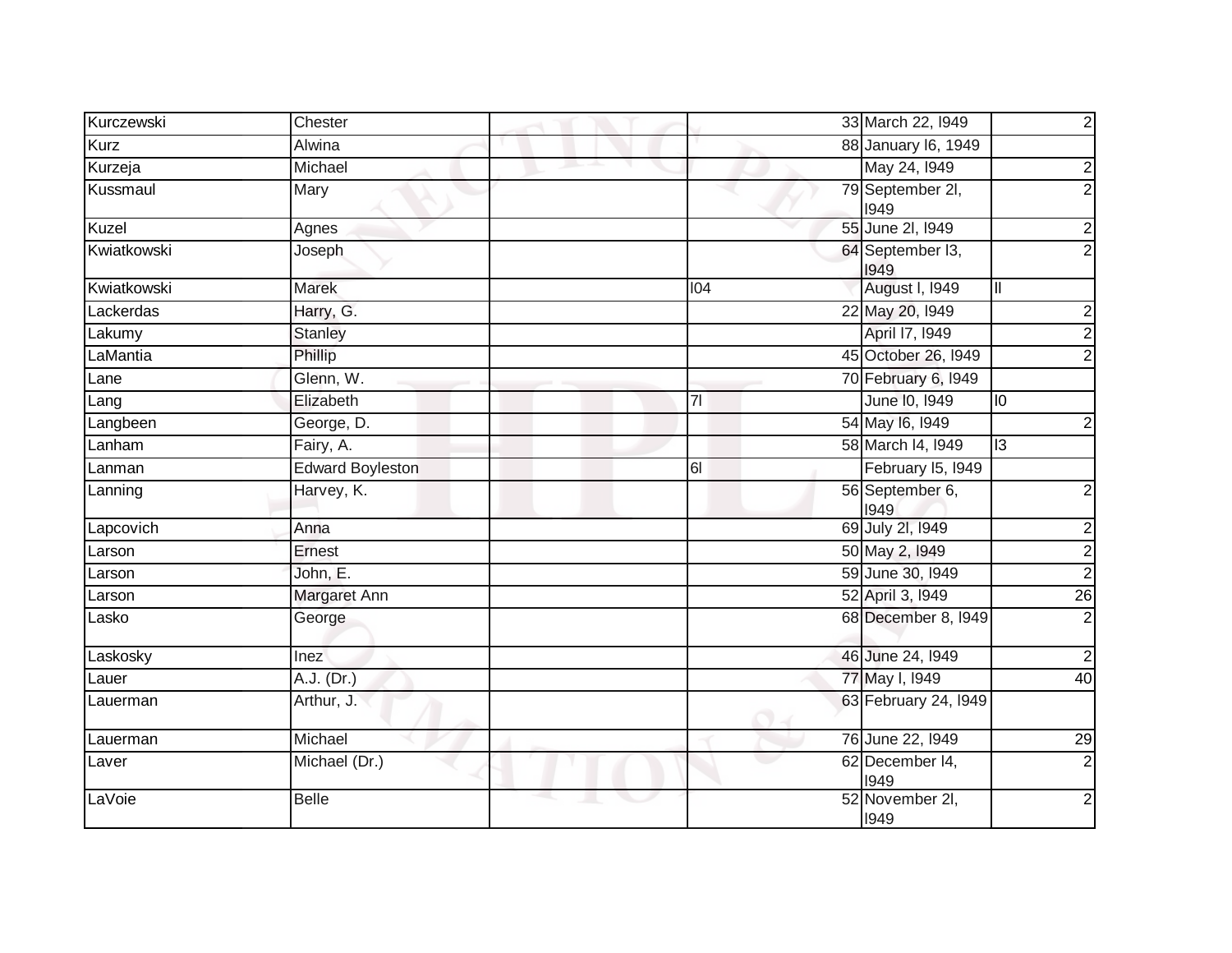| Lawell      | Pauline       | $\overline{2}$<br>80 September 26,<br>1949         |
|-------------|---------------|----------------------------------------------------|
| Lawler      | Helen, G.     | 63 April 4, 1949<br>I <sub>3</sub>                 |
| Lawrie      | Melissa Ellen | 21<br>88 March I7, 1949                            |
| Lazuka      | John          | April 6, 1949<br>2                                 |
| Leach       | Gilbert, A.   | $\overline{2}$<br>September 4,<br>1949             |
| Leazenby    | Mahlon        | 70 May 22, 1949<br>$\overline{\mathbf{c}}$         |
| Lebig       | Theodore      | $\overline{2}$<br>64 June 27, 1949                 |
| Lecyk       | Mary          | $\overline{2}$<br>67 October 2I, 1949              |
| Lederer     | George (Sr.)  | $\overline{2}$<br>63 December I, 1949              |
| Leech       | William, E.   | 63 February 14, 1949                               |
| Leek        | Ida           | 67 December 23,<br>$\mathbf 2$<br>1949             |
| Leeney      | Michael       | 79 April 6, 1949<br>$\boldsymbol{2}$               |
| Lefiklia    | Christ, N.    | 54 February 22, 1949                               |
| Lehman      | Johannah      | 86 January 25, 1949                                |
| Lehman      | Morrison, A.  | 4-Jan-49<br>78                                     |
| Lehmann     | Henrietta     | 84 November II, 1949<br>$\overline{c}$             |
| Lekseth     | Charles, J.   | June 10, 1949<br>$\overline{10}$<br>5 <sub>l</sub> |
| Lelless     | Stewart, A.   | 80 February II, 1949                               |
| Lemmo       | Dominik       | 52 November 7, 1949<br>$\overline{c}$              |
| Lenehan     | Leroy Boyd    | 50 November 2I,<br>$\mathbf 2$<br>1949             |
| Leskovich   | Mary          | October 3I, 1949<br>$\overline{c}$                 |
| Lesniak     | Frank         | $\overline{2}$<br>63 April 12, 1949                |
| Lewandowski | Stella        | $\overline{2}$<br>May 27, 1949                     |
| Lewin       | Alfred, B.    | $\overline{2}$<br>59 June 17, 1949                 |
| Lewkowski   | Martha        | $\frac{2}{2}$<br>October I7, I949                  |
| Liesenfelt  | Joseph        | March 29, 1949                                     |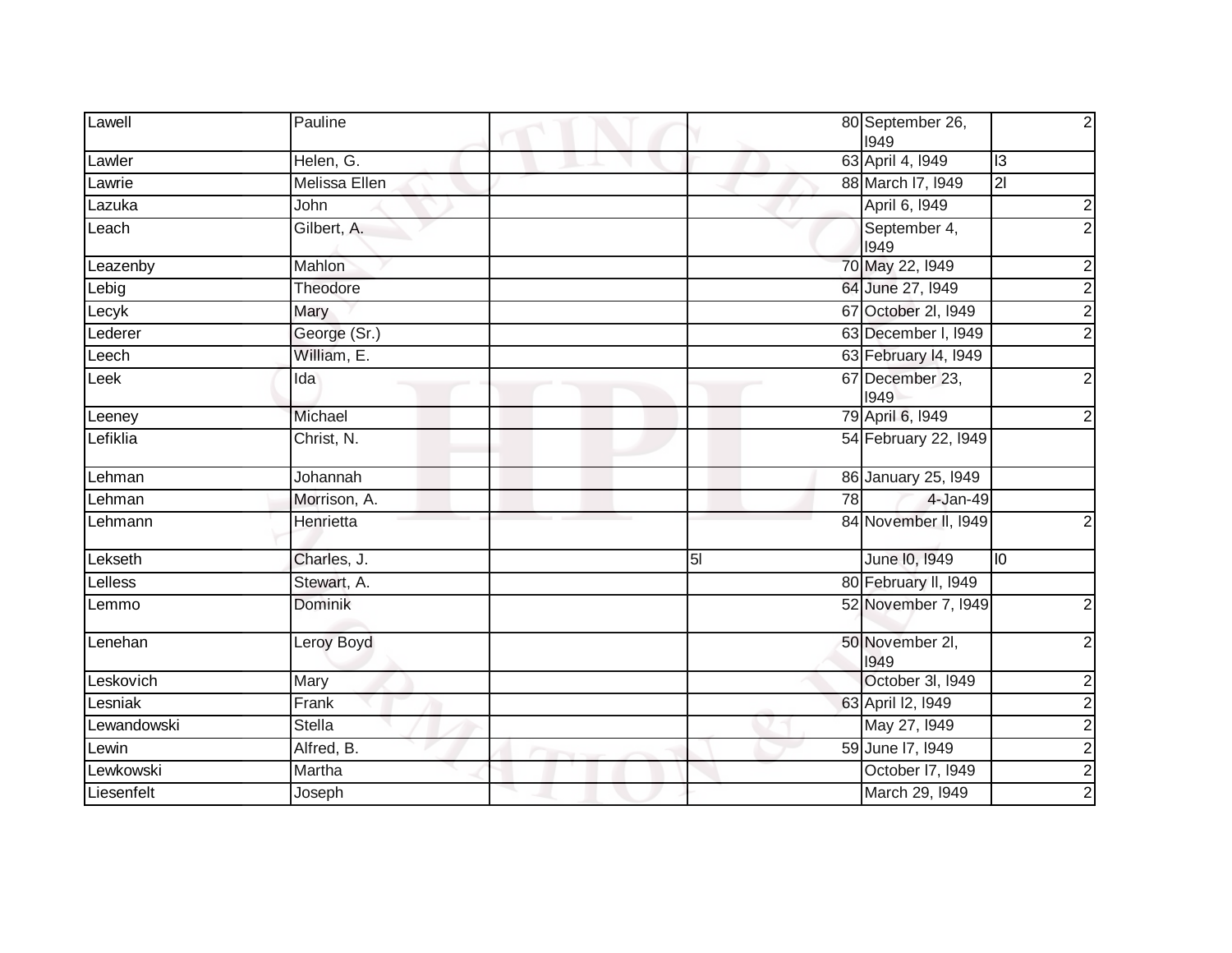| Lightfoot   | Euphemia                    | $\mathbf{2}$<br>88 December 8, 1949                          |
|-------------|-----------------------------|--------------------------------------------------------------|
| Lillis      | Agnes, B.                   | 67 June 2, 1949                                              |
| Lind        | Herman, F.                  | $\frac{2}{2}$<br>53 October 7, 1949                          |
| Linder      | <b>William Albert</b>       | $\overline{2}$<br>60 November 2I,<br>1949                    |
| Lipkovitch  | Janet                       | 25<br>September 9,<br>5 months<br>1949                       |
| Liskey      | Ralph (Pfc.)                | April 22, 1949<br>19<br>$\overline{\mathbf{c}}$              |
| Locke       | Ivar, G.                    | $\overline{2}$<br>7 <sup>1</sup><br>November 14,<br>1949     |
| Lockman     | Mike, V.                    | 64 July 13, 1949<br>$\overline{\mathbf{c}}$                  |
| Loda        | Andrew                      | $\overline{2}$<br>55 November 4, 1949                        |
| Loda        | Ann                         | 44 September 28,<br>33<br>1949                               |
| Loehrke     | Theodore                    | March 6, 1949<br>33<br>4 <sub>l</sub>                        |
| Logsdon     | Ralph                       | 60 June I, 1949<br>$\boldsymbol{9}$                          |
| Lohse       | Louie, C.                   | 64 March 6, 1949<br>$\overline{13}$                          |
| Londo       | <b>Jerry Lee</b>            | July 25, 1949<br>$\overline{2}$<br>I day                     |
| Long        | Joseph Roy                  | $\overline{2}$<br>June 5, 1949                               |
| Lorenz      | Anna                        | $\overline{2}$<br>48 August 12, 1949                         |
| Lorenz      | Wilhelm, J.                 | 89 June 23, 1949<br>$\overline{15}$                          |
| Lowman      | Minnie, B.                  | 79 September 25,<br>$\overline{c}$<br>1949                   |
| Ludwig      | Mathias, P.                 | 67 December II, 1949<br>45                                   |
| Lukaszewski | Frank                       | 63 July 18, 1949<br>$\overline{2}$                           |
| Lula        | Frank                       | $\overline{2}$<br>77 November 9, 1949                        |
| Luptak      | Victoria<br><b>All Card</b> | $\overline{2}$<br>November 30,<br>1949                       |
| Lyons       | <b>Bertha</b>               | 67 November 22,<br>$\overline{2}$<br>1949                    |
| Lyzenga     | Lambert                     | <b>August 2I, 1949</b><br>$\boldsymbol{2}$<br>8 <sub>l</sub> |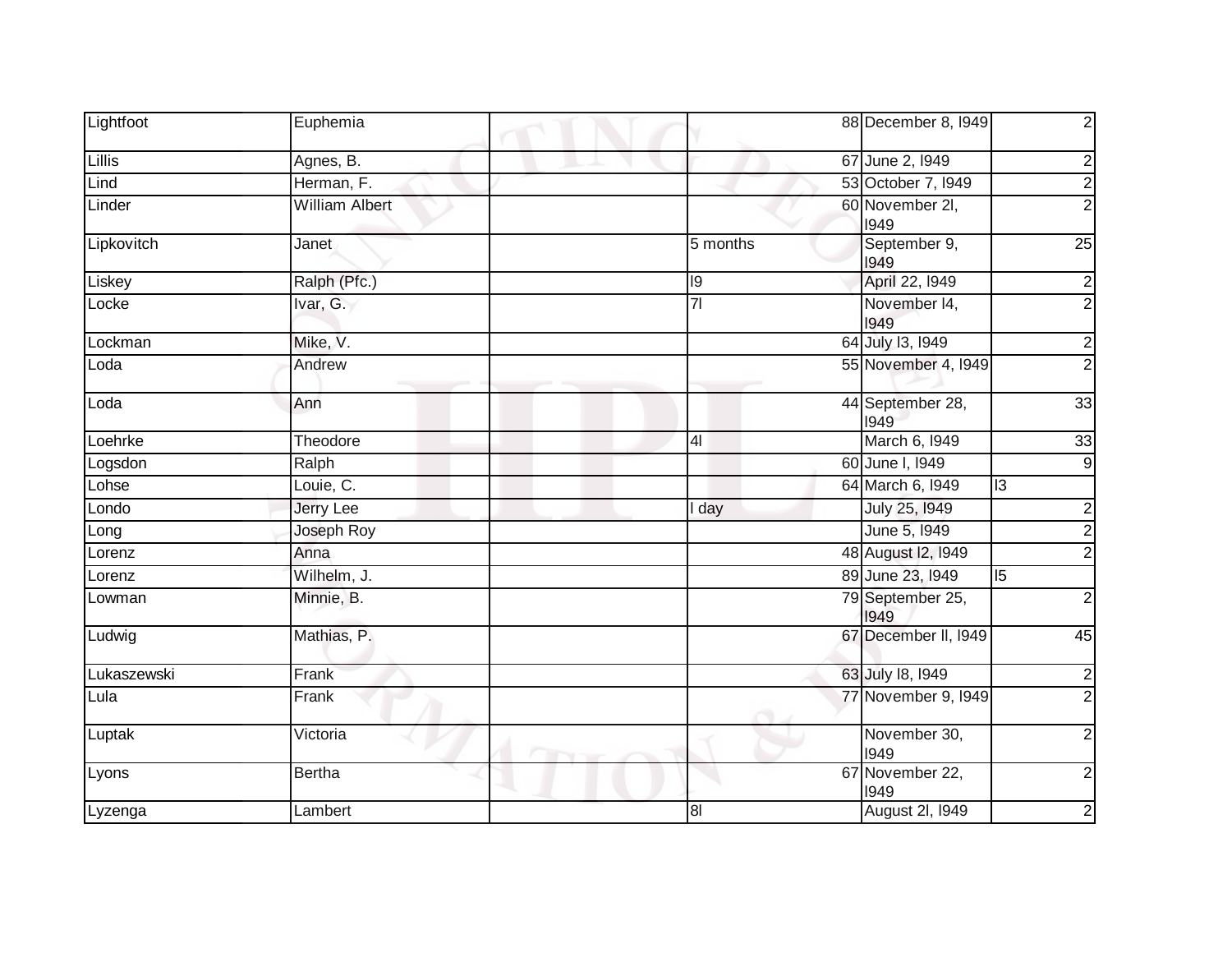| <b>Surname</b>  | <b>Given</b>         | <b>Maiden Name</b> | Age             | <b>Date</b>              | Page                    |
|-----------------|----------------------|--------------------|-----------------|--------------------------|-------------------------|
| Maas            | Rudy                 |                    |                 | 46 October 3, 1949       | $\overline{\mathbf{c}}$ |
| <b>MacCalla</b> | Thomas, C.           |                    |                 | 75 October II, 1949      | $\overline{5}$          |
| <b>Mack</b>     | Annie                |                    |                 | 76 February 20, 1949     |                         |
| Macocha         | Andrew               |                    |                 | 57 July 15, 1949         | $\overline{c}$          |
| Magana          | Aurelia              |                    |                 | 60 February 17, 1949     |                         |
| Magie           | Hattie               |                    |                 | 79 February I0, 1949     |                         |
| Maguda          | <b>Tillie</b>        |                    |                 | 55 August 25, 1949       | $\overline{2}$          |
| <b>Maher</b>    | <b>Kathryn Pearl</b> |                    |                 | 65 May 18, 1949          | $\overline{2}$          |
| Maihofer        | Richard              |                    |                 | 52 September 28,<br>1949 | $\overline{2}$          |
| Majerski        | John                 |                    | $\overline{72}$ | 9-Jan-49                 |                         |
| <b>Makaitis</b> | <b>Tony Mack</b>     |                    |                 | 44 January 2I, 1949      |                         |
| Maliziola       | Angelo               |                    |                 | 62 February 28, 1949     |                         |
| Mallet          | Edward               |                    |                 | 58 April 27, 1949        | $\overline{\mathbf{c}}$ |
| Mancos          | Andrew (Sr.)         |                    |                 | February I0, 1949        |                         |
| Mangiaracina    | George               |                    |                 | 67 September 29,<br>1949 | $\overline{2}$          |
| Mann            | Mae Leona            |                    | 13              | July 5, 1949             | $\boldsymbol{2}$        |
| Mansell         | Matthew, T.          |                    |                 | 50 November 15,<br>1949  | $\overline{2}$          |
| Manter          | Lela                 |                    |                 | August I2, 1949          | $\overline{2}$          |
| <b>Mapes</b>    | <b>Burtie</b>        |                    |                 | 72 December 5, 1949      | $\overline{2}$          |
| Marchant        | William (Sr.)        |                    |                 | 69 November 7, 1949      | $\overline{2}$          |
| Marciniak       | Valeria              |                    |                 | 75 June 16, 1949         | $\overline{\mathbf{c}}$ |
| Marcinko        | Paul                 |                    |                 | 64 March 25, 1949        | $\boldsymbol{9}$        |
| <b>Mardis</b>   | Clarence, E.         |                    |                 | 60 August 25, 1949       | $\overline{2}$          |
| Markiewicz      | Charles, E.          |                    | II months       | September 26,<br>1949    | $\overline{2}$          |
| Markovich       | Fred                 |                    |                 | 62 May 3I, 1949          | $\overline{2}$          |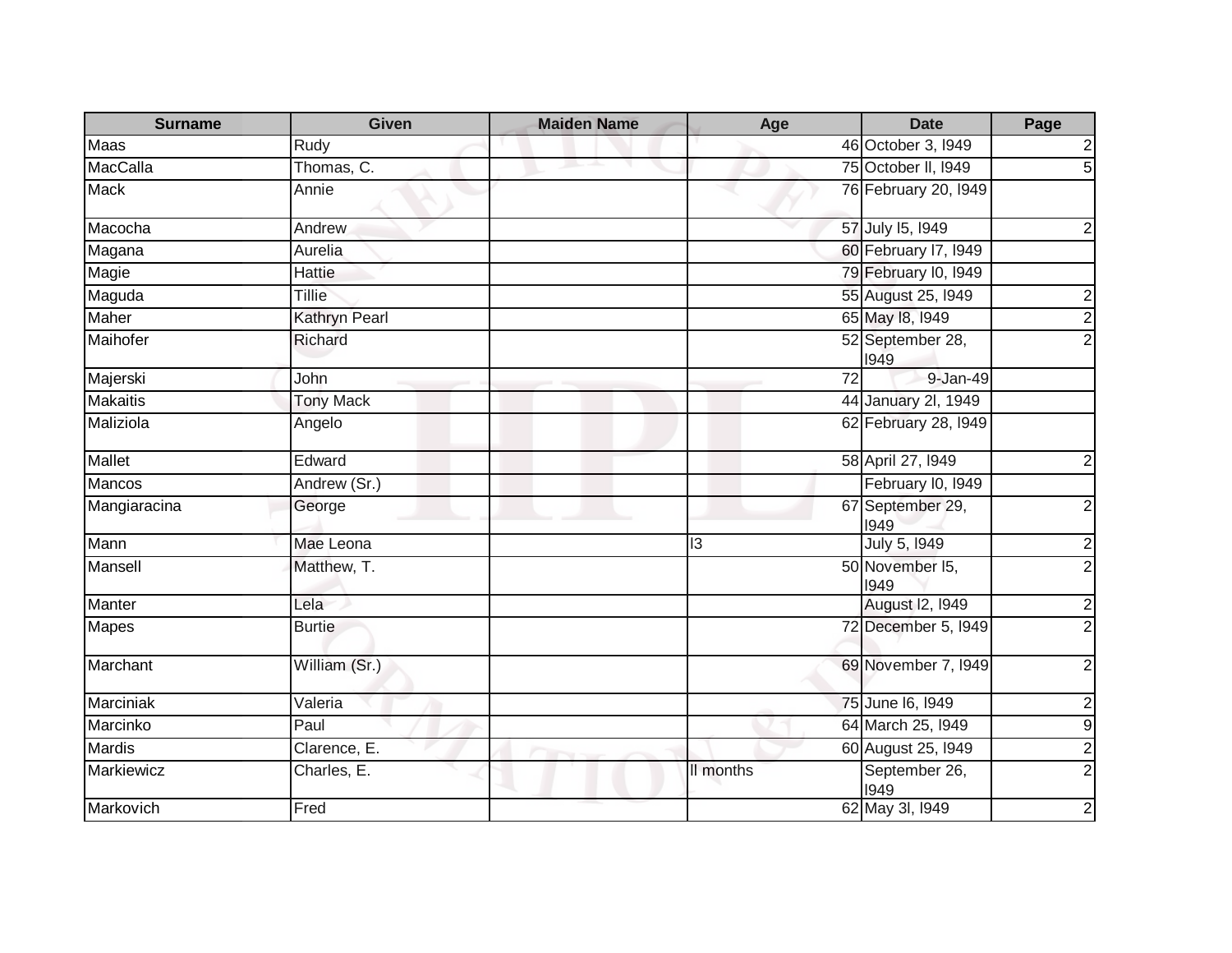| <b>Marlatt</b>  | William            |                | 79 March I0, 1949    | 23                      |
|-----------------|--------------------|----------------|----------------------|-------------------------|
| Marnye          | John, C. (Pvt.)    | 26             | 20-Jan-49            |                         |
| Marsh           | Clara              |                | 69 May I, 1949       | 40                      |
| Marshall        | Frank, H.          | 2 <sub>l</sub> | July 25, 1949        | $\overline{\mathbf{c}}$ |
| <b>Martens</b>  | Herman, F.         | $\overline{7}$ | October 24, 1949     | $\overline{2}$          |
| Martinez        | Candelaria         |                | 32 May 26, 1949      | $\overline{\mathbf{c}}$ |
| Martinez        | Esther             |                | 25 June I, 1949      | $\overline{9}$          |
| Martinez        | Raymond, A. (Pfc.) |                | 21 January 14, 1949  |                         |
| Martinsen       | Enker, B.          | 4 <sub>l</sub> | April 29, 1949       | $\overline{\mathbf{c}}$ |
| Martinson       | Bernard, E.        |                | 42 April 28, 1949    | $\overline{2}$          |
| Marton          | Joseph             |                | 65 July 22, 1949     | $\overline{2}$          |
| Marusavicz      | Andrew             |                | 69 January 18, 1949  |                         |
| Marvel          | Charles            | $\overline{8}$ | February 13, 1949    |                         |
| Maslak          | Joseph             |                | 40 May 25, 1949      | $\overline{2}$          |
| <b>Matie</b>    | Pete (Pfc.)        |                | April 14, 1949       | $\overline{2}$          |
| Matkowicz       | Albert             |                | 85 March II, 1949    | $\overline{25}$         |
| <b>Matlak</b>   | Vincent            |                | 57 November 2, 1949  | $\overline{2}$          |
| Matson          | John               |                | 69 June 13, 1949     | $\overline{2}$          |
| <b>Matthews</b> | Mary, O.           |                | 82 April 24, 1949    | $\overline{2}$          |
| <b>Matusek</b>  | <b>Theresa</b>     |                | 60 February 14, 1949 |                         |
| Matuszewski     | Chester            |                | 48 May 13, 1949      | $\overline{\mathbf{c}}$ |
| Matyga          | Frances            |                | 78 February 7, 1949  |                         |
| Mauger          | Thomas, D.         |                | 47 June 6, 1949      | $\overline{2}$          |
| Maxwell         | <b>Hattie</b>      | 8 <sub>l</sub> | May I, 1949          | 40                      |
| Mayer           | Mary               |                | 84 March 6, 1949     | $\overline{33}$         |
| Mayerovitch     | Fanny              |                | 64 August 16, 1949   |                         |
| <b>Maziarz</b>  | Adam               |                | June 12, 1949        | $\frac{2}{2}$           |
| Mazur           | Joseph, M.         |                | February 3, 1949     |                         |
| Mazur           | Mary Anna, B.      |                | 73 July 27, 1949     | $\overline{\mathbf{c}}$ |
| Mazur           | Rosa               | 8 <sub>l</sub> | July 18, 1949        | $\overline{2}$          |
| Mazza           | Pauline            |                | 34 November 6, 1949  | $\overline{2}$          |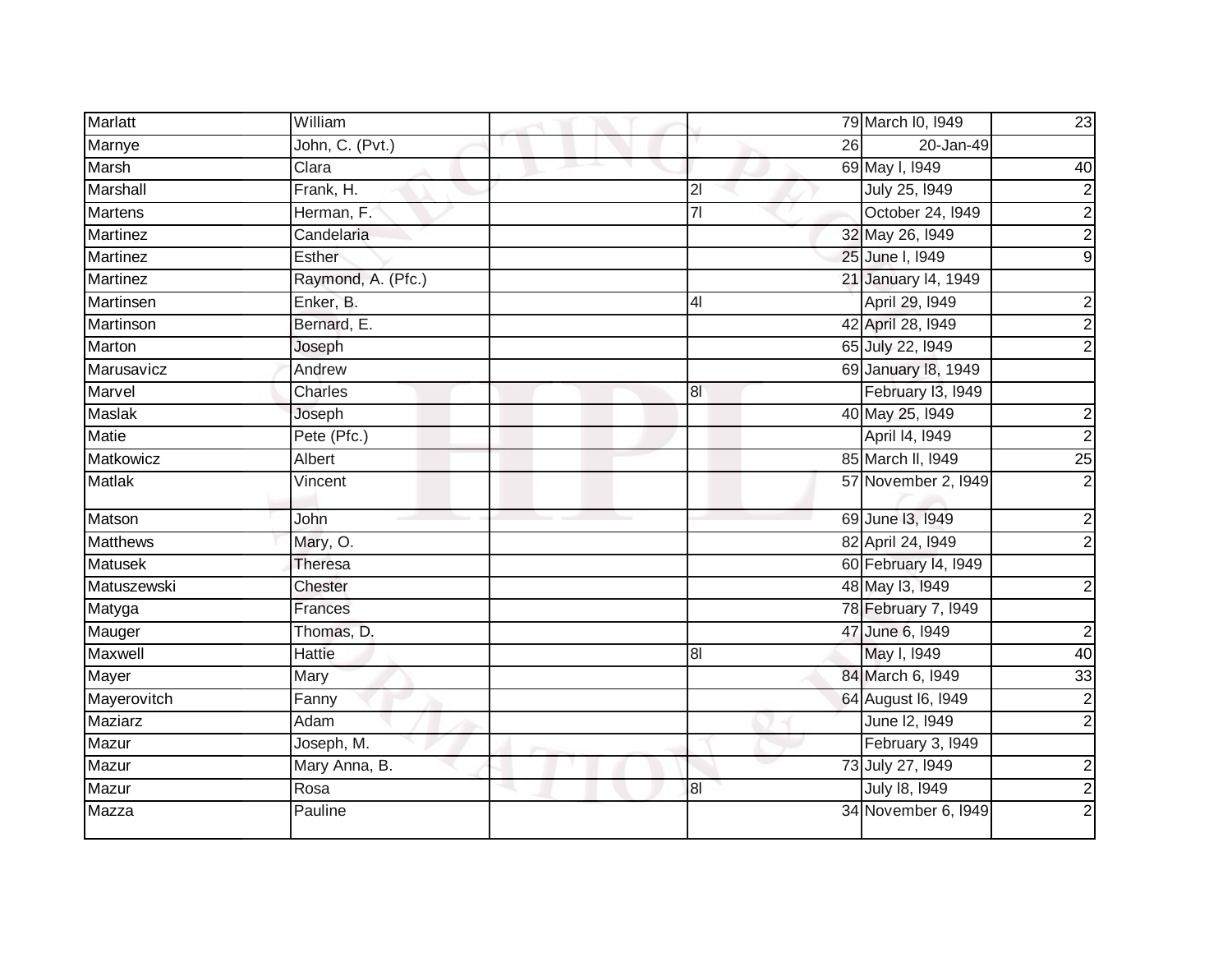| <b>McBee</b>    | George, H.           | 87 February 20, 1949             |
|-----------------|----------------------|----------------------------------|
| McCabe          | Frank (Jr.)          | March 4, 1949<br>25              |
| McCambridge     | Patrick, S.          | 82 July II, 1949                 |
| <b>McCarty</b>  | Anna                 | 76 February 15, 1949             |
| <b>McClosky</b> | Leon, F. (Mrs.)(Sr.) | December II, 1949                |
| McClurg         | William, J.          | April 2I, 1949<br>5 <sub>l</sub> |
| McCool          | Roy                  | 76 September I3,<br>1949         |
| McCoy           | Emma, A.             | 85 April 18, 1949                |
| McCracken       | John, A.             | 46 May 2, 1949                   |
| McDonald        | Leonard, J.          | 50 November 29,<br>1949          |
| McDonald        | Mary                 | 83 October I0, I949              |
| McFadden        | Mary Elizabeth       | 76 January II, 1949              |
| McGaughey       | Glen                 | 52 July 6, 1949                  |
| McHugh          | Mark, F.             | 56 May 27, 1949                  |
| McIlroy         | Thomas               | 73 December 2I,<br>1949          |
| <b>McKay</b>    | Lois                 | 52 November 15,<br>1949          |
| <b>McKinney</b> | Jesse                | 52 May 9, 1949                   |
| <b>McManus</b>  | Warren               | 69 June 16, 1949                 |
| <b>McNay</b>    | Alvretta             | 85 August I, 1949                |
| Meade           | Joseph, A.           | 33<br>63 April 13, 1949          |
| Meanjuyo        | Vasco                | <b>August I, 1949</b><br>61      |
| Melyon          | Dorothy              | July 5, 1949<br>61               |
| Merchant        | Mary, E.             | 37 December 9, 1949              |
| <b>Mesich</b>   | Rose Toni            | 25 April 17, 1949                |
| Mesor           | Wassel               | 70 May 8, 1949                   |
| Metcalf         | Frank, E.            | 66 June I, 1949                  |
| Method          | Victor, J.           | 49 July 6, 1949                  |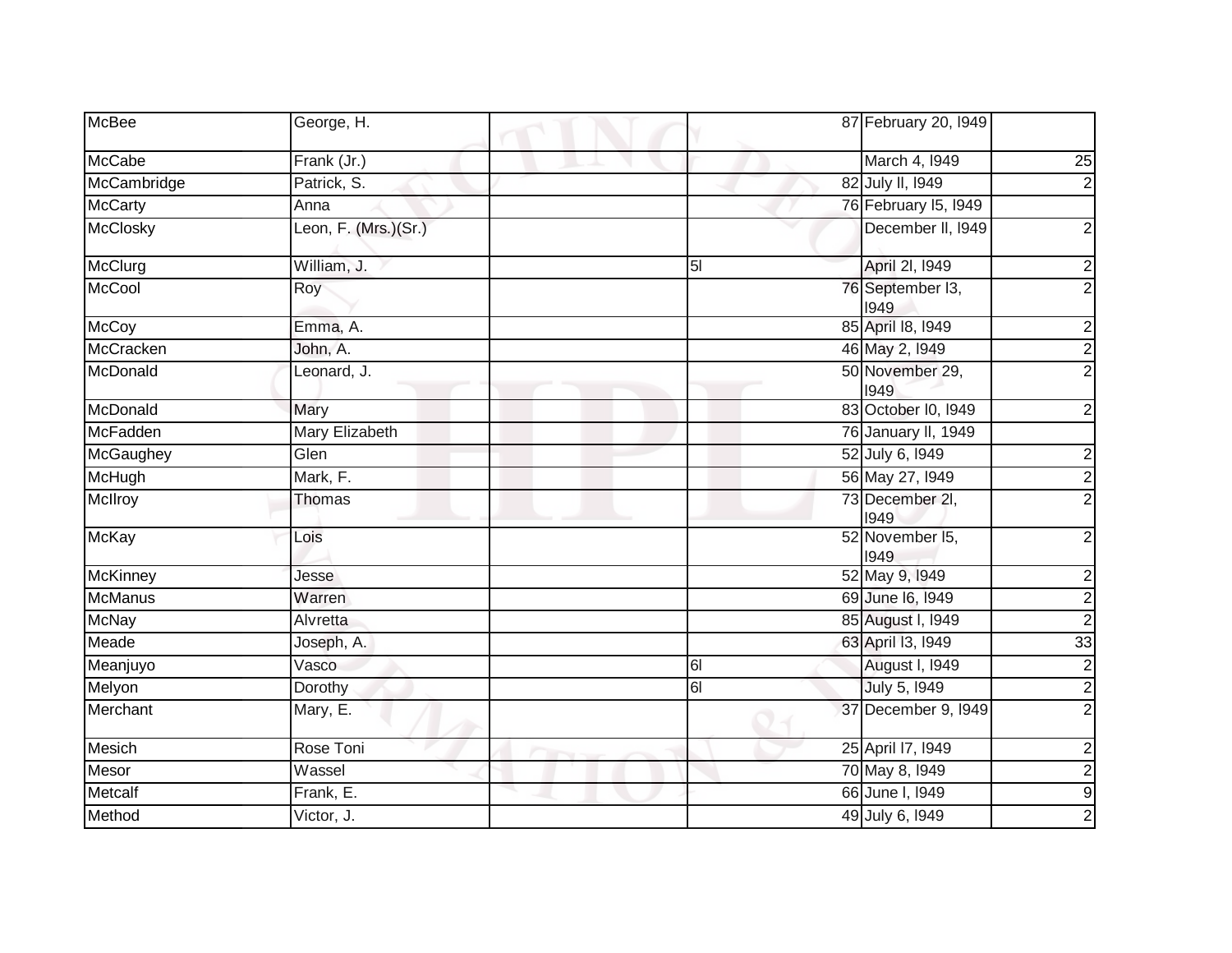| Metz           | Eleanor              |                | 74 May 22, 1949          | $\frac{2}{2}$           |
|----------------|----------------------|----------------|--------------------------|-------------------------|
| <b>Metz</b>    | <b>Merrill Berry</b> | 5 <sub>l</sub> | November 18,<br>1949     |                         |
| Meyer          | Christina            |                | 79 July 6, 1949          | $\overline{c}$          |
| Meyer          | Emma, L.             | 4 <sub>l</sub> | September 27,<br>1949    | $\overline{2}$          |
| Meyer          | John, M.             |                | 86 January II, 1949      |                         |
| Meyer          | Louis, C.            |                | 63 April I, 1949         | 33                      |
| Michalik       | Mary                 |                | 76 September 14,<br>1949 | $\overline{2}$          |
| Michalowski    | <b>Tadeusz</b>       |                | 64 October I2, I949      | $\boldsymbol{2}$        |
| Michalski      | <b>Stanley</b>       |                | 27 January 30, 1949      |                         |
| Middlekamp     | Edha                 |                | 75 April 13, 1949        | $\overline{\mathbf{c}}$ |
| <b>Mikich</b>  | <b>Bessie</b>        |                | 50 March 14, 1949        | <u>ی</u>                |
| <b>Miles</b>   | Henry, C.            |                | February I6, 1949        |                         |
| Miller         | Archie, J.           | 4 <sub>l</sub> | September 26,<br>1949    | $\overline{c}$          |
| Miller         | Elsie                |                | 56 August 15, 1949       | <u>ی</u> ا              |
| Miller         | Emma                 |                | 77 September 28,<br>1949 |                         |
| <b>Miller</b>  | Estel, H.            | 63             | $6 - Jan-49$             |                         |
| <b>Miller</b>  | Ida May              | 7 <sup>1</sup> | December 29,<br>1949     | $\overline{2}$          |
| Miller         | John, M.             |                | 62 May 24, 1949          | $\overline{\mathbf{c}}$ |
| Miller         | Joseph               |                | 63 October 2I, I949      | $\overline{2}$          |
| Miller         | Leo                  |                | 48 May 29, 1949          | $\frac{2}{2}$           |
| Miller         | Leonard              |                | 62 June 26, 1949         |                         |
| Miller         | Orpha                |                | 58 March 26, 1949        | $\overline{9}$          |
| Milligan       | Lottie               |                | 38 November 30,<br>1949  | $\overline{2}$          |
| Milosevich     | Mary                 |                | 33 October 16, 1949      | $\overline{2}$          |
| Miloshoff      | Peter                |                | 59 May 5, 1949           | $\overline{c}$          |
| Miloszewski    | Zygmunt              |                | 55 March I0, 1949        | 23                      |
| <b>Minchuk</b> | Kathleen             |                | <b>August 2I, 1949</b>   | $\overline{2}$          |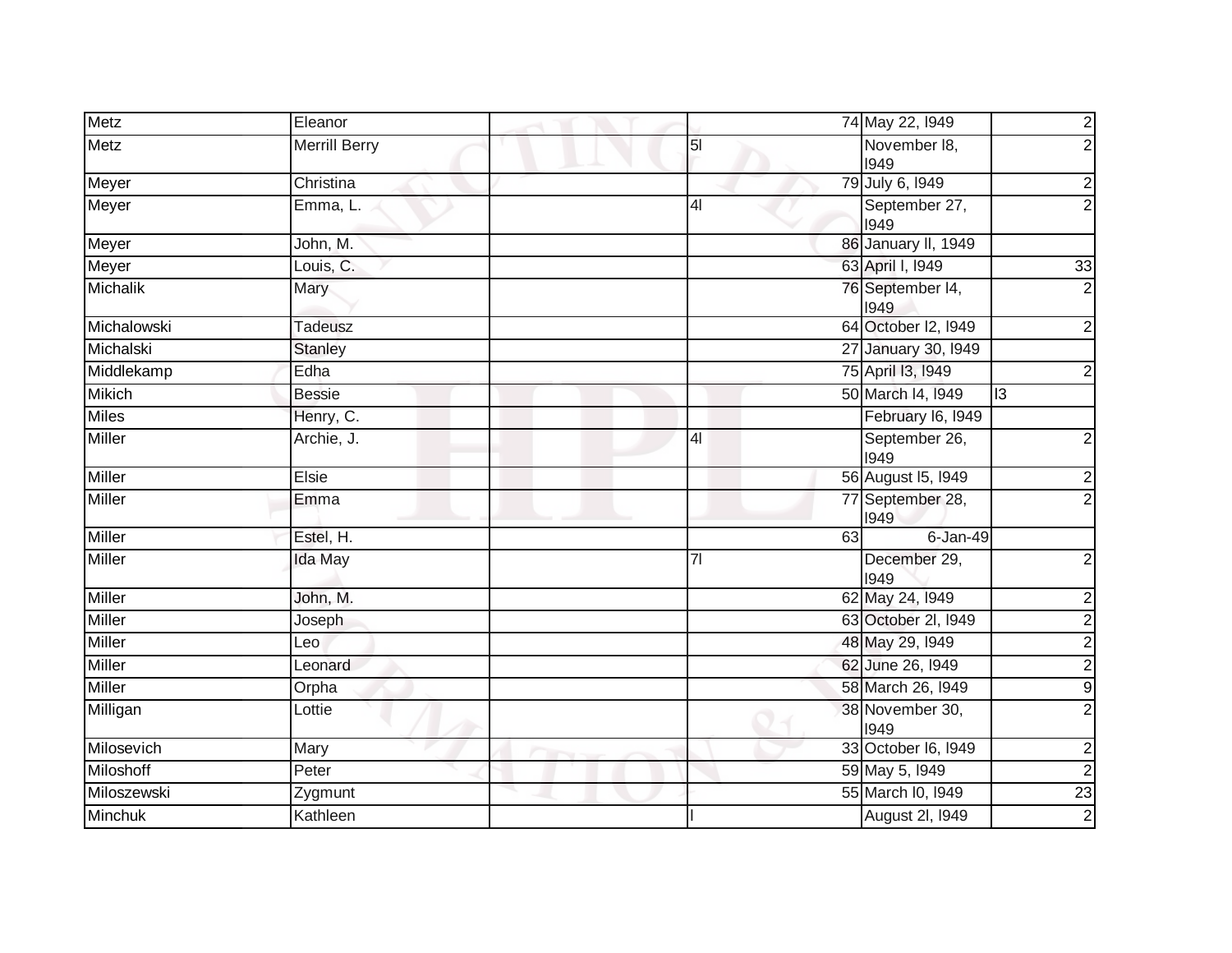| Mindas          | John, J. (Sr.)     |   | $\overline{6}$                       | October II, 1949         | $\overline{5}$          |
|-----------------|--------------------|---|--------------------------------------|--------------------------|-------------------------|
| <b>Miniuk</b>   | Joseph             |   |                                      | May 25, 1949             | $\overline{2}$          |
| <b>Mirenick</b> | George, N.         |   | infant                               | December 8, 1949         | $\overline{2}$          |
| Mitchell        | Andrew             |   |                                      | 63 September 29,<br>1949 | $\overline{c}$          |
| Mitchell        | Duncan             |   |                                      | 52 January 2l, 1949      |                         |
| Mitchell        | Margaret           |   |                                      | 90 March 2I, 1949        | $\overline{13}$         |
| Mitchell        | Meryl              |   |                                      | 39 November 6, 1949      | $\overline{\mathbf{c}}$ |
| Mockler         | Lena               |   |                                      | 77 December 6, 1949      | $\overline{2}$          |
| Modglin         | John               |   |                                      | 85 July 17, 1949         | $\overline{2}$          |
| Modjeski        | Rose               |   |                                      | February 23, 1949        |                         |
| Modrock         | William, J.        |   |                                      | May 22, 1949             | $\overline{2}$          |
| Mold            | Judith             |   | 14 months                            | December 9, 1949         | 33                      |
| Molnar          | Maria              |   |                                      | 73 January 3I, 1949      |                         |
| Molnar          | Stephen            |   |                                      | 62 November 7, 1949      | $\overline{2}$          |
| Moomau          | Lowell             |   | 4 <sub>l</sub>                       | June 30, 1949            |                         |
| Moor            | Cornelius          |   |                                      | 78 September 26,<br>1949 | $\frac{2}{2}$           |
| Moore           | Pearle             |   |                                      | April 3, 1949            | $\overline{26}$         |
| Moreno          | Josefa             |   | 61                                   | <b>August 8, 1949</b>    | $\overline{\mathbf{c}}$ |
| Morgan          | Charles            |   |                                      | 67 April 12, 1949        | 4                       |
| Morrissey       | Margaret, E.       |   |                                      | 64 March 6, 1949         | 33                      |
| Morrow          | <b>John Melvin</b> |   | 8 <sub>l</sub><br>$\curvearrowright$ | November 2I,<br>1949     | $\overline{2}$          |
| Morton          | Elizabeth          |   |                                      | 93 May 17, 1949          | $\overline{2}$          |
| <b>Moshos</b>   | Pete               |   |                                      | 63 January 30, 1949      |                         |
| Mosny           | Joseph             |   |                                      | 50 May 27, 1949          |                         |
| Mostowski       | Frances            | ◡ |                                      | April 4, 1949            | 13                      |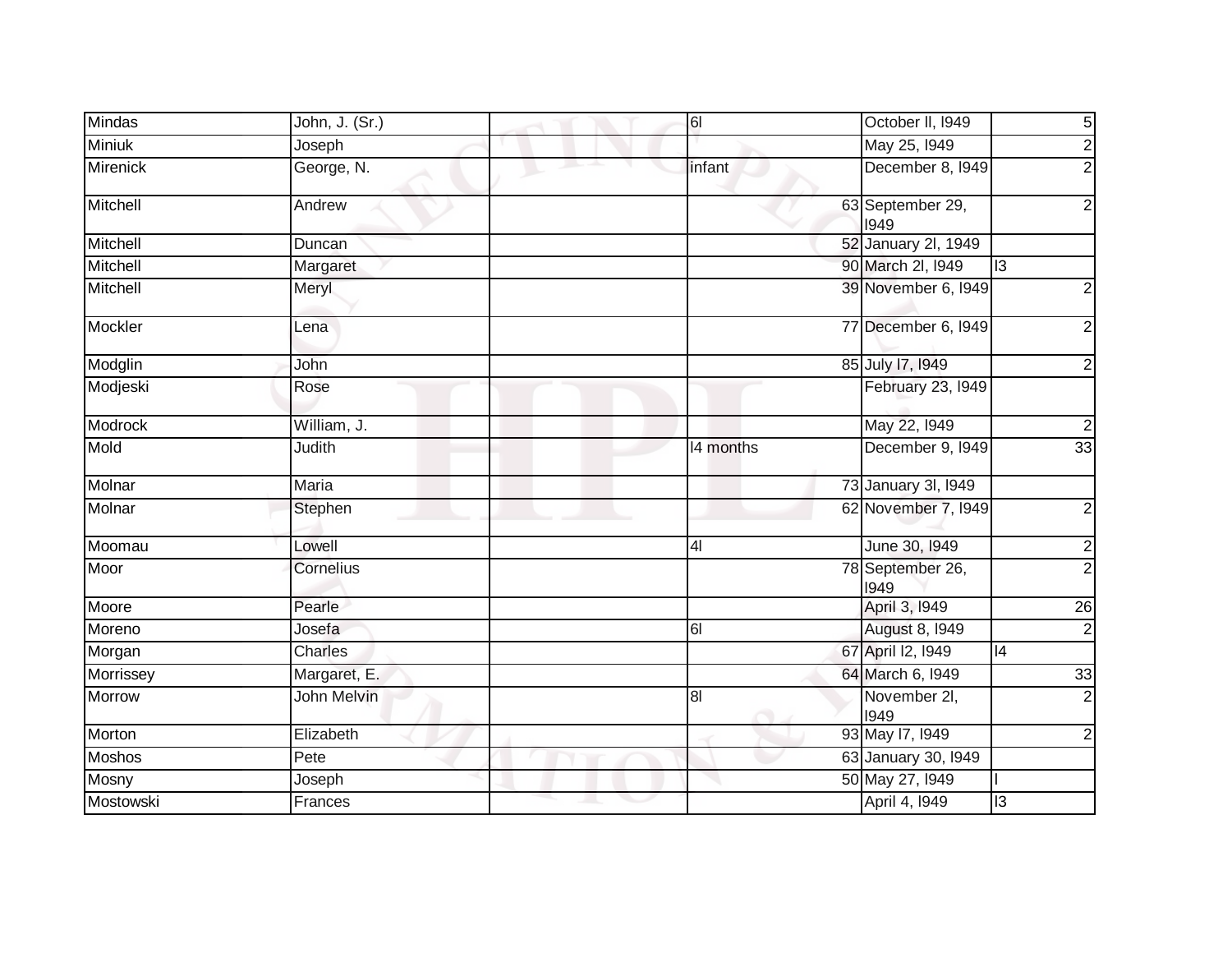| <b>Mueller</b> | Elizabeth         |          | 79 December 15,<br>1949  | $\overline{2}$          |
|----------------|-------------------|----------|--------------------------|-------------------------|
| Mueller        | Karl, W.          |          | 52 April 4, 1949         | $\overline{13}$         |
| <b>Mueller</b> | Michael           |          | 52 April 6, 1949         | 33                      |
| <b>Mullins</b> | William, C.       |          | 48 June 8, 1949          | $\overline{2}$          |
| Muntain        | Mike              |          | 50 August 2l, I949       | $\overline{2}$          |
| Muntean        | <b>Nick</b>       |          | 63 February 20, 1949     |                         |
| Murawski       | Josephine         |          | 74 October 23, 1949      | $\overline{\mathbf{c}}$ |
| Murden         | <b>Americus</b>   |          | 89 July 13, 1949         | $\overline{2}$          |
| Murdock        | George, R.        |          | 53 July 29, 1949         | $\overline{2}$          |
| <b>Murdock</b> | William           |          | 67 February 16, 1949     |                         |
| <b>Murray</b>  | Thomas, R. (Pvt.) | 9        | March 13, 1949           | 33                      |
| Murton         | Mary              |          | May 24, 1949             | $\overline{\mathbf{c}}$ |
| Muschelewicz   | John, P.          |          | 55 May 3l, I949          | $\overline{2}$          |
| <b>Musser</b>  | John, L. (Pfc.)   |          | 26 July 3I, 1949         | $\overline{2}$          |
| <b>Nabors</b>  | William, B.       |          | 61 January 2l, 1949      |                         |
| Nagle          | William, T.       |          | 54 June 22, 1949         | $\overline{\mathbf{c}}$ |
| Nagy           | Emery, J.         |          | 24 July 8, 1949          | $\overline{2}$          |
| <b>Nagy</b>    | Rose              |          | 54 November 28,<br>1949  | $\overline{13}$         |
| Nahabedian     | Mary              |          | 42 July 24, 1949         | 32                      |
| Napiwocki      | Hipolit           |          | 75 September 20,<br>1949 | $\overline{2}$          |
| Narvid         | Nancy Jean        | 2 months | May 8, 1949              | $\overline{2}$          |
| Naumoff        | Louis             |          | 57 March 4, 1949         | $\overline{25}$         |
| Nawiesniak     | Peter             |          | 70 March 23, 1949        | 29                      |
| Nelsen         | Thomas, S.        |          | 76 June 10, 1949         | $\overline{2}$          |
| Nelson         | Ester, A.         |          | 65 September 2I,<br>1949 | $\overline{2}$          |
| <b>Nesbit</b>  | <b>B.R.</b>       |          | 76 May 23, 1949          | 46                      |
| <b>Nesich</b>  | Dogdan            | 61       | June 14, 1949            | $\frac{2}{2}$           |
| <b>Never</b>   | Anna              |          | 60 July 22, 1949         |                         |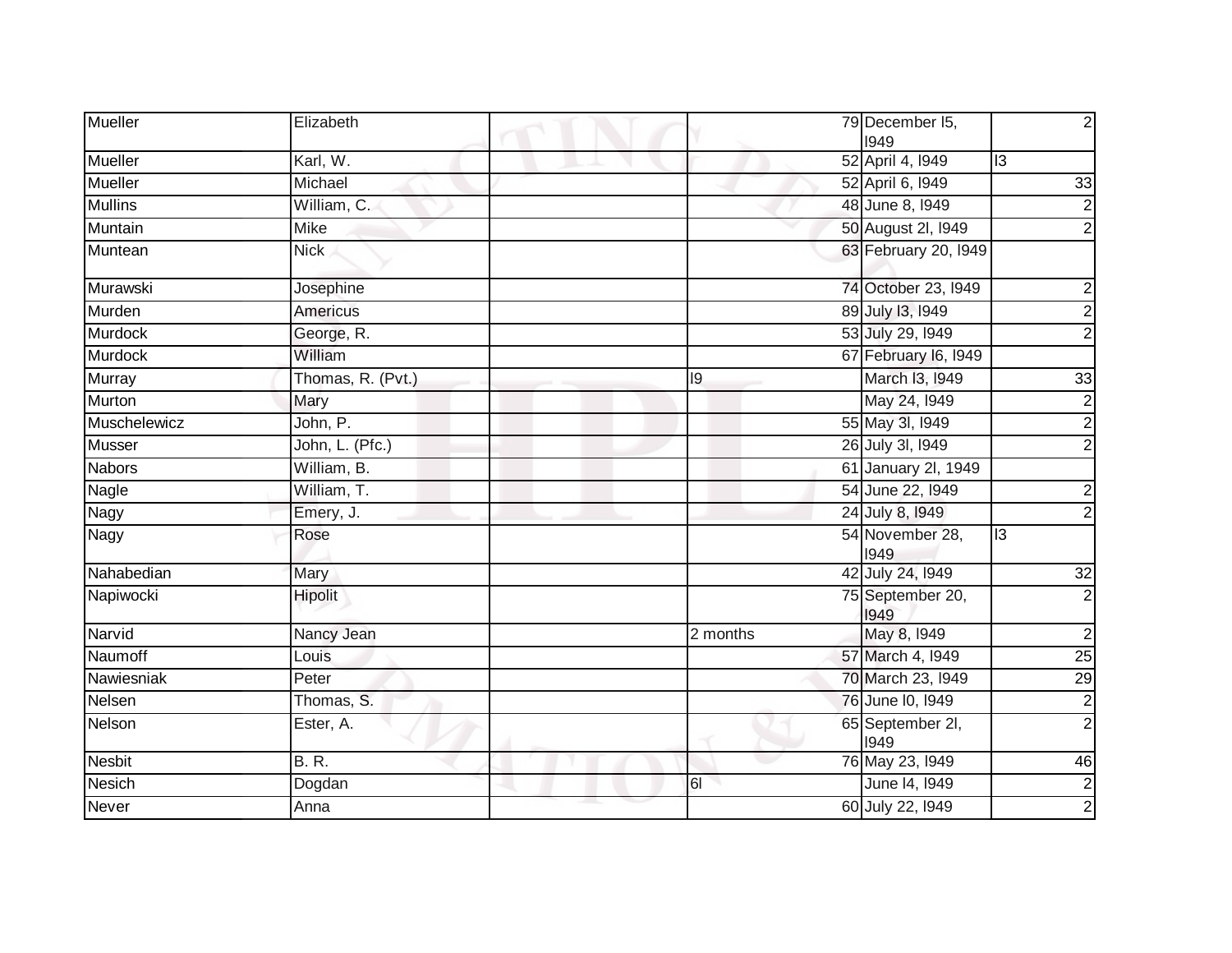| Nevlida        | Gusteve                |                 |                 | 77 October 17, 1949      | 2               |
|----------------|------------------------|-----------------|-----------------|--------------------------|-----------------|
| <b>Newell</b>  | <b>Floyd Archibald</b> |                 |                 | 50 April 20, 1949        |                 |
| Newman         | Mary                   | and the project | 102             | May 26, 1949             |                 |
| Newman         | Paul                   |                 |                 | 66 September 19,<br>1949 |                 |
| Newnham        | marie, A.              |                 |                 | November 3, 1949         |                 |
| Newton         | William, N.            |                 | 83              | 5-Jan-49                 |                 |
| Neyhart        | Timothy                |                 | 9 months        | September 20,<br>1949    |                 |
| Nicholas       | <b>Russell</b>         |                 |                 | 52 February II, 1949     |                 |
| <b>Nichter</b> | Lynn                   |                 | 4 days          | December 9, 1949         |                 |
| Niemetz        | Leonard, E. (Pvt.)     |                 |                 | 29 March 4, 1949         | 25              |
| Niemeyer       | Wilhelmena             |                 |                 | 57 March 18, 1949        | 33              |
| Niemic         | John                   |                 |                 | 73 November I0,<br>1949  |                 |
| Nietsche       | William                |                 |                 | 85 October 17, 1949      |                 |
| <b>Niksic</b>  | Anton                  |                 |                 | 65 March 17, 1949        | $\overline{2}$  |
| Noble          | Irene                  |                 | 61              | March 29, 1949           | $\overline{16}$ |
| Nolan          | <b>Thomas Francis</b>  |                 | $\overline{73}$ | 7-Jan-49                 |                 |
| Noland         | Sarah, A.              | Knight          |                 | May 24, 1949             |                 |
| Nondorf        | Bernard (Jr.)          |                 | infant          | July 10, 1949            | 24              |
| <b>Norkus</b>  | Walter, N.             |                 |                 | 27 October II, I949      | $\overline{23}$ |
| Northam        | Frank, R.              |                 |                 | 85 November 20,<br>1949  |                 |
| Norton         | John, F.               |                 |                 | 58 March 15, 1949        | IШ              |
| Novak          | Eugene                 |                 |                 | 22 August I, 1949        | III             |
| Novak          | James                  |                 |                 | 63 October 7, 1949       |                 |
| Novak          | James                  |                 |                 | 63 October 7, 1949       |                 |
| Novosel        | Katherine              |                 |                 | 65 January 17, 1949      |                 |
| <b>Nowak</b>   | Andrew                 |                 |                 | <b>August 9, 1949</b>    |                 |
| Nowak          | Lucille                |                 |                 | August 9, 1949           |                 |
| Nowicki        | Frank                  |                 |                 | March 20, 1949           | $\overline{37}$ |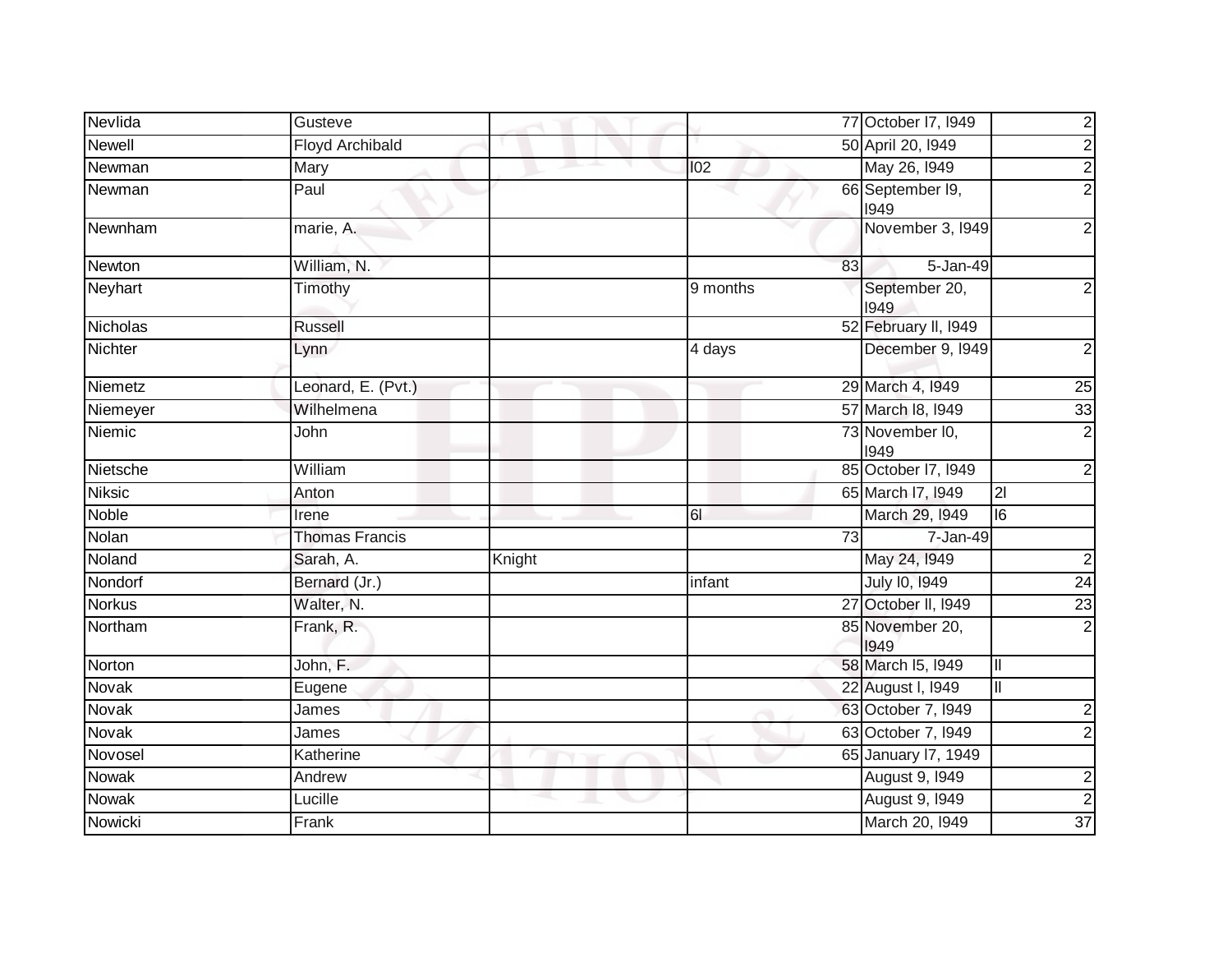| <b>Nunez</b>  | Yolanda                 | 3 months       | October II, 1949         | $\overline{5}$          |
|---------------|-------------------------|----------------|--------------------------|-------------------------|
| <b>Nutter</b> | William                 |                | 77 February 20, 1949     |                         |
| Nyland        | Jacob, V.               |                | 64 July 5, 1949          | $\overline{c}$          |
| O'Bryant      | John                    |                | 30 May 20, 1949          | $\overline{2}$          |
| O'Donnell     | Irene, E.               |                | 60 March 6, 1949         | 33                      |
| O'Drobynak    | Wendel                  |                | 78 May 17, 1949          | $\overline{2}$          |
| O'Halla       | Mary, F.                |                | 45 May 6, 1949           | $\overline{2}$          |
| O'Hara        | <b>James Francis</b>    |                | 52 November 29,<br>1949  | $\overline{17}$         |
| O'Neil        | Ena                     |                | 23 July I, 1949          | $\overline{\mathbf{c}}$ |
| O'Neil        | Joseph (Pvt.)           | $\overline{2}$ | April 18, 1949           | $\overline{2}$          |
| O'Rourke      | Edward John (Pfc.)      | 19             | April 19, 1949           | $\overline{2}$          |
| Oberle        | <b>Louise Nichols</b>   |                | June 29, 1949            | $\overline{2}$          |
| Obertz        | <b>Stanley</b>          |                | 49 February 4, 1949      |                         |
| Ochman        | Catherine               |                | 47 October 30, 1949      | $\frac{2}{2}$           |
| Ochoa         | Joaquin                 |                | 46 September 22,<br>1949 |                         |
| Ochoa         | <b>Mercedes</b>         |                | 60 July 14, 1949         | $\overline{c}$          |
| Odanovich     | Julia                   |                | 60 May I, 1949           | 40                      |
| Olah          | Louis                   |                | 58 February 7, 1949      |                         |
| Olari         | George                  |                | 65 January 3I, 1949      |                         |
| Olenik        | John                    |                | 74 March 16, 1949        | 34                      |
| Oliarchyk     | Charles                 |                | 73 September 6,<br>1949  | $\overline{2}$          |
| Ondo          | Emily                   |                | April II, 1949           | $\overline{\mathbf{c}}$ |
| Ooms          | <b>Robert Cornelius</b> |                | 16 January II, 1949      |                         |
| Opp           | Winfred, G.(Mrs.)       |                | August I2, I949          | $\overline{\mathbf{c}}$ |
| Oprisko       | John, E. (T/Sgt.)       |                | 22 August II, 1949       | $\overline{2}$          |
| Oram          | William                 |                | 62 November I, I949      | $\overline{2}$          |
| Orcutt        | <b>Mary Winkler</b>     |                | August 30, 1949          | $\overline{2}$          |
| Ordog         | Anton                   |                | 67 March 15, 1949        | Ш                       |
| Orminski      | Lillian                 |                | 40 June 6, 1949          | $\boldsymbol{2}$        |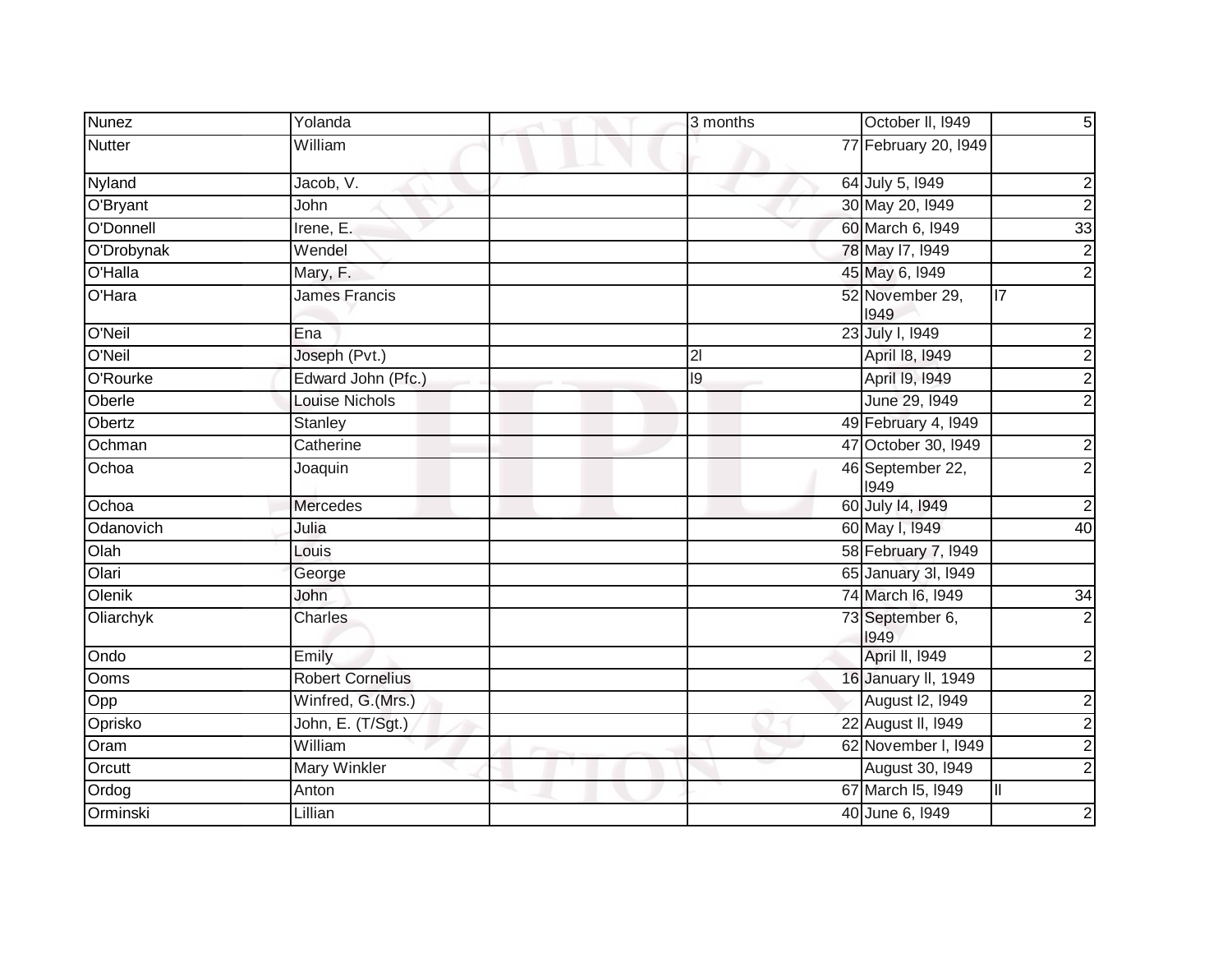| Orr        | Emma                   | 45 August 28, 1949                    |
|------------|------------------------|---------------------------------------|
| Osler      | Dora                   | August 17, 1949                       |
| Osterberg  | Augusta                | 74 May 27, 1949                       |
| Ostovich   | Frank                  | 60 June 27, 1949<br>$\overline{12}$   |
| Ostrowski  | Ronnauld Othello (Dr.) | 68 June 5, 1949<br>36                 |
| Otoltich   | John                   | 69 December 8, 1949                   |
| Owczarzak  | Michael, F.            | 65 February 25, 1949<br>24            |
| Owczazak   | Martin-Shafer          | 55 April 7, 1949                      |
| Owen       | Hazel                  | 54 May II, 1949                       |
| Paasch     | Otto                   | 67 November I0,<br>1949               |
| Pagura     | Pietro                 | 54 August II, 1949<br>$\overline{23}$ |
| Pajak      | Joseph, H.             | 49 May 13, 1949                       |
| Palmbach   | Charles, A.            | 78 March 25, 1949                     |
| Palmer     | John                   | 92 August 24, 1949                    |
| Palmy      | Joseph, L.             | 58 March 23, 1949<br>29               |
| Papich     | Matt                   | 54 January 28, 1949                   |
| Pappas     | James                  | 55 March 23, 1949                     |
| Paprocki   | Frank                  | 30 July 2l, 1949                      |
| Pasco      | Sophie                 | 63 July 19, 1949                      |
| Pastove    | New-Born               | December 9, 1949<br>infant            |
| Patrick    | Mary                   | 66 October 2I, 1949                   |
| Patter     | Frank, B.              | 75 February 6, 1949                   |
| Patterson  | Douglas                | 45 July 15, 1949                      |
| Patterson  | Emma                   | 64 April 15, 1949                     |
| Paul       | Loretta                | 75 May 12, 1949                       |
| Paulauskas | Frank                  | 67 February 20, 1949                  |
| Paulich    | <b>Steve</b>           | 5 <sub>l</sub><br>November 7, 1949    |
| Pauliuk    | Vasile                 | 60 January 23, 1949                   |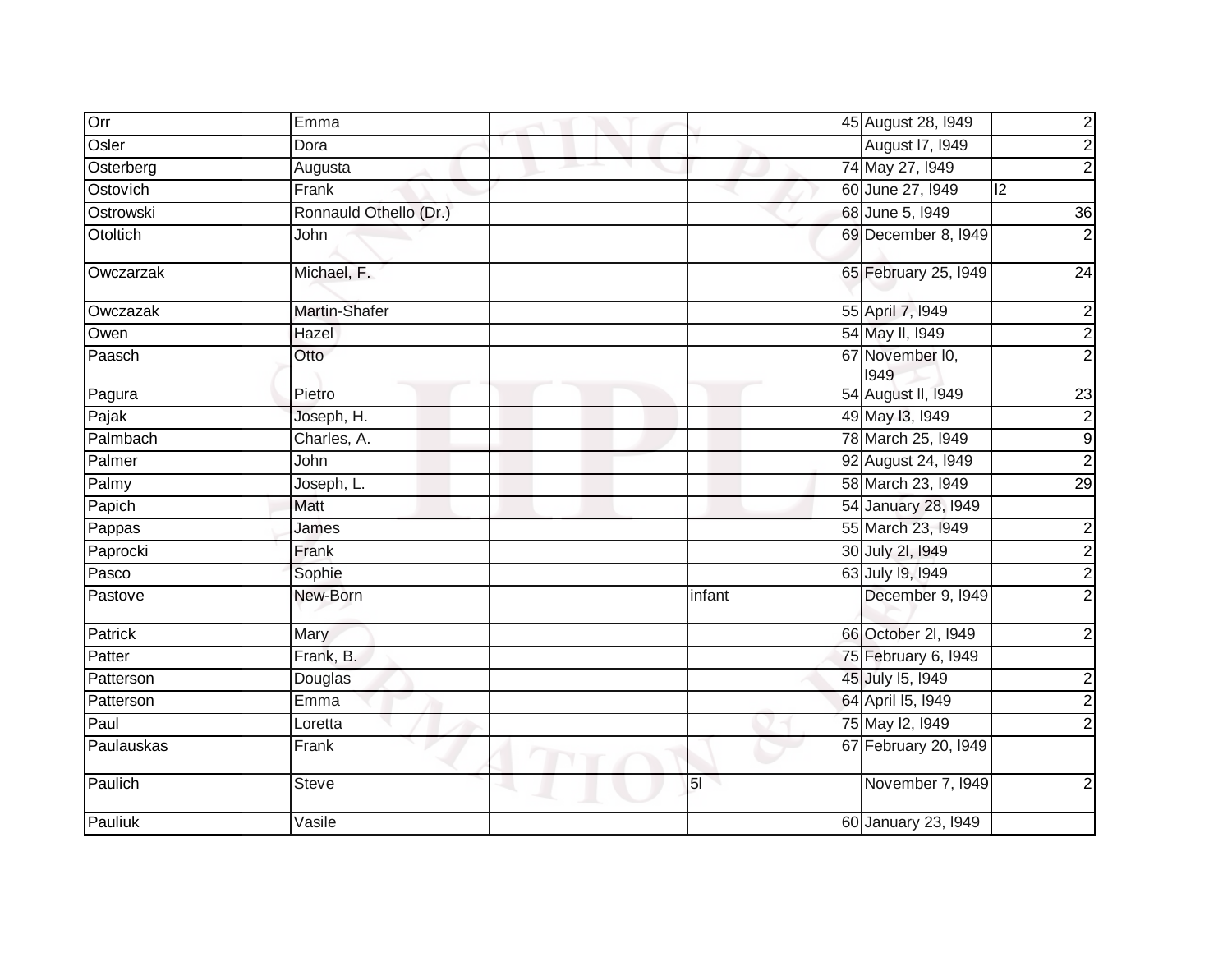| Paulson      | Edward                  |          |                |                         | 24 October 2, 1949      | $\overline{c}$          |
|--------------|-------------------------|----------|----------------|-------------------------|-------------------------|-------------------------|
| Pavletich    | Joseph                  |          |                | 64 December 25,<br>1949 |                         | 28                      |
| Pavlovich    | George                  |          |                |                         | 64 June 7, 1949         | $\overline{2}$          |
| Pavnica      | Lucy                    |          |                |                         | 62 January I0, 1949     |                         |
| Pawyza       | Katherine (Laitar)      |          |                |                         | 52 November 29,<br>1949 | $\overline{c}$          |
| Paxton       | Anna Mary               |          |                |                         | 83 June 6, 1949         | $\overline{c}$          |
| Peck         | <b>Fred Warren</b>      |          |                |                         | 48 November 20,<br>1949 | 4                       |
| Pedoff       | Sophie                  |          |                |                         | 67 May 9, 1949          | $\overline{c}$          |
| Pekownik     | Frank, A.               |          |                |                         | 86 February I0, I949    |                         |
| Pelka        | Marie                   |          |                |                         | 54 August 26, 1949      | $\overline{2}$          |
| Peplowski    | Eleanor                 | Pisarski |                |                         | September 2,<br>1949    | $\overline{2}$          |
| Pericic      | Anthony                 |          |                |                         | 49 May 23, 1949         | 46                      |
| Peters       | Charles, H.             |          |                | 82                      | 7-Jan-49                |                         |
| Peters       | Esther                  | Paul     |                |                         | 76 August 19, 1949      | $\overline{c}$          |
| Peters       | Paul                    |          |                |                         | 43 February 15, 1949    |                         |
| Peterson     | Gustave, H. (Mrs.)      |          |                |                         | September 26,<br>1949   | $\overline{2}$          |
| Petkoff      | James                   |          |                | 83                      | 3-Jan-49                |                         |
| Petrasich    | Mary                    |          |                |                         | 67 February 14, 1949    |                         |
| Petropouplos |                         |          |                |                         | 60 February 14, 1949    |                         |
| Petroski     | Anton (Sr.)             |          |                |                         | 83 January I0, 1949     |                         |
| Petroski     | David Paul              |          | 3 months       |                         | April 3, 1949           | $\overline{26}$         |
| Pfiefer      | Peter                   |          |                |                         | 46 November 25,<br>1949 |                         |
| Phelps       | George, W.              |          |                |                         | 72 November 4, 1949     | $\overline{2}$          |
| Philipo      | <b>Celestia Charles</b> |          |                |                         | 84 November 28,<br>1949 | $\overline{c}$          |
| Phrommer     | Thomas, R.              |          | $\overline{2}$ |                         | June 2I, 1949           | $\overline{5}$          |
| Pierce       | Mae                     |          |                |                         | 68 June 30, 1949        | $\overline{\mathbf{c}}$ |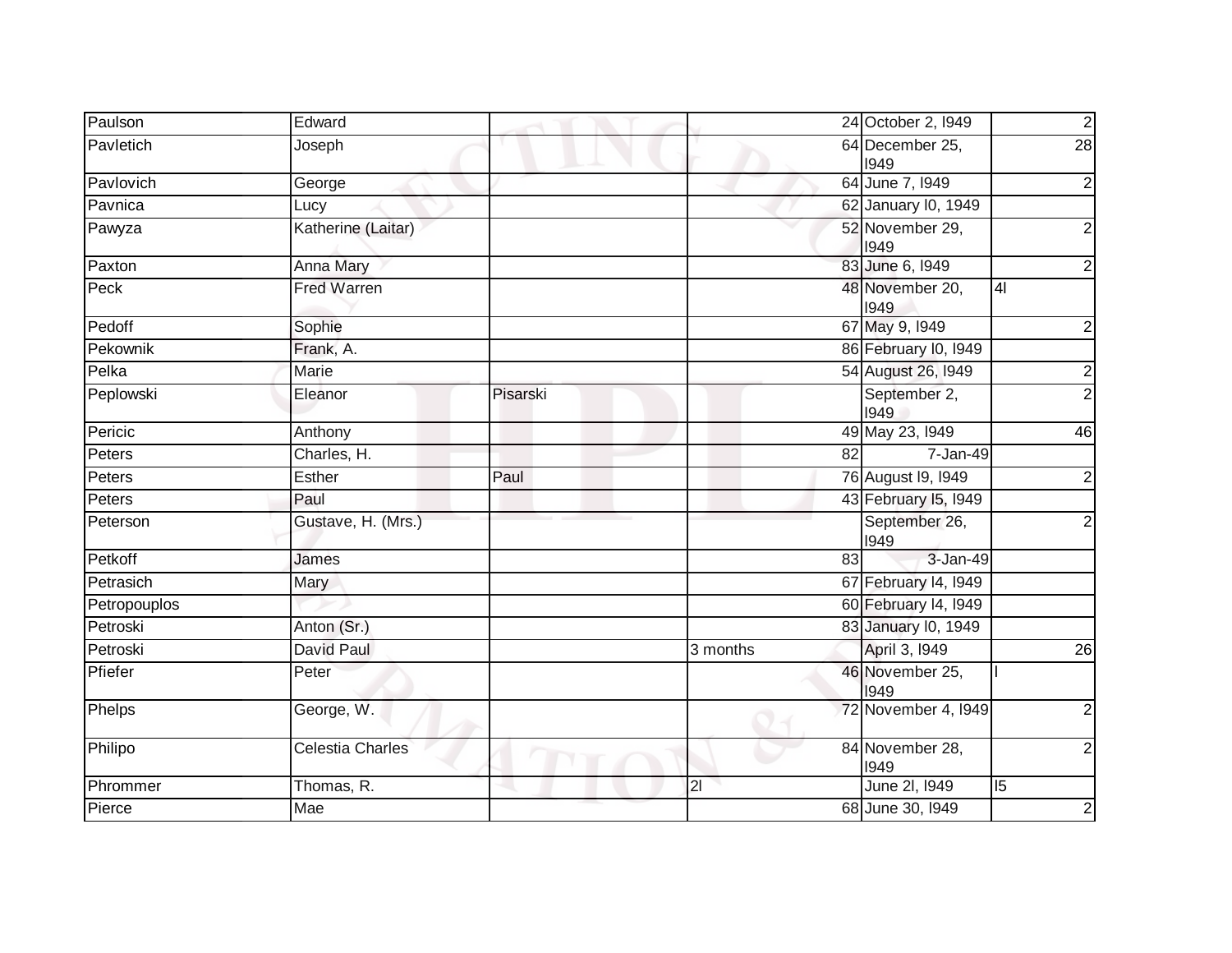| Pierscinski | Stanley              | 56 December II, 1949                                  |
|-------------|----------------------|-------------------------------------------------------|
| Pietrzak    | Mary                 | 49 November 30,<br>2<br>1949                          |
| Pilotto     | <b>Barbara</b>       | 58 August 5, 1949<br>2                                |
| Pintea      | Sylvester            | 58 July 24, 1949<br>$\overline{c}$                    |
| Piper       | Elizabeth            | $\overline{2}$<br>79 June 3, 1949                     |
| Pivarnik    | Susan                | $\overline{25}$<br>March 9, 1949                      |
| Plopper     | Jay, W.              | $\overline{2}$<br>55 June 24, 1949                    |
| Podgorski   | Catherine            | 80 March 9, 1949<br>25                                |
| Podwysheny  | Sam                  | 62 November 23,<br>$\overline{2}$<br>1949             |
| Pohlman     | <b>Dorothy Maria</b> | 86 January 18, 1949                                   |
| Pohlplatz   | John, F.             | 77 April 12, 1949<br>2                                |
| Pohlplatz   | Margaret             | 46 September 15,<br>2<br>1949                         |
| Poi         | Charles              | 60 September 9,<br>1949                               |
| Pokorny     | James                | $\overline{74}$<br>5-Jan-49                           |
| Pokraka     | Agnes                | 9-Jan-49                                              |
| Polen       | Joseph               | 62 February 10, 1949                                  |
| Polito      | <b>Mary Agnes</b>    | infant<br>December 2I,<br>2<br>1949                   |
| Poludniak   | John                 | 60 October 14, 1949<br>2                              |
| Pompa       | John                 | 73 May 3I, 1949<br>$\overline{2}$                     |
| Pomylian    | Alex                 | 64 September 22,<br>1949                              |
| Ponta       | Steve                | 63 September 8,<br>1949                               |
| Pooler      | Robert, E.           | 60 December 14,<br>2<br>1949                          |
| Popa        | Eli                  | 75 April 24, 1949<br>2                                |
| Popovich    | Anna                 | March 3, 1949<br>19                                   |
| Popovich    | Anna                 | July 6, 1949<br>5 <sub>l</sub><br>$\overline{c}$<br>╰ |
| Popyk       | Magdalene            | 50 March 20, 1949<br>$\overline{37}$                  |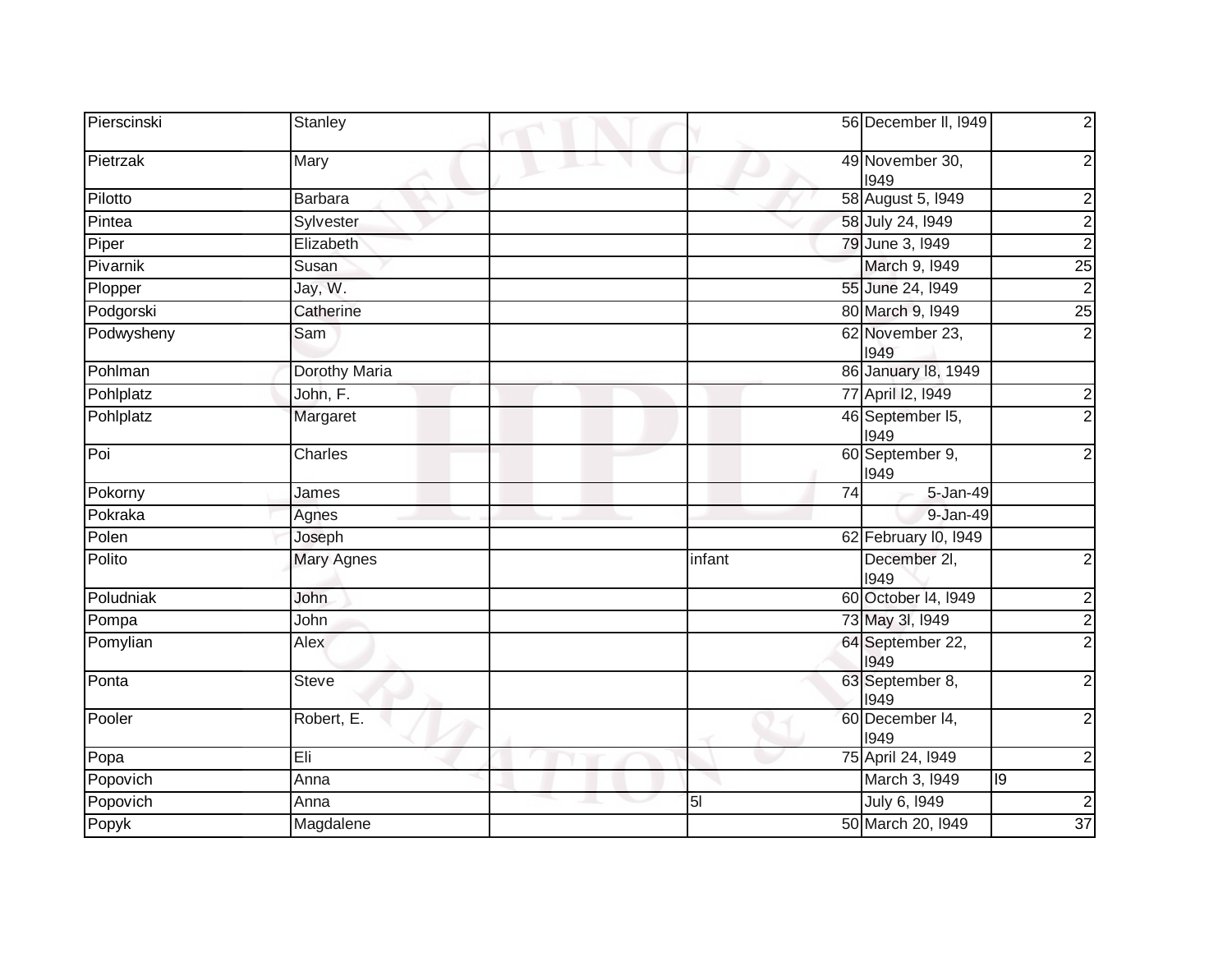| Porte        | Frank             |              |                | 63 June 16, 1949         | $\overline{2}$  |
|--------------|-------------------|--------------|----------------|--------------------------|-----------------|
| Post         | George, W.        |              |                | 77 November 7, 1949      | $\overline{2}$  |
| <b>Potts</b> | Claude, M.        |              |                | 62 January 25, 1949      |                 |
| Potusky      | John (Jr.)        |              | 4 <sub>l</sub> | November I, 1949         | $\overline{2}$  |
| Poulter      | Francis           | Burton       |                | 66 March 6, 1949         | 13              |
| Prahlow      | Florence Jane     |              |                | 48 March 3, 1949         | 9               |
| Precopu      | Pete              |              |                | 64 July 19, 1949         |                 |
| Prentkowski  | Joseph            |              |                | 70 February 4, 1949      |                 |
| Price        | Woodrow (S/Sgt.)  |              |                | 26 June 9, 1949          | $\overline{2}$  |
| Prihoda      | <b>John</b>       |              |                | May 13, 1949             | $\overline{2}$  |
| Prislin      | Frank             |              |                | 62 November 25,<br>1949  | $\overline{2}$  |
| Procko       | Mary              |              |                | 58 May 24, 1949          | $\overline{c}$  |
| Prodan       | Alexander         |              |                | 57 December 19,<br>1949  | $\overline{2}$  |
| Prus         | Edward, J.        |              |                | 48 November I6,<br>1949  | 33              |
| Prusiecki    | Fred, J.          |              |                | 30 May 20, 1949          | $\overline{2}$  |
| Psaros       | Alex              |              |                | 57 February 9, 1949      |                 |
| Pucalik      | <b>Bernice</b>    |              |                | 68 February 20, 1949     |                 |
| Pursell      | William, A. (Lt.) |              |                | May 22, 1949             | $\overline{2}$  |
| Pyrz         | Viola             |              |                | December 8, 1949         | $\overline{2}$  |
| Queram       | Anna              |              |                | 81 January II, 1949      |                 |
| Quinlan      | Thomas, J.        |              |                | 44 May 17, 1949          | $\overline{c}$  |
| Quinn        | Martin, F.        |              |                | 62 March 4, 1949         | $\overline{25}$ |
| Raab         | Charles, W.       |              |                | 44 July II, 1949         | $\overline{c}$  |
| Raab         | Conrad            |              | 8 <sub>l</sub> | July 18, 1949            | $\overline{2}$  |
| Rabb         | Gertrude Sophia   |              |                | 73 February 2l, I949     |                 |
| Rachau       | Catherine         |              |                | 59 April I, 1949         | 33              |
| Ragon        | Forest            | a.<br>$\sim$ |                | 57 September 2I,<br>1949 | $\overline{c}$  |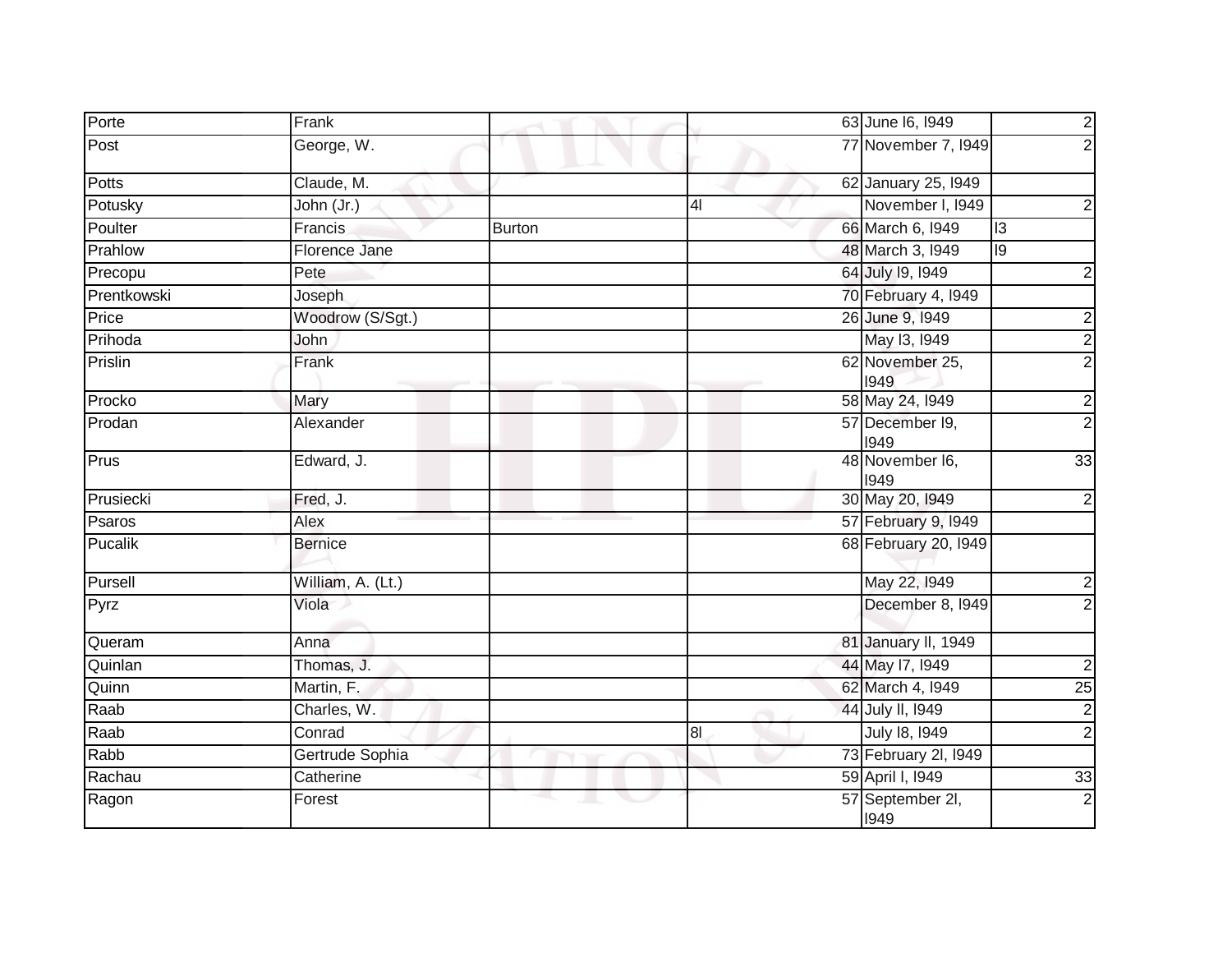| Raine          | Susan             |      |         | 64 May 12, 1949          | $\overline{2}$ |
|----------------|-------------------|------|---------|--------------------------|----------------|
| Rajski         | <b>Stanley</b>    |      |         | 92 April 17, 1949        | $\overline{2}$ |
| Ralich         | Helen             |      |         | 55 January I0, 1949      |                |
| Ralston        | Robert, P.        |      |         | 79 July 25, 1949         | $\mathbf{2}$   |
| Ramage         | Gladys, M.        |      |         | 45 May 3, 1949           | $\overline{2}$ |
| Ramage         | Raymond, V. (Jr.) |      |         | 47 April 26, 1949        | $\overline{5}$ |
| Ramierez       | <b>Maria</b>      |      |         | December 23,<br>1949     | $\mathbf{2}$   |
| Ramirez        | Francisco, F.     |      |         | 72 May 15, 1949          | $\mathbf{2}$   |
| Rapali         | John              |      | 78      | 7-Jan-49                 |                |
| Ratkay         | Dennis            |      | I month | February II, 1949        |                |
| Raymus         | Catherine         |      |         | 84 February 2I, 1949     |                |
| Razumich       | <b>Barbara</b>    |      |         | 64 June 3, 1949          | $\frac{2}{2}$  |
| Reardon        | Joseph            |      |         | 55 November 14,<br>1949  |                |
| Redding        | John Paul         |      |         | July 7, 1949             | $\overline{2}$ |
| Reed           | George, W.        |      |         | 70 November 22,<br>1949  | $\overline{2}$ |
| Reed           | Martha            | Wise |         | 73 January 3I, 1949      |                |
| Reed           | Susie             |      |         | 80 June I, 1949          | $\overline{9}$ |
| Regman         | John              |      |         | 55 April I2, 1949        | $\overline{2}$ |
| Regnier        | O.B. (Mr.)        |      |         | 89 November 14,<br>1949  | $\overline{2}$ |
| Reilly         | Elsie Jane        |      |         | 85 February 28, 1949     |                |
| Reiplinger     | M., Joseph        |      |         | 90 March 2, 1949         | $\frac{2}{2}$  |
| <b>Reis</b>    | Josephine         |      |         | 49 September 20,<br>1949 |                |
| Reisen         | Edwin (Mrs.)      |      |         | December I, 1949         | $\overline{2}$ |
| Reppa          | John, M.          |      |         | 86 July 20, 1949         | $\overline{2}$ |
| Reynolds       | Ernest            |      |         | 64 February 25, 1949     | 24             |
| <b>Rhoades</b> | Gustave           |      |         | 72 April 12, 1949        | $\overline{c}$ |
| Rhodes         | David Lee         |      |         | June 6, 1949             | $\overline{2}$ |
|                |                   |      |         |                          |                |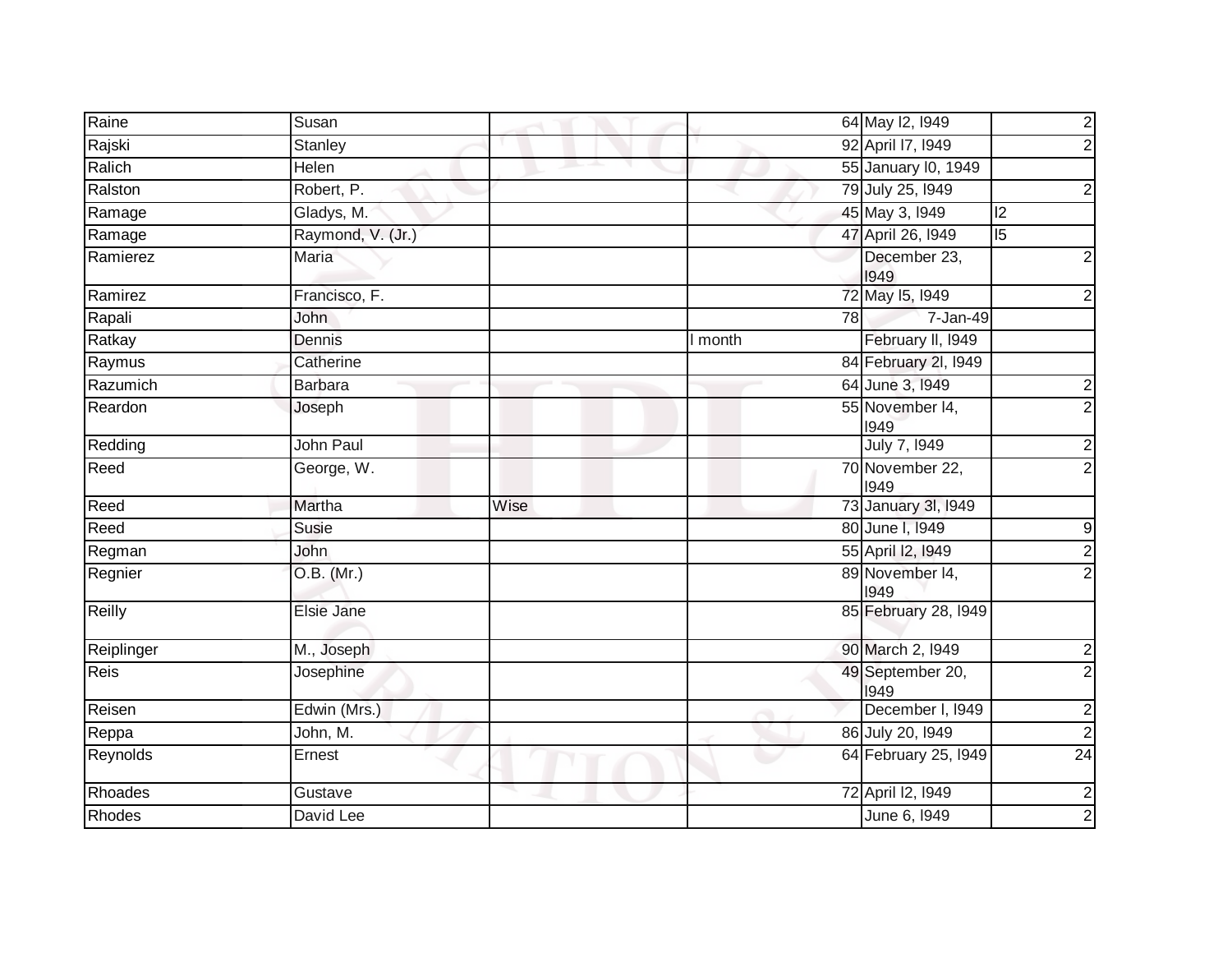| Ribovich       | Nicholas             | 82 June 15, 1949               | $\overline{2}$   |
|----------------|----------------------|--------------------------------|------------------|
| Rice           | Paul                 | 57 July 24, 1949               | 32               |
| Richards       | William, E.          | 65 October 27, 1949            | $\overline{2}$   |
| Richardson     | Marilynn             | 8 September 22,<br>1949        | $\overline{2}$   |
| Richter        | <b>Simon Peter</b>   | January 3I, 1949<br>71         |                  |
| Ridgley        | Shirley Lynn         | June I, 1949<br>infant         | 9                |
| Riggins        | Herschel             | October 19, 1949               | $\frac{2}{2}$    |
| Rinehart       | Anna, L.             | 83 March 2, 1949               |                  |
| Ripley         | Sara                 | 68 July 20, 1949               | $\overline{2}$   |
| Risch          | Joseph William       | 55 March 6, 1949               | 33               |
| <b>Rizos</b>   | William (Pvt.)       | 25 April 8, 1949               | $\overline{27}$  |
| Robertina      | <b>Sister Mary</b>   | 75 August 3I, 1949             | $\frac{2}{2}$    |
| Roberts        | Charles, A.          | 68 April 13, 1949              |                  |
| Roberts        | <b>John Frank</b>    | 37 June 26, 1949               | $\overline{2}$   |
| <b>Roberts</b> | <b>Marc Mitchell</b> | December 23,<br>3 days<br>1949 | $\overline{2}$   |
| Robertson      | Irene                | 23 November 6, 1949            | $\overline{c}$   |
| Robinson       | Esther, M.           | 84 April 12, 1949              | $\mathbf 2$      |
| Robinson       | <b>Mary Dianne</b>   | February 28, 1949<br>6 months  |                  |
| Rodis          | John, G.             | 54 October II, 1949            | 5                |
| Rodriguez      | Jose                 | 48 September 28,<br>1949       | $\overline{2}$   |
| Roe            | Blodwen (Mrs.)       | 64 October 3I, I949            | $\boldsymbol{2}$ |
| Roepke         | Mathilda             | April 3, 1949                  | $\overline{26}$  |
| Rogers         | Elizabeth            | 77 April 6, 1949               | $\overline{2}$   |
| Rojahn         | Edgar, C.            | 69 December 8, 1949            | $\overline{2}$   |
| Roller         | Frederick, H. (Pfc.) | 23 January 13, 1949            |                  |
| Romano         | Andrew               | 58 May 20, 1949                | $\overline{2}$   |
| Rompca         | Anna                 | 53 February 8, 1949            |                  |
| Root           | Lena, M.             | 57 February 4, 1949            |                  |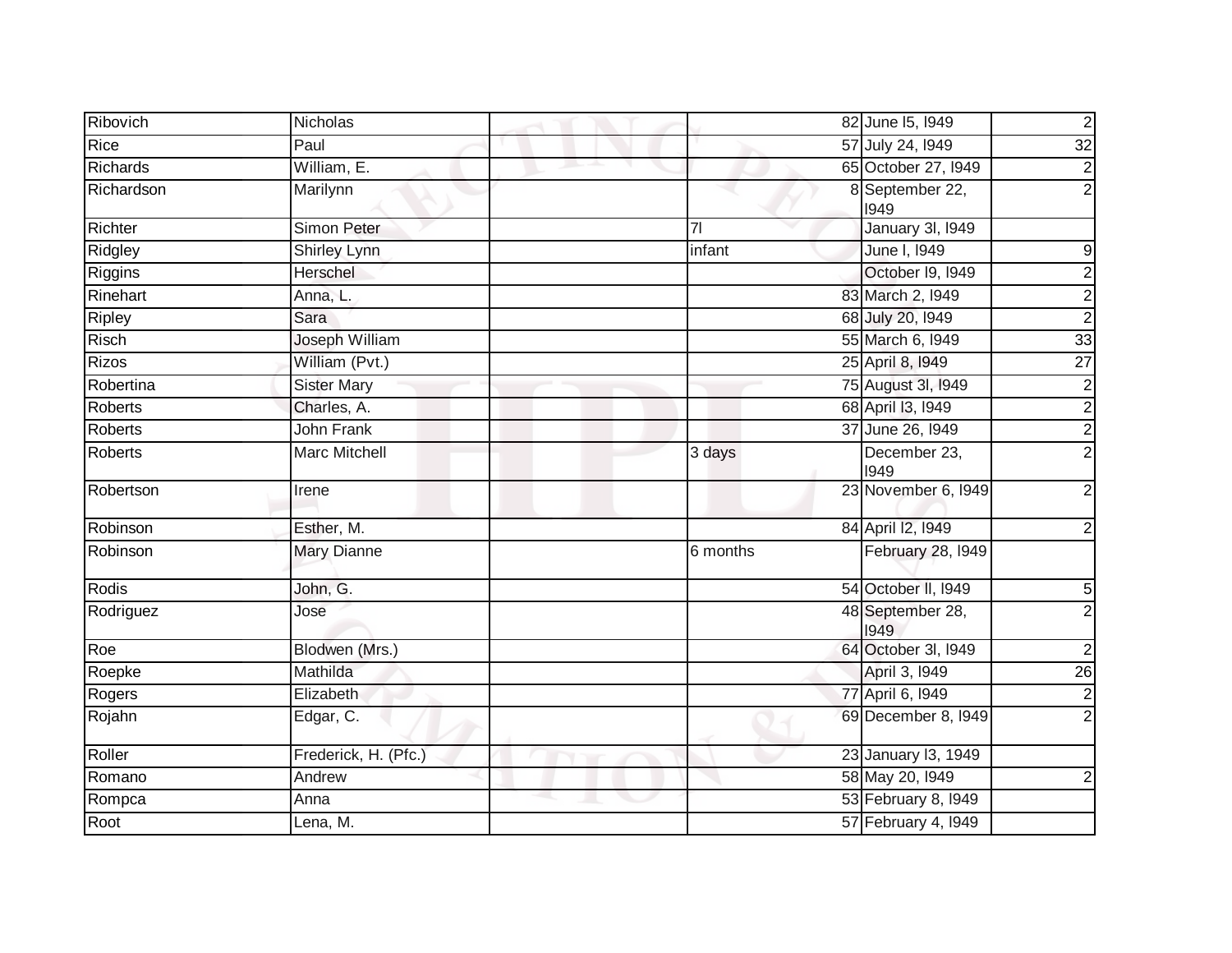| Roper      | Edward              |        | 66 March 30, 1949        | $\overline{2}$          |
|------------|---------------------|--------|--------------------------|-------------------------|
| Ross       | <b>Thomas</b>       |        | 54 January 25, 1949      |                         |
| Ross       | William             |        | 88 February 2I, 1949     |                         |
| Roth       | Louis, R.           |        | 77 October 20, 1949      | $\overline{\mathbf{c}}$ |
| Rought     | Lulu, $E$ .         |        | April 29, 1949           | $\overline{c}$          |
| Rowe       | John                |        | 89 November 27,<br>1949  | $\overline{2}$          |
| Royce      | Margaret            |        | 63 June 13, 1949         | $\overline{c}$          |
| Royse      | Frank, H.           |        | 60 January 13, 1949      |                         |
| Ruff       | Andrew              |        | 49 October 16, 1949      | $\overline{\mathbf{c}}$ |
| Rumas      | George (Pvt.)       |        | <b>August 17, 1949</b>   | $\overline{2}$          |
| Rumble     | Leonard             |        | 78 August 8, 1949        | $\overline{2}$          |
| Ruschil    | Anna                |        | 85 March 2, 1949         | $\overline{2}$          |
| Rusina     | Peter               |        | 57 March 6, 1949         | $\overline{33}$         |
| Russel     | Adolph              |        | 76 October 5, 1949       | $\overline{2}$          |
| Russell    | Edward, F.          |        | March 30, 1949           | $\overline{2}$          |
| Russell    | Eugene, A.          |        | 20 August I0, 1949       | 29                      |
| Russell    | Venice Hamacher     |        | 45 December I9,<br>1949  | $\overline{2}$          |
| Russnogle  | <b>Edward Steve</b> | infant | October 26, 1949         | $\overline{c}$          |
| Rust       | Clara               |        | 56 September 23,<br>1949 | $\overline{2}$          |
| Ruszowski  | Stanley-Fred (Jr.)  | 8      | April 6, 1949            | $\overline{\mathbf{c}}$ |
| Rutherford | Rachel              |        | November 28,<br>1949     | $\overline{2}$          |
| Rutkowski  | Cecelia             |        | 76 June 28, 1949         | $\boldsymbol{2}$        |
| Rutz       | Howard, G.          |        | 53 December 9, 1949      | $\overline{2}$          |
| Ryan       | William             | 61     | October 3I, 1949         | $\overline{2}$          |
| Ryan       | William, T.         |        | 65 February II, I949     |                         |
| Sabinske   | Gustav-Gottlieb     |        | 84 April I, 1949         | 33                      |
| Sabo       | Anna                |        | 53 May 6, 1949           | $\frac{2}{2}$           |
| Sagarasian | George              |        | 60 March 30, 1949        |                         |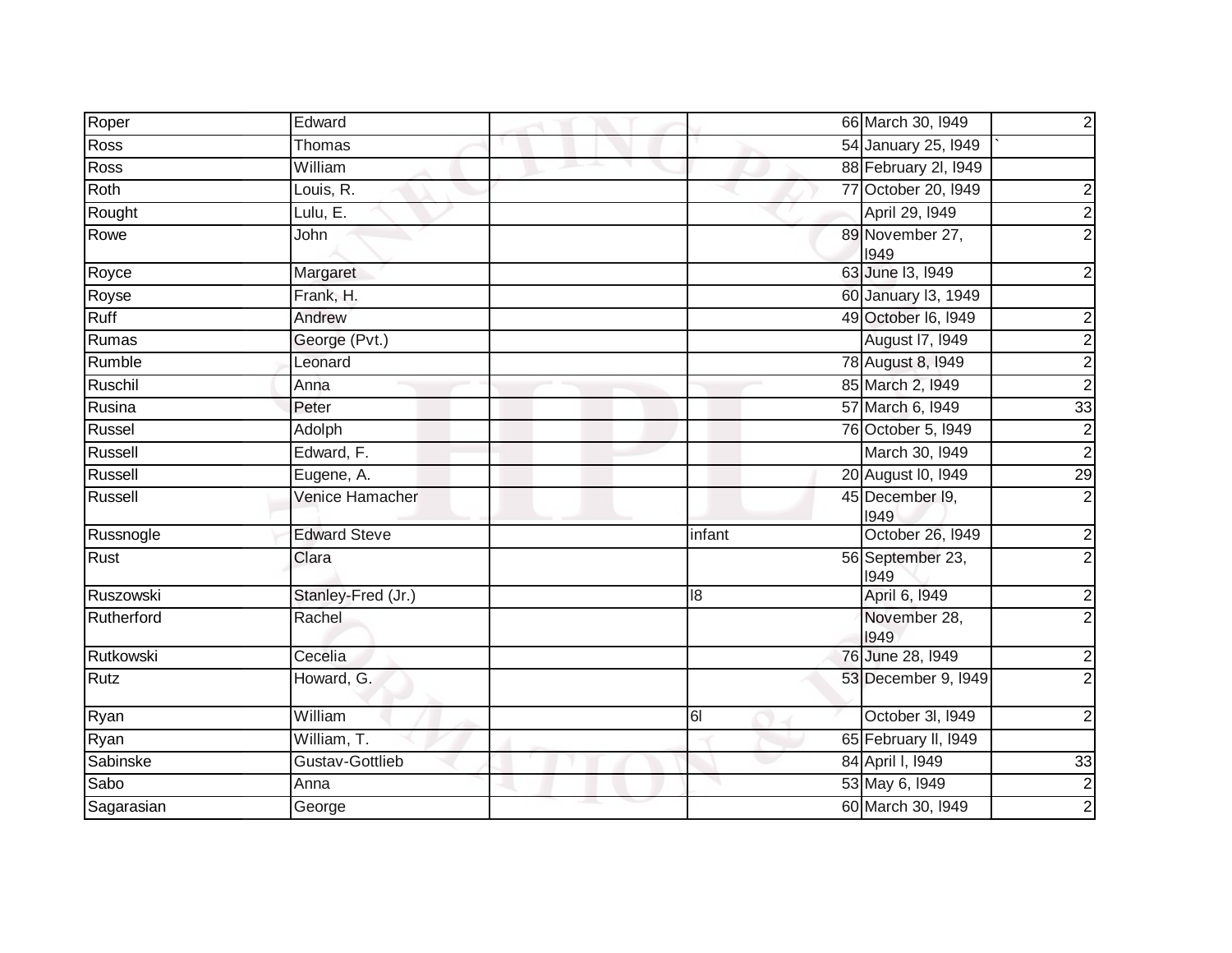| Sakal         | Julia               | $\overline{2}$<br>October 30, 1949                       |
|---------------|---------------------|----------------------------------------------------------|
| <b>Saklis</b> | Louis               | $\overline{2}$<br>56 September 26,<br>1949               |
| Sako          | Elizabeth           | $\overline{2}$<br>94 September 18,<br>1949               |
| Samargis      | <b>Nick</b>         | 76 October 5, 1949<br>$\overline{2}$                     |
| Sambor        | Katarzyna           | 66 August 24, 1949                                       |
| Sanders       | Allen (Pfc.)        | $\frac{2}{2}$<br>May 24, 1949                            |
| Sanders       | Maude               | 52 August 15, 1949                                       |
| Sandstrom     | Samuel              | $\frac{2}{2}$<br>78 October 13, 1949                     |
| Santos        | Tony                | $\frac{2}{2}$<br>72 May 16, 1949                         |
| Sanusky       | <b>Mary Louise</b>  | September 28,<br>3 <sub>l</sub><br>1949                  |
| Sapa          | Joseph              | 54 August 3, 1949<br>29                                  |
| Sapp          | <b>Francis Earl</b> | $\overline{2}$<br>55 November 6, 1949                    |
| Sassadack     | Henry               | 59 July I, 1949<br>$\mathbf{2}$                          |
| Saulsgiver    | Mildred             | $\overline{2}$<br>28 May 3I, 1949                        |
| Savin         | Marion, D.          | 20-Jan-49<br>56                                          |
| Sceerey       | Joseph              | 77 March 6, 1949<br>Ш                                    |
| Schab         | Carol Jean          | $\overline{2}$<br>4 months<br>September I6,<br>1949      |
| Schaeffer     | Susan Jane          | December 7, 1949<br>$\mathbf{2}$<br>2 months             |
| Schafer       | <b>Nicholas</b>     | 76 April 29, 1949<br>$\overline{2}$                      |
| Schafer       | William             | $\overline{2}$<br>September 14,<br>1949                  |
| Schalemann    | Henry John          | June 24, 1949<br>$\overline{7}$<br>$\mathbf{2}$          |
| <b>Schank</b> | John (Sr.)          | $\overline{2}$<br>September 9,<br>8 <sub>l</sub><br>1949 |
| Schelfo       | Pauline             | 85 September 13,<br>$\overline{2}$<br>1949               |
| Schereppe     | Edward, J.          | 72 June 24, 1949<br>$\mathbf{2}$                         |
| Scherer       | Anna                | 67 February 3, 1949                                      |
| Scherer       | Catherine           | 67 June 16, 1949<br>$\overline{\mathbf{c}}$              |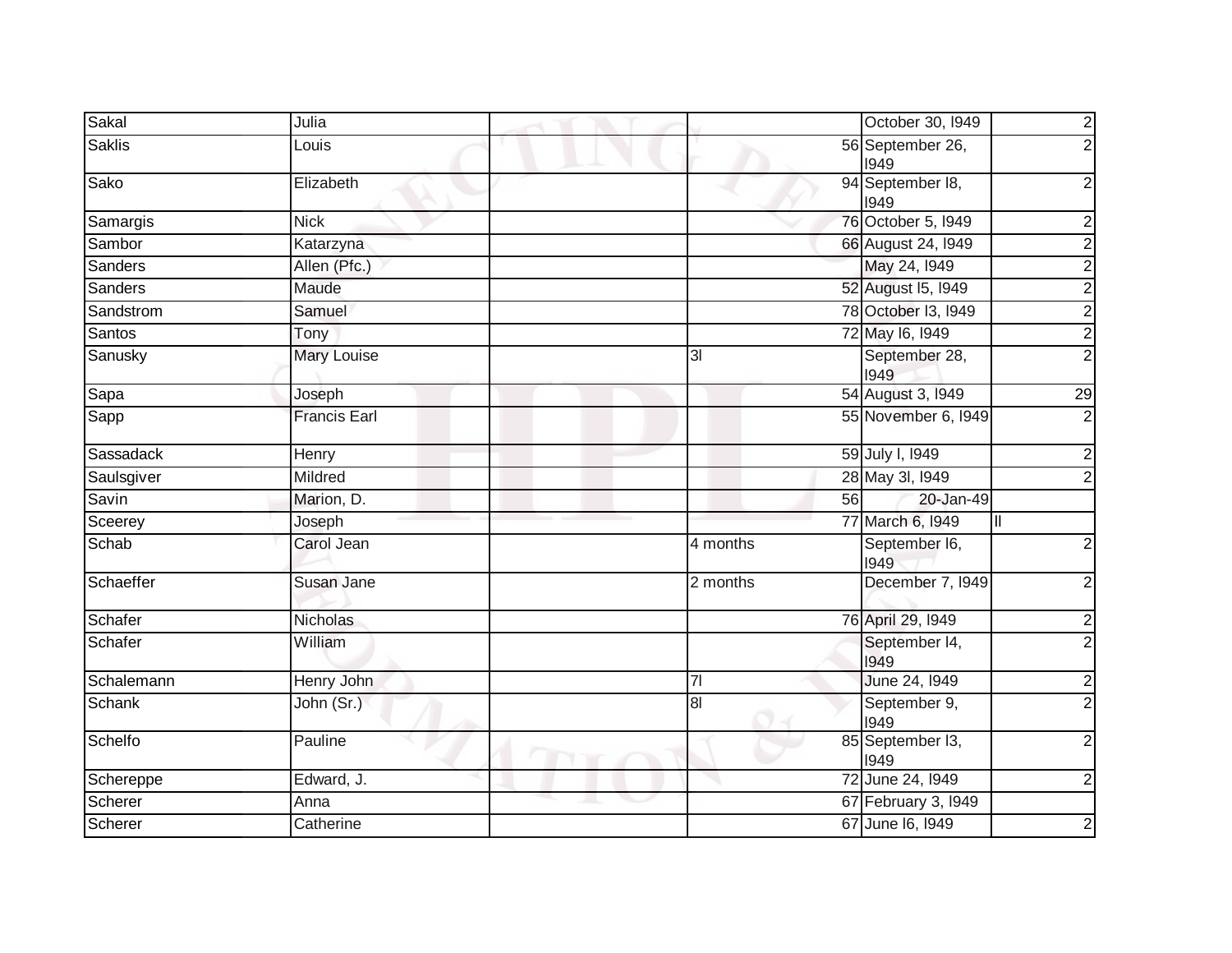| Scherer     | John               | 68              | 3-Jan-49                 |                |
|-------------|--------------------|-----------------|--------------------------|----------------|
| Schlesinger | Samuel, A.         | 61              | December I2,<br>1949     | $\overline{2}$ |
| Schmal      | Emma               |                 | 67 February 25, 1949     | 24             |
| Schmelter   | Robert, E.         |                 | 24 July 26, 1949         | $\overline{2}$ |
| Schmidt     | <b>August Carl</b> |                 | 75 February 28, I949     |                |
| Schmidt     | Catherine          |                 | 83 June 8, 1949          | $\overline{2}$ |
| Schmidt     | Wilma, M.          |                 | 49 September 25,<br>1949 | $\overline{2}$ |
| Schmueser   | Jacob              |                 | 68 November 7, 1949      |                |
| Schneider   | Vernon             |                 | 63 June 12, 1949         | $\overline{c}$ |
| Schneider   | William            |                 | 75 September 14,<br>1949 | $\overline{2}$ |
| Schoenbeck  | Anna               |                 | 89 January II, 1949      |                |
| Scholl      | Lynn               |                 | 32 December 2, 1949      | $2 \vert$      |
| Schoon      | Susie              |                 | 83 November 9, 1949      | $\overline{2}$ |
| Schreiber   | <b>Barbara</b>     |                 | 84 February 24, 1949     |                |
| Schreiber   | Hugo, F.           |                 | 60 September 6,<br>1949  | $\mathbf{2}$   |
| Schroeder   | Anna               |                 | 57 August 15, 1949       | $\mathbf{2}$   |
| Schroeder   | Ernest, R.         |                 | 56 February 20, 1949     |                |
| Schroeder   | Herman             |                 | 75 April 15, 1949        | $\mathbf{2}$   |
| Schroeder   | Julius, L.F.       | 8 <sub>l</sub>  | November 22,<br>1949     | $\overline{2}$ |
| Schroeder   | William, A.        |                 | May 22, 1949             | $\overline{2}$ |
| Schultz     | Amel               |                 | May 12, 1949             | $\overline{2}$ |
| Schultz     | Fred, A.           | 71              | August II, 1949          | 23             |
| Schultz     | Lillie             | $\overline{52}$ | $5 - Jan-49$             |                |
| Schultz     | Martha             |                 | 29 February 15, 1949     |                |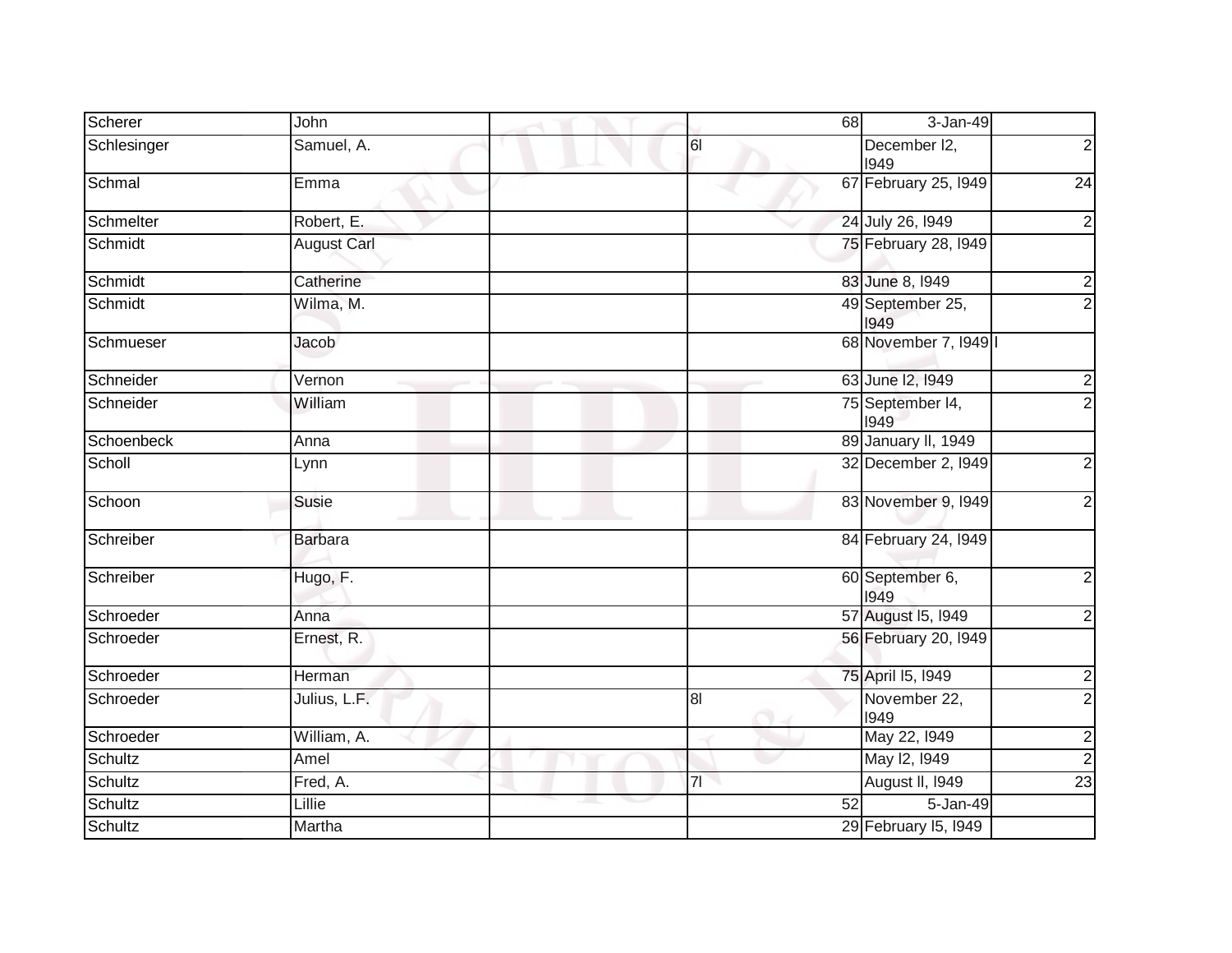| Schultz        | <b>Minnie</b>      |    | 78 August I, 1949        | $\overline{2}$          |
|----------------|--------------------|----|--------------------------|-------------------------|
| Schumacher     | Matthew            |    | 72 July 2I, 1949         | $\overline{c}$          |
| Schumaker      | John, F.           |    | 88 August 3, 1949        | $\overline{\mathbf{4}}$ |
| Schuyler       | <b>Robert Boyd</b> |    | 82 October 17, 1949      | $\overline{2}$          |
| Scott          | John, T.           |    | 85 November 2, 1949      | $\overline{2}$          |
| Scott          | Muriel, K.         |    | 42 May 5, 1949           | $\overline{2}$          |
| Sedor          | John               |    | 59 March 23, 1949        | $\overline{27}$         |
| Seeley         | Lottie             |    | 68 September 6,<br>1949  | $\overline{2}$          |
| Sefrit         | Henry (Mrs.)       |    | November 7, 1949         | $\overline{2}$          |
| Sego           | Anna Seehausen     |    | 83 November II, 1949     | $\overline{2}$          |
| Semerski       | John               |    | 43 October 9, 1949       | $\overline{2}$          |
| Sengstock      | Donald             |    | 6 August 5, 1949         | $\overline{2}$          |
| Sertic         | Marko              |    | 55 May 18, 1949          | $\overline{2}$          |
| Seydel         | Martha             |    | 53 October I2, I949      | $\overline{2}$          |
| Shafer         | Roscoe, M.         |    | 56 May 13, 1949          | $\overline{2}$          |
| Shanley        | Patrick, J.        |    | March I, 1949            | 4                       |
| Shannon        | Rose               |    | 83 June 26, 1949         | $\overline{2}$          |
| Sharit         | Elizbeth           |    | 76 February 24, 1949     |                         |
| Shaw           | Dennis, W.         |    | 4 September 23,<br>1949  | $\overline{2}$          |
| Shedd          | Lida               |    | May 20, 1949             | $\overline{2}$          |
| Sheehan        | James, J.          |    | 50 October 19, 1949      |                         |
| Sheetz         | <b>Marcus</b>      |    | 47 October 24, 1949      | $\frac{2}{2}$           |
| Sheetz         | Michael, E.        |    | 74 November II, 1949     | $\overline{2}$          |
| <b>Shekels</b> | Jesse, H.          | 61 | December 29,<br>1949     | $\overline{2}$          |
| Shideler       | L.M.<br>a.         |    | 67 September I6,<br>1949 | $\overline{c}$          |
| Shindle        | Lena Elizabeth     |    | 26 June 14, 1949         | $\boldsymbol{2}$        |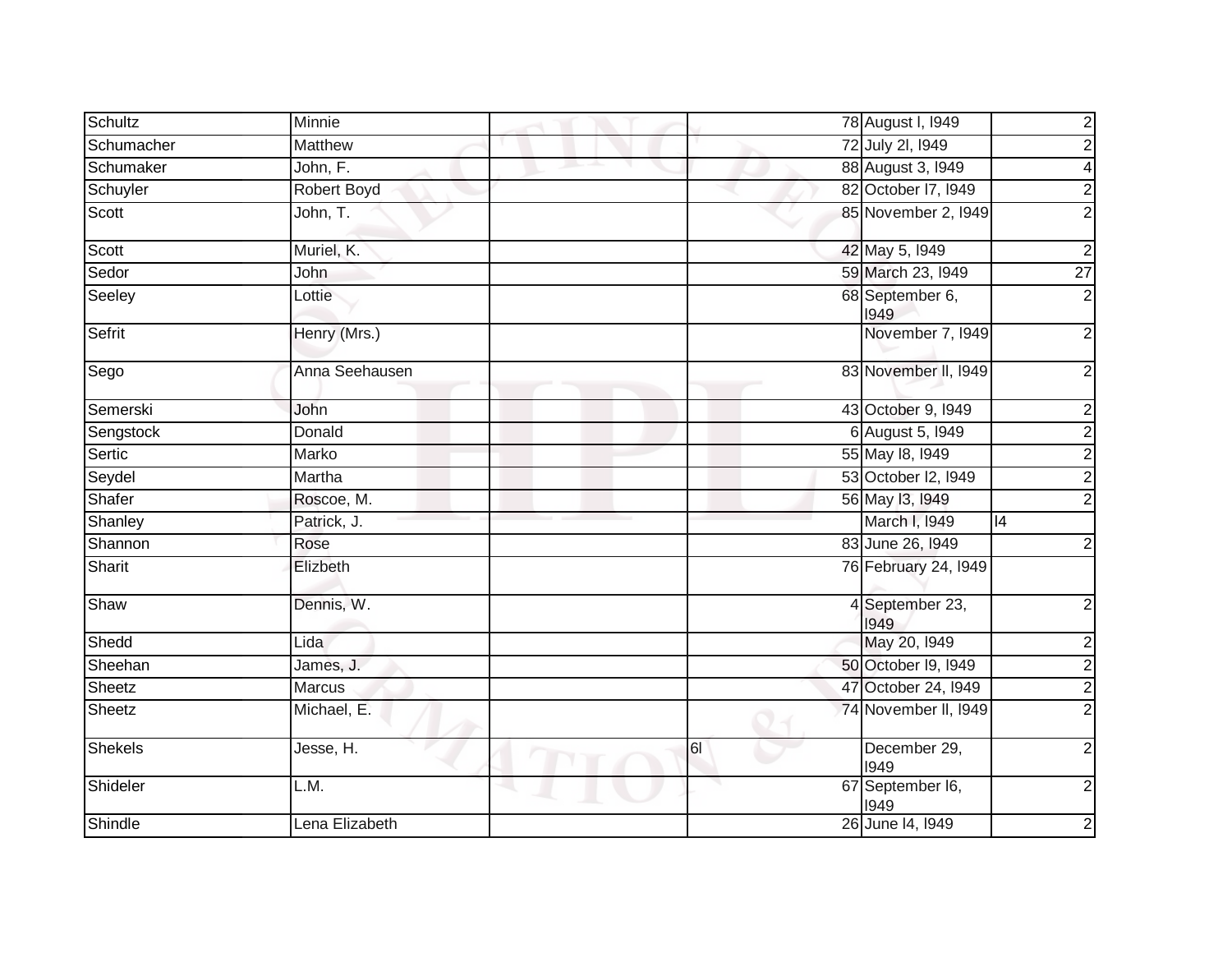| Shoemaker           | Frieda, A.           | 52 July 3, 1949<br>$\overline{2}$                   |
|---------------------|----------------------|-----------------------------------------------------|
| Shone               | Harry                | 65 November I7,<br>$\overline{2}$<br>1949           |
| Shoptaugh           | <b>Mary Eleanor</b>  | 76 December 20,<br>2<br>1949                        |
| Shoup               | Arthur, M.           | 67 December 29,<br>2<br>1949                        |
| Shoup               | Grace, M.            | 75 July 7, 1949<br>$\overline{2}$                   |
| Shroyer             | Martha, E.           | 82<br>20-Jan-49                                     |
| Shurman             | Lawrence, P.         | May 9, 1949<br>infant<br>$\overline{2}$             |
| Siegel              | Samuel, E.           | 42 November 30,<br>$\overline{2}$<br>1949           |
| Sielski             | Mary                 | December 4, 1949<br>$\overline{2}$                  |
| Sikora              | Stanley, T. (Pfc.)   | March 2, 1949<br>3I<br>27                           |
| Silaghi             | <b>Maria</b>         | 61<br><b>January 28, 1949</b>                       |
| Silvasi             | Michael              | 74 July 26, 1949<br>$\overline{c}$                  |
| Silvasi             | Robert               | 26 September 26,<br>$\overline{2}$<br>1949          |
| Simaga              | John                 | 64 April 14, 1949<br>$\overline{2}$                 |
| Simborg             | Max                  | 79 April 18, 1949<br>$\overline{2}$                 |
| <b>Simmons</b>      | Patricia Sue         | 2 June 24, 1949<br>$\overline{2}$                   |
| Simon               | John (Sr.)           | 70 March 14, 1949<br> 3                             |
| Simpson             | Frank                | 64 March 2I, 1949<br>$\overline{3}$                 |
| Simpson             | Joyce                | 4 April 19, 1949<br>$\overline{2}$                  |
| Simpson             | Sherry, L.           | December 30,<br>I0 months<br>$\overline{2}$<br>1949 |
| Singer              | <b>Leonard Edgar</b> | March 30, 1949<br>$\overline{c}$                    |
| Sinko               | Justina              | March 27, 1949<br> 4 <br>7 <sup>1</sup>             |
| Siple               | Homer, A.            | 53 July 29, 1949<br>$\overline{c}$                  |
| <b>Sister Henry</b> | joseph               | October 6, 1949<br>$\overline{8}$<br>$\overline{c}$ |
| <b>Skender</b>      | Joseph               | 68 August II, 1949<br>2                             |
| <b>Skufakias</b>    | <b>Beatrice</b>      | February 2I, 1949<br>8 <sub>l</sub>                 |
| <b>Skurka</b>       | Joseph, E. (Pfc.)    | 21 January 14, 1949                                 |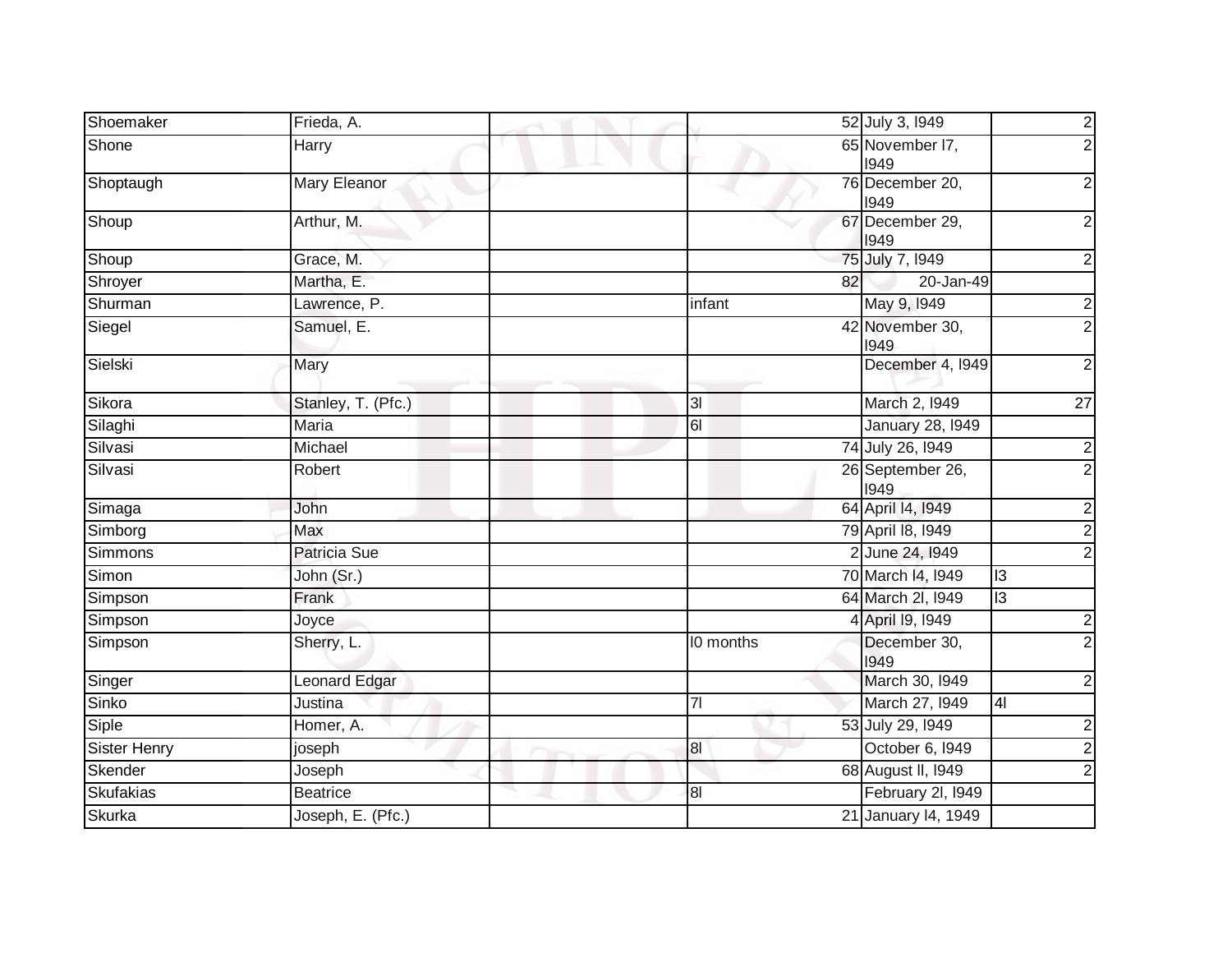| Skwiertz  | Albert, A.           |        |    |    | 53 October 17, 1949      | $\overline{\mathbf{c}}$ |
|-----------|----------------------|--------|----|----|--------------------------|-------------------------|
| Slager    | Peter (Jr.)          |        |    |    | 50 May 22, 1949          | $\overline{c}$          |
| Slanac    | Luba                 |        |    |    | 57 May 25, 1949          | $\overline{2}$          |
| Sloan     | Leon, $E$ .          |        |    |    | 82 April 2I, 1949        |                         |
| Sluka     | George               |        |    |    | 64 July 6, 1949          | $\frac{2}{2}$           |
| Small     | Raymond, J. (T/Sgt.) |        |    |    | 22 September I3,<br>1949 | $\overline{2}$          |
| Smelser   | <b>Stesty</b>        |        |    |    | 62 August II, 1949       | $\frac{2}{2}$           |
| Smith     | Carl                 |        |    |    | 52 September 6,<br>1949  |                         |
| Smith     | Casimir              |        |    |    | 40 June 12, 1949         | 36                      |
| Smith     | <b>Edith Hammond</b> |        |    |    | 70 July 10, 1949         | 24                      |
| Smith     | Edward, J.           |        |    |    | 64 August 8, 1949        | $\overline{2}$          |
| Smith     | Harriette            | Schall | 21 |    | March 16, 1949           | 34                      |
| Smith     | Helen, A.            |        |    |    | October 9, 1949          | $\overline{2}$          |
| Smith     | James                |        |    |    | 65 June 17, 1949         | $\overline{2}$          |
| Smith     | John                 |        |    |    | 60 August 8, 1949        | $\frac{2}{2}$           |
| Smith     | Laura, E.            |        |    |    | 89 April 25, 1949        |                         |
| Smith     | Leroy                |        |    |    | 44 July 13, 1949         | $\overline{2}$          |
| Smith     | Marshall, O.         |        |    |    | 56 April 13, 1949        | $\frac{2}{2}$           |
| Smith     | <b>Mary Ann</b>      |        |    |    | <b>July II, 1949</b>     |                         |
| Smith     | Matilda, M.          |        |    |    | 79 July 12, 1949         |                         |
| Smith     | Sam                  |        |    |    | 67 April 19, 1949        | $\overline{2}$          |
| Smith     | <b>Scott</b>         |        |    |    | 70 September I9,<br>1949 | $\overline{2}$          |
| Smith     | Walter               |        |    |    | May 25, 1949             | $\overline{2}$          |
| Smolar    | John                 |        |    |    | 57 February 28, 1949     |                         |
| Smoljan   | Peter                |        |    |    | February 6, 1949         |                         |
| Smulevitz | <b>Barle</b>         |        |    | 67 | 7-Jan-49                 |                         |
| Snodgrass | Dora Iza             |        |    |    | 93 May 3I, 1949          | $\overline{\mathbf{c}}$ |
| Snyder    | Eugene Ellis (Pvt.)  |        | 19 |    | February I0, I949        |                         |
| Sohlberg  | Otto                 |        |    |    | 84 October II, 1949      | 5                       |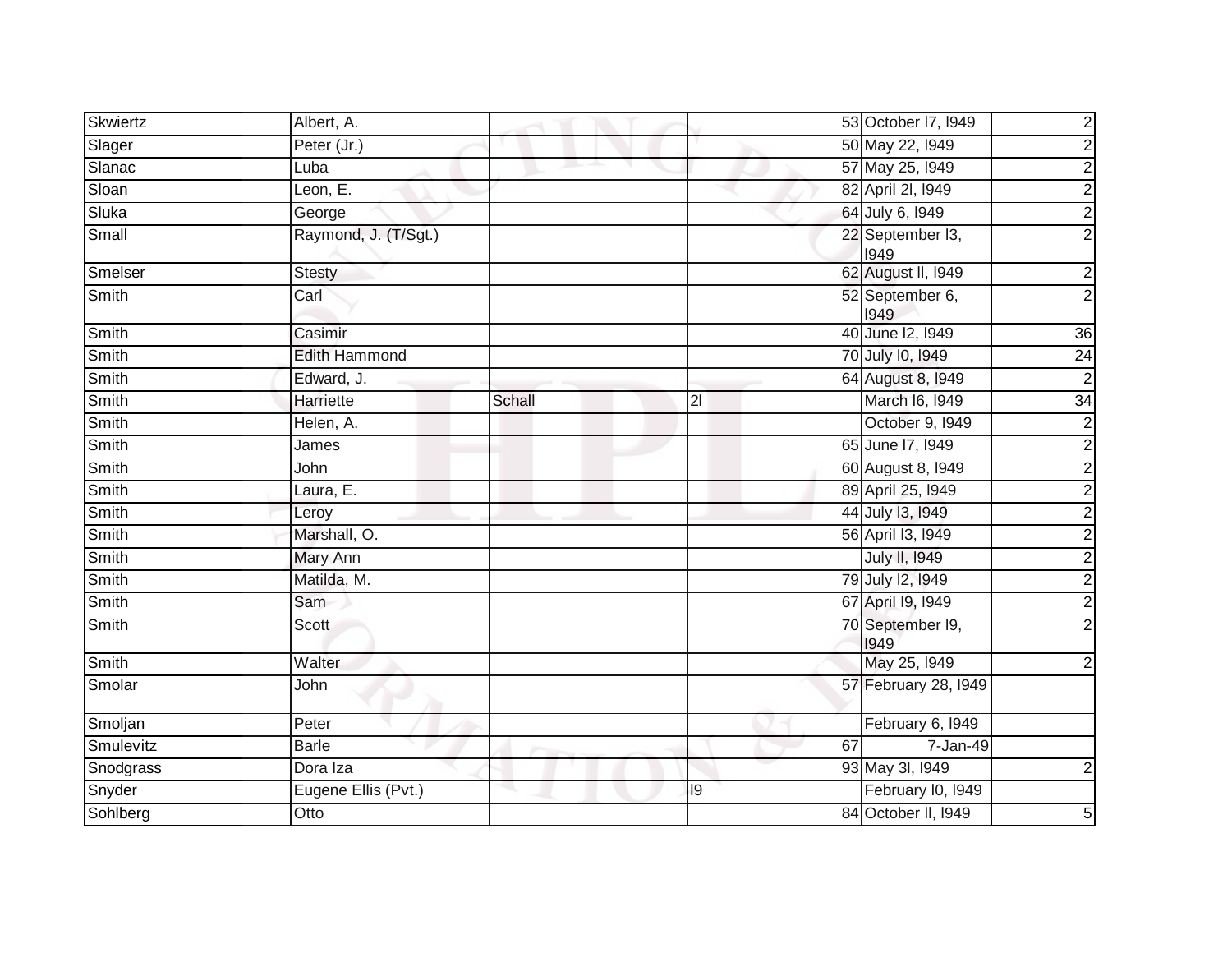| Sokolowski       | <b>Bruno</b>               |                 |    | 69 November I7,<br>1949  |                 | $\overline{2}$  |
|------------------|----------------------------|-----------------|----|--------------------------|-----------------|-----------------|
| Soos             | Dennis                     |                 |    | 33 April 12, 1949        | 4               |                 |
| Soos             | Dennis                     |                 |    | 34 April 8, 1949         |                 | $\overline{27}$ |
| Sopp             | Simon                      |                 |    | 66 October 20, 1949      |                 |                 |
| Soter            | George                     |                 |    | 40 September 23,<br>1949 |                 | $\frac{1}{2}$   |
| Soy              | Walter                     |                 |    | 59 May 10, 1949          |                 | $\overline{2}$  |
| Spanier          | <b>Christina Elizabeth</b> |                 |    | 35 January II, 1949      |                 |                 |
| Spanier          | George, E.                 |                 |    | 40 January 12, 1949      |                 |                 |
| Speaks           | Ralph (Pfc.)               |                 |    | 24 February I0, 1949     |                 |                 |
| Specht           | Arthur, C.                 |                 |    | June 29, 1949            |                 | $\mathbf{2}$    |
| Speck            | Lon                        |                 |    | 66 September 25,<br>1949 |                 | $\overline{2}$  |
| Specker          | Arthur, H. (Jr.) (S/Lt.)   |                 |    | 28 December 9, 1949      |                 | $\overline{2}$  |
| Specter          | Annetta                    |                 |    | December 8, 1949         |                 | $\overline{2}$  |
| Spejewski        | E. C. (Pfc.)               | 21              |    | June 10, 1949            | $\overline{10}$ |                 |
| Spiegel          | Michael, A. (Pvt.) (Jr.)   | $\overline{19}$ |    | March I, 1949            |                 |                 |
| Spiers           | William, C.                |                 | 62 | 7-Jan-49                 |                 |                 |
| Spilewski        | Joseph                     |                 |    | 77 August I, 1949        |                 | $\overline{c}$  |
| Spiller          | Dorothy Mae                | 4 months        |    | December 25,<br>1949     |                 | $\overline{2}$  |
| Spindler         | <b>Mary Caroline</b>       |                 |    | 93 January 26, 1949      |                 |                 |
| Splawn           | Etta                       |                 |    | 70 October 3, 1949       |                 | $\overline{a}$  |
| Spolaric         | Andrew                     |                 |    | 69 October 2, 1949       |                 | $\overline{2}$  |
| Spolnik          | Mary                       |                 |    | 59 April II, 1949        |                 | $\overline{2}$  |
| <b>Sprakties</b> | Martin, C.                 |                 |    | 84 December 2, 1949      |                 | $\overline{2}$  |
| Sproat           | Lillian, R.                |                 |    | 66 February 20, 1949     |                 |                 |
| Spudich          | John                       |                 |    | September I3,<br>1949    |                 | $\overline{2}$  |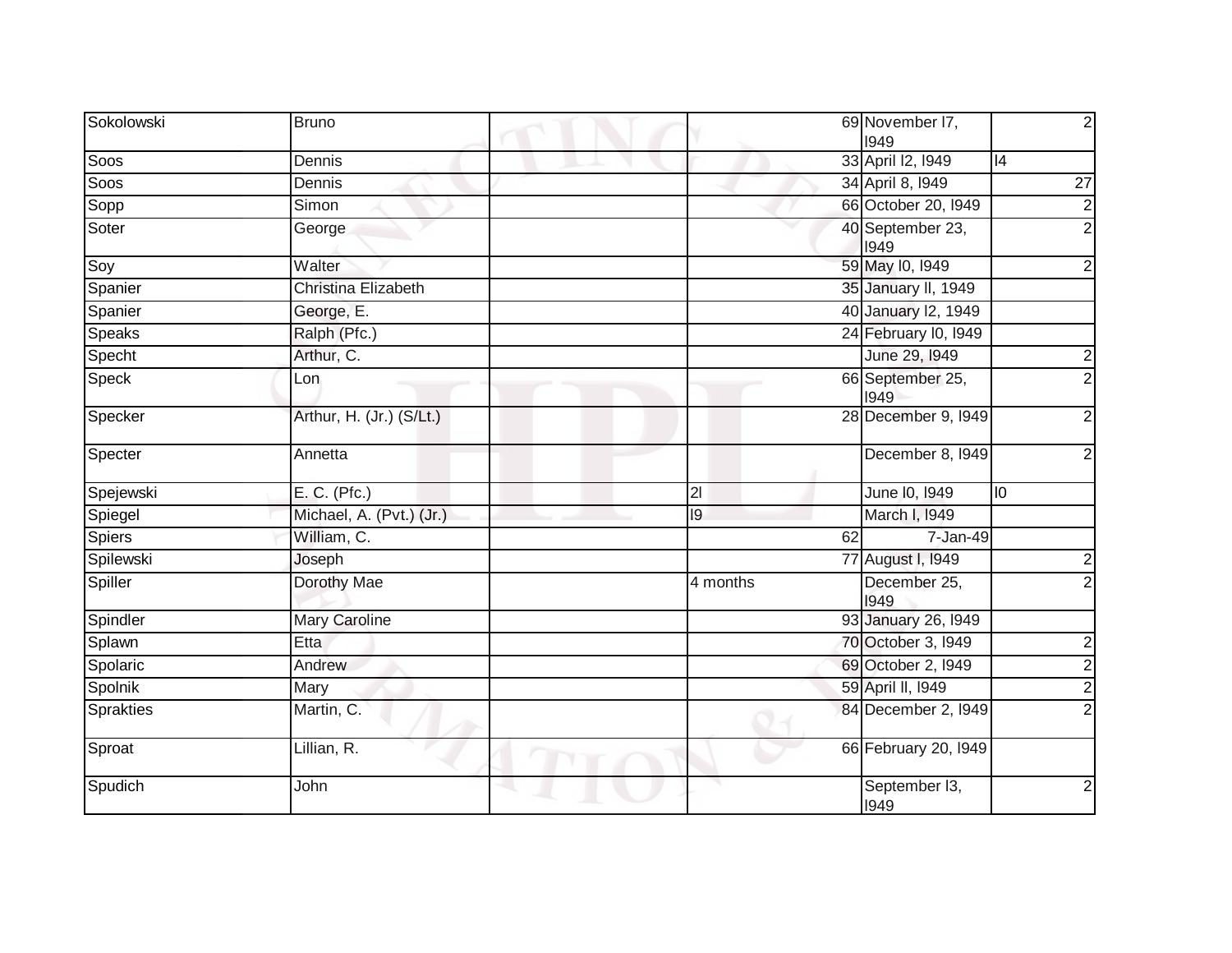| Spudich        | Mary, I.             |         | 52 November 9, 1949     |                         |
|----------------|----------------------|---------|-------------------------|-------------------------|
| Spurrier       | Clara                |         | 65 April 5, 1949        | $\overline{c}$          |
| <b>Stack</b>   | George Lawrence      |         | 79 May 25, 1949         | 2                       |
| Stafford       | Christina            |         | 86 June 5, 1949         | 2                       |
| <b>Stamos</b>  | Adamantia            |         | 48 May 26, 1949         | 2                       |
| Standarski     | Rose                 |         | 76 November 9, 1949     |                         |
| Stanisz        | John, S.             |         | September 4,<br>1949    |                         |
| Stankovich     | <b>Barbara</b>       |         | 69 July 19, 1949        |                         |
| Stanley        | Amalia               | Peitsch | 78 February 23, I949    |                         |
| Stark          | Peter, O.            |         | 65 November 15,<br>1949 |                         |
| Starkey        | Alfred, L.           |         | February 22, 1949       |                         |
| Statlander     | William, F. Von      |         | 83 November 14,<br>1949 | 2                       |
| <b>Stec</b>    | Valentine            |         | April 29, 1949          | 2                       |
| Stech          | Frank                |         | 64 May 24, 1949         |                         |
| Steffan        | George               |         | June 20, 1949           | $\overline{3}$          |
| Stegman        | Louise               |         | 77 December 23,<br>1949 | 2                       |
| Steinbach      | Anna                 |         | 77 June I, 1949         | 9                       |
| Stemper        | John, C. (Sr.)       |         | 68 March 18, 1949       | 33                      |
| Stenhouse      | <b>William Peter</b> |         | 78 May 18, 1949         | $\overline{28}$         |
| Stepanik       | Michael              |         | 60 January 30, 1949     |                         |
| Stephenson     | May, G.              |         | 74 March 18, 1949       | 33                      |
| Sterling       | Daniel, J.           |         | 72 April 14, 1949       |                         |
| <b>Stevens</b> | Frank                |         | 68 March I, 1949        |                         |
| <b>Stevens</b> | Winnie               |         | January 12, 1949        |                         |
| Stevenson      | Virgil, E.           |         | 45 November I, 1949     | $\overline{\mathbf{c}}$ |
| Stewart        | James, J.            |         | 60 November 13,<br>1949 | 2                       |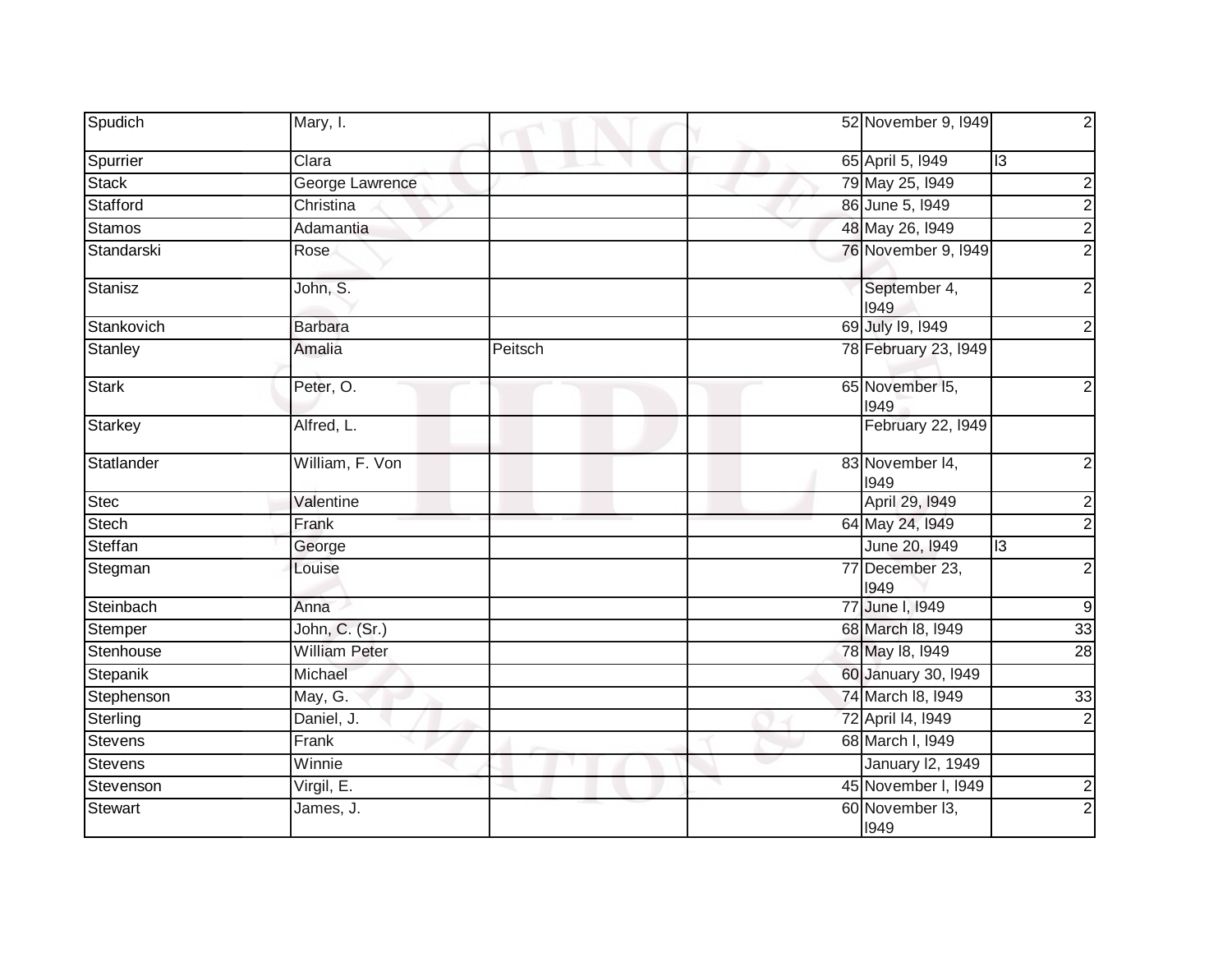| Stewart         | Levera                |    | 84 December I3,<br>1949  |    | $\overline{c}$          |
|-----------------|-----------------------|----|--------------------------|----|-------------------------|
| <b>Stiller</b>  | Emil, L.              |    | 33 June 29, 1949         |    | $\boldsymbol{2}$        |
| <b>Stimac</b>   | Joseph                | 61 | July 28, 1949            |    | $\overline{2}$          |
| Stipancic       | <b>Bloz</b>           |    | 53 October 16, 1949      |    | $\overline{2}$          |
| Stirling        | Edward                |    | 52 December 27,<br>1949  |    | $\overline{2}$          |
| Stoll           | Sherm George          |    | 64 February 28, 1949     |    |                         |
| Stommel         | William               |    | 86 December 27,<br>1949  |    | $\overline{c}$          |
| Stone           | Leonard (Mrs.)        |    | 72 August 8, 1949        |    | $\overline{c}$          |
| Stone           | Louise                |    | 58 July 28, 1949         |    | $\overline{2}$          |
| Strachan        | <b>William Robert</b> |    | 24 February 14, 1949     |    |                         |
| Strapon         | Edward, R.            |    | 22 September 19,<br>1949 | 15 |                         |
| <b>Strecker</b> | E.W. (Rev.)           |    | 83 May 8, 1949           |    | $\overline{c}$          |
| Struble         | Floyd                 |    | 65 October 9, 1949       |    | $\overline{2}$          |
| <b>Stubbs</b>   | Katherine             |    | 53 June 7, 1949          |    | $\overline{c}$          |
| Studabaker      | Hugh, D.              |    | 53 December 25,<br>1949  |    | $\overline{2}$          |
| Studaker        | Hugh, D. (Sr.)        |    | 80 November 29,<br>1949  |    | $\overline{a}$          |
| <b>Styer</b>    | Irving, H.            |    | 55 September 2,<br>1949  |    | $\overline{2}$          |
| Suchay          | Mary                  |    | November 9, 1949         |    | $\overline{2}$          |
| Suciu           | Anna                  |    | 66 October 2l, I949      |    | $\boldsymbol{2}$        |
| Suleyman        | Abe                   |    | 52 September 30,<br>1949 |    | $\overline{2}$          |
| Sullivan        | Angus, L.             |    | 69 May 2, 1949           |    | $\overline{\mathbf{c}}$ |
| Sullivan        | Dan                   |    | 79 August 9, 1949        |    | $\overline{2}$          |
| Sullivan        | Rose                  |    | 78 May 3I, 1949          |    | $\overline{2}$          |
| Sumner          | Charles, S.           |    | 77 May 10, 1949          |    | $\overline{2}$          |
| Surdyk          | Pauline               |    | 65 February II, 1949     |    |                         |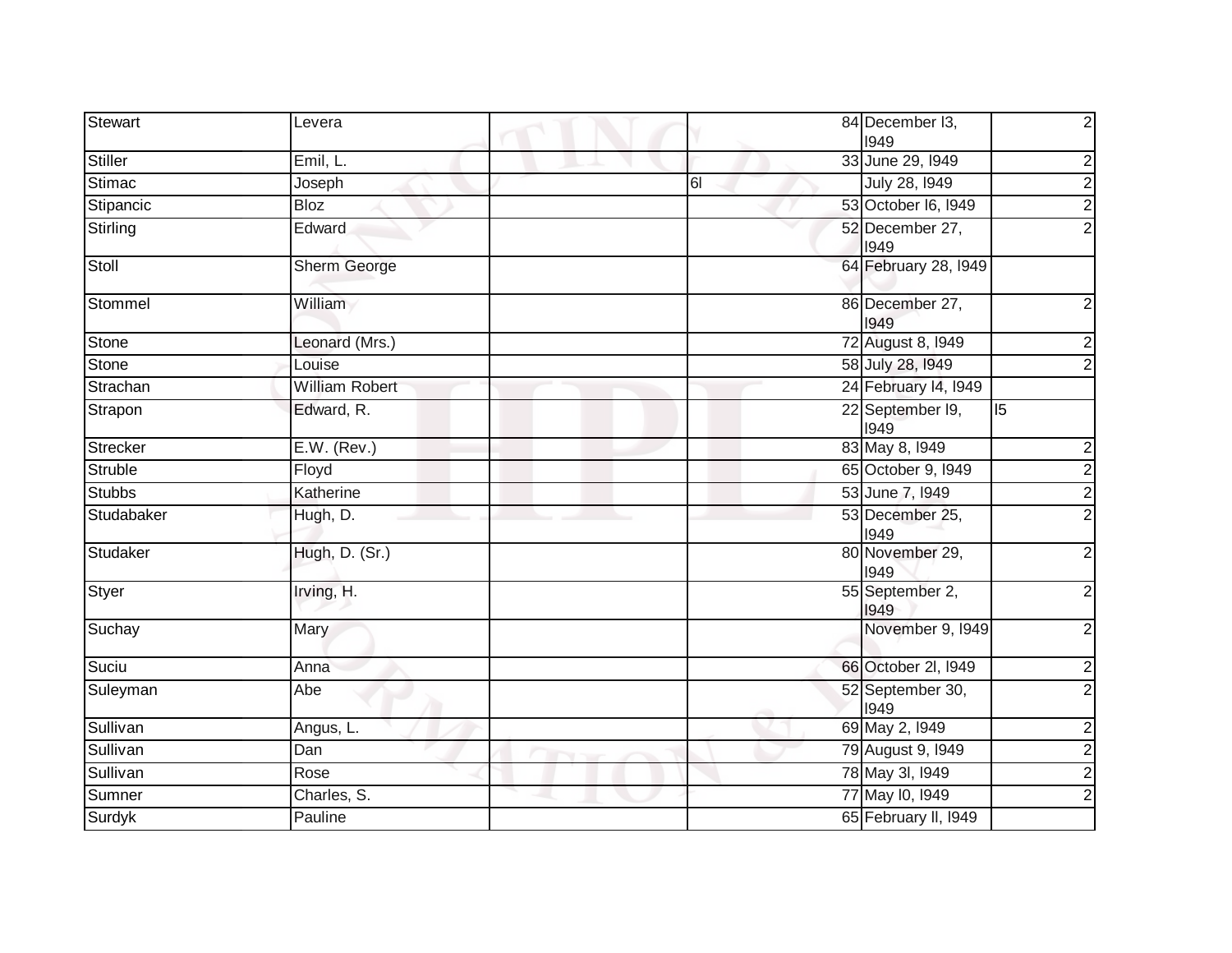| Surig                   | Theodore, H.      |                | 65 December II, I949     | $\overline{2}$          |
|-------------------------|-------------------|----------------|--------------------------|-------------------------|
| Surma                   | Agnes             |                | 54 June 14, 1949         | $\overline{\mathbf{c}}$ |
| $\overline{\text{Sus}}$ | Peter Leo         |                | 38 July 18, 1949         | $\overline{2}$          |
| Susko                   | Andrew (Jr.)      |                | 33 January 27, 1949      |                         |
| Susorney                | Susan             |                | 68 January 25, 1949      |                         |
| Sut                     | morton            |                | 82 April 28, 1949        | $\overline{\mathbf{c}}$ |
| Sutton                  | Dora Ethel        |                | 73 April 5, 1949         | I <sub>3</sub>          |
| Svast                   | Thomas, P. (Pvt.) | 19             | April I0, 1949           | $\overline{2}$          |
| Swan                    | Grace             |                | 67 March 28, 1949        | $\overline{2}$          |
| Swarthout               | Edward            |                | 82 October I0, 1949      | $\overline{2}$          |
| Swider (Swiderski)      | <b>Stanley</b>    |                | 66 March 27, 1949        | 4 <sub>l</sub>          |
| Szczudlak               | Martin            |                | 79 January II, 1949      |                         |
| Szot                    | Adam              | $\overline{5}$ | <b>August 9, 1949</b>    | $\overline{\mathbf{c}}$ |
| Szumelda                | Agatha            |                | 55 February 7, 1949      |                         |
| Szymoski                | Stephen, M.       |                | 59 December 27,<br>1949  | $\overline{2}$          |
| Szywala                 | Thomas            |                | 64 February 14, 1949     |                         |
| Tajnay                  | Joseph            |                | 56 May 2, 1949           | $\overline{\mathbf{c}}$ |
| Talkes                  | Mary, B.          | 61             | July 19, 1949            | $\overline{2}$          |
| Tallman                 | Susie             |                | 74 May 4, 1949           | $\overline{2}$          |
| Tambellini              | <b>Noble</b>      |                | 67 March 25, 1949        | $\overline{9}$          |
| Tancos                  | Denas             |                | 60 January 18, 1949      |                         |
| Tanis                   | Elsie             |                | 84 August 3, 1949        | $\overline{29}$         |
| Tappadopoulos           | James             |                | 62 March I0, 1949        | $\overline{23}$         |
| Tatar                   | George            | 7 <sup>1</sup> | November 20,<br>1949     | $\overline{2}$          |
| Tataren                 | Martha            |                | 70 March II, 1949        | $\overline{25}$         |
| Tau                     | Bruce, E.         |                | 53 September 26,<br>1949 | $\overline{2}$          |
| Taylor                  | <b>Betty Lou</b>  |                | 25 July 24, 1949         | $\overline{2}$          |
| <b>Taylor</b>           | Eva               |                | 68 May 2, 1949           | $\frac{2}{2}$           |
| Taylor                  | Kate              |                | April 2I, 1949           |                         |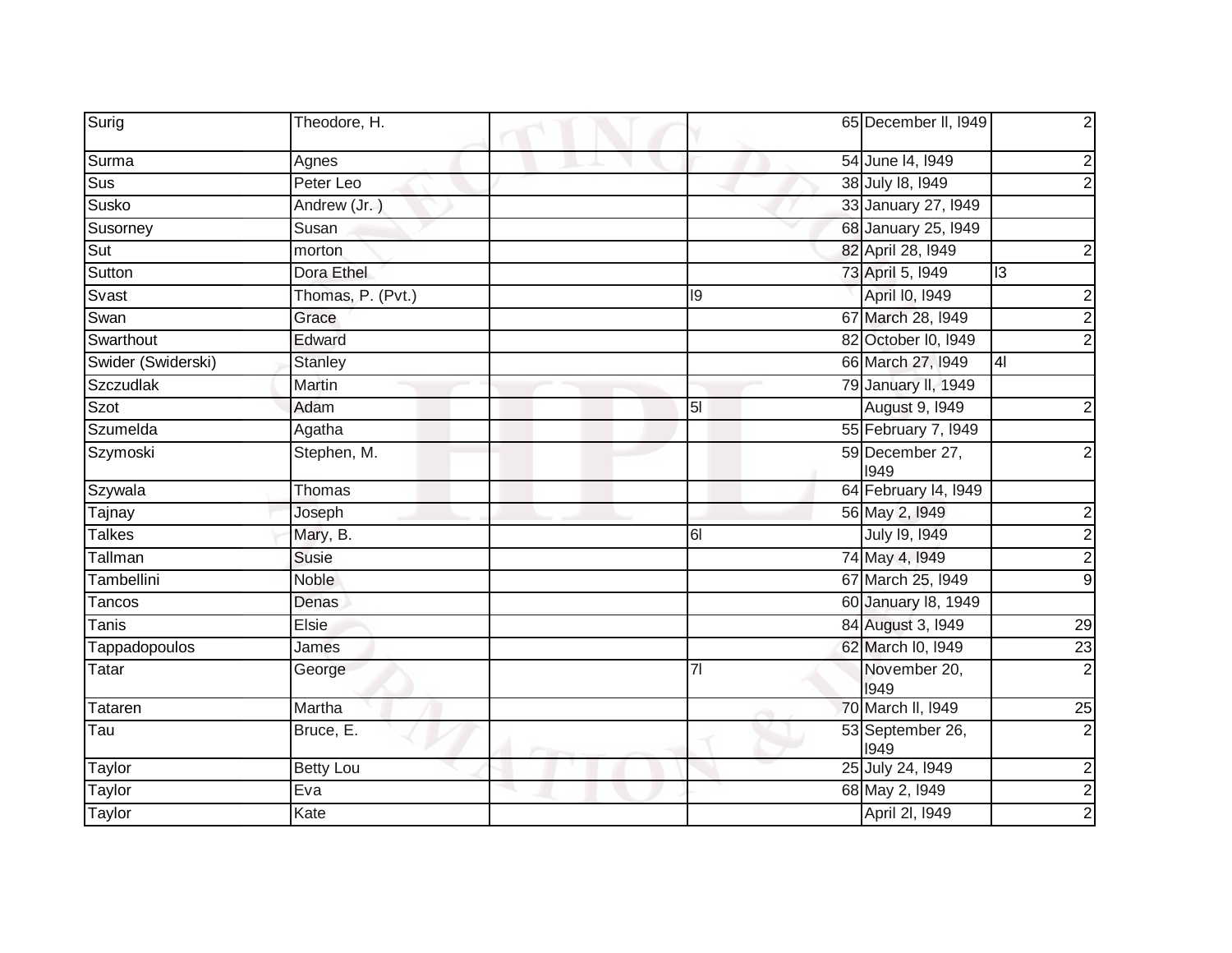| <b>Taylor</b> | Ralph                | $\overline{4}$ |    | May 8, 1949              |                 | $\overline{c}$          |
|---------------|----------------------|----------------|----|--------------------------|-----------------|-------------------------|
| <b>Taylor</b> | Ronald               | I <sub>O</sub> |    | September 29,<br>1949    |                 | $\overline{2}$          |
| <b>Taylor</b> | Thomas               |                |    | 60 June 15, 1949         |                 | $\boldsymbol{2}$        |
| Templin       | Joseph, F.           |                |    | 73 March 6, 1949         |                 | 33                      |
| Teninga       | Mathilda             |                |    | 53 August 3I, 1949       |                 | $\overline{2}$          |
| Teplowski     | Eleanor              |                |    | 70 September I, I949     |                 | $\overline{2}$          |
| Terlizzi      | Carmine              |                |    | 73 May 3I, 1949          |                 | $\overline{2}$          |
| Teutemacher   | <b>Bernard</b>       |                |    | 84 April 17, 1949        |                 | 36                      |
| Theros        | Louis                |                |    | 67 April 26, 1949        | $\overline{5}$  |                         |
| Thomas        | Clara Mae            |                | 76 | 3-Jan-49                 |                 |                         |
| Thomas        | Eva                  |                |    | April II, 1949           |                 | ט ט                     |
| Thomas        | John, E.             | 5 <sub>l</sub> |    | September 29,<br>1949    |                 |                         |
| Thompson      | Annie                |                |    | 85 October I2, 1949      |                 | $\overline{2}$          |
| Thompson      | Edward               |                |    | 57 March 30, 1949        |                 | $\overline{2}$          |
| Thompson      | Frank                |                |    | 57 March 30, 1949        |                 | 33                      |
| Thompson      | <b>Robert Edward</b> | 3              |    | July 26, 1949            | 5               |                         |
| Thomson       | Thomas (F/Lt.)       |                |    | 26 February 4, 1949      |                 |                         |
| Thon          | George               |                |    | 60 August I, 1949        |                 |                         |
| Timm          | Francis              |                |    | 54 October 19, 1949      |                 | $\overline{c}$          |
| Timmons       | Joseph, G.           |                |    | 49 February 2I, I949     |                 |                         |
| Tinkle        | Charles, F. (Pfc.)   |                |    | 29 August 25, 1949       |                 | $\overline{\mathbf{c}}$ |
| Tinkle        | Harry                |                |    | 67 September 30,<br>1949 |                 | $\overline{2}$          |
| Tinkowski     | Myrtle               |                |    | 42 December 6, 1949      |                 | $\overline{2}$          |
| <b>Tobias</b> | <b>Steve</b>         |                |    | 77 February 2I, 1949     |                 |                         |
| Tolf          | Charlotte, G.        |                |    | April 25, 1949           |                 | $\overline{\mathbf{c}}$ |
| Tolley        | Robert (Pvt.)        |                |    | June 10, 1949            | $\overline{10}$ |                         |
| Tolpa         | Martin               |                |    | 78 December 30,<br>1949  |                 | $\overline{2}$          |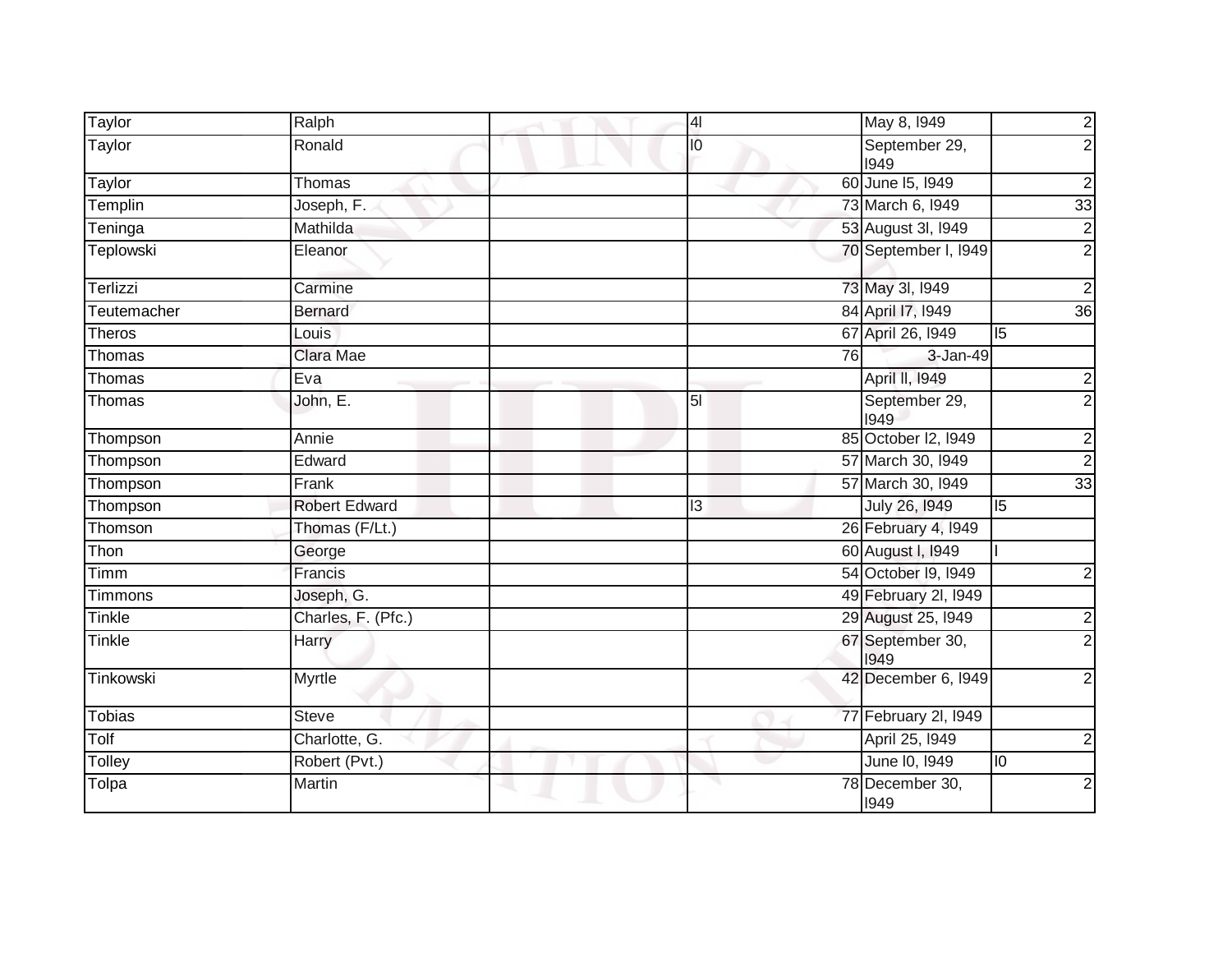| Tomczyk         | Louis              |                | 35 September 22,<br>1949 | $\overline{c}$          |
|-----------------|--------------------|----------------|--------------------------|-------------------------|
| Tomkutonis      | Veronica           |                | 48 July II, 1949         | $\overline{2}$          |
| Torba           | John               | $\overline{6}$ | December 9, 1949         | $\overline{2}$          |
| Toth            | <b>James Emery</b> |                | 67 December 2I,<br>1949  | $\overline{c}$          |
| Toth            | John (Jr.) (Sgt.)  |                | 20 June 30, 1949         |                         |
| Toth            | <b>Steve</b>       |                | 63 June 27, 1949         | $\frac{2}{2}$           |
| Towle           | Mary Logan         |                | 65 September 4,<br>1949  | $\overline{2}$          |
| Traer           | Charles, S.        |                | 45 October 26, 1949      | $\overline{a}$          |
| Trapp           | <b>Bert</b>        |                | 66 April 12, 1949        | 4                       |
| Trentkowski     | Joseph             |                | 70 February 3, 1949      |                         |
| Trentowski      | Helen              |                | 62 September 30,<br>1949 | $\overline{2}$          |
| Trexler         | Earl, H.           |                | 63 June 24, 1949         | $\overline{2}$          |
| Triezenberg     | <b>Nellie</b>      |                | 68 November II, 1949     | $\overline{2}$          |
| <b>Trinks</b>   | Adolf, G.          |                | 79 March 2I, 1949        | $\overline{3}$          |
| Trost           | Anna               |                | 79 August I, 1949        | $\overline{c}$          |
| Trovinger       | William, F.        |                | 27 January 30, 1949      |                         |
| Trowe           | Henry              |                | 85 November 28,<br>1949  | $\overline{c}$          |
| Trump           | George, I.         |                | 67 August 5, 1949        | $\overline{2}$          |
| Trump           | Ralph              | $\overline{6}$ | <b>Januray 28, 1949</b>  |                         |
| Tryka           | <b>Martin</b>      |                | 75 August 28, 1949       | $\boldsymbol{2}$        |
| Trzcinski       | Stanley            |                | 52 January II, 1949      |                         |
| Trzeciak        | Catherine          |                | 59 January 17, 1949      |                         |
| <b>Trzeciak</b> | Valentine          |                | 64 April 29, 1949        | $\overline{\mathbf{c}}$ |
| Tuleja          | Joseph             |                | 42 April 27, 1949        | $\overline{2}$          |
| Tumpula         | Andrew, F.         |                | 64 June 16, 1949         | $\overline{c}$          |
| Turbow          | George, B.         | 21             | March 6, 1949            | Ш                       |
| Turkewicz       | Anufras            |                | 62 March 27, 1949        | 4                       |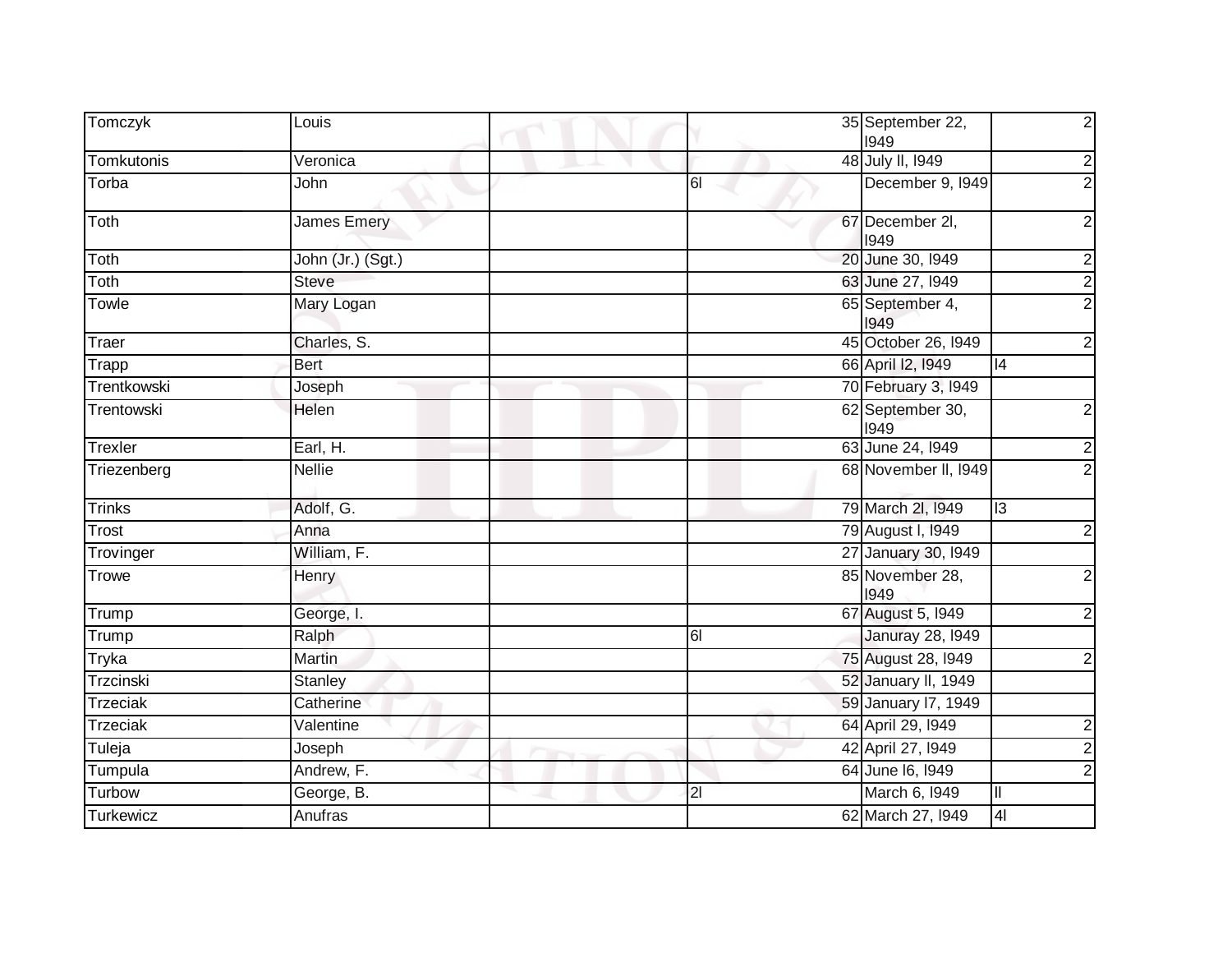| Turner         | Pearl                   |                | 79 November 23,<br>1949  | 19              |
|----------------|-------------------------|----------------|--------------------------|-----------------|
| Turpin         | A.L.                    |                | 60 April 28, 1949        | $\mathbf{2}$    |
| Turpin         | Charles Leon (E.M. 3/c) | 19             | March 30, 1949           | 33              |
| <b>Ullrich</b> | Fred (Sr.)              |                | 79 August II, 1949       | $\mathbf{2}$    |
| Umfleet        | Oliver, A.              |                | 68 March I7, 1949        | 21              |
| Urban          | <b>Johan</b>            |                | 79 April I0, 1949        | $\overline{2}$  |
| Valle          | Angela                  |                | 28 August I0, 1949       | $\overline{2}$  |
| Van Bodegraven | Grace                   |                | 84 September 22,<br>1949 | $\overline{2}$  |
| Van Prooyen    | Jacob                   | 5 <sub>l</sub> | <b>August 2I, I949</b>   | $\mathbf{2}$    |
| Van Schouwen   | Henrietta               |                | 45 February 15, 1949     |                 |
| VanBodegraven  | Grace                   |                | 84 September 22,<br>1949 | $\overline{2}$  |
| Vander Vaart   | Gertie                  |                | 69 September I, I949     | $\overline{2}$  |
| Vanderbemden   | John                    |                | 53 May 17, 1949          | $\mathbf{2}$    |
| VanderVaart    | <b>Dick</b>             |                | 70 May I, 1949           | 40              |
| Vasilak        | Theresa                 | 7 <sup>1</sup> | December 22,<br>1949     | $\overline{2}$  |
| Vaughn         | Christine, M.           |                | 68 September I, 1949     | $\overline{2}$  |
| Vaughn         | Donald (Jr.)            | 4 months       | November 15,<br>1949     | $\overline{2}$  |
| Vega           | Frank                   |                | 52 March 30, I949        | 33              |
| Vega           | John (Pfc.)             | 19             | November I7,<br>1949     | $\overline{2}$  |
| Vena           | Michelana               |                | 96 September 22,<br>1949 | $\overline{2}$  |
| Vermett        | <b>Clara Frances</b>    |                | 88 February 18, 1949     |                 |
| Vinnedge       | Obadiah, G.             |                | 76 October 9, 1949       | $\overline{2}$  |
| Voight         | Brice, C. (Sr.)         |                | 48 April 14, 1949        | $\overline{26}$ |
| Voros          | Ida                     |                | 50 December 29,<br>1949  | $\overline{2}$  |
| Vraciu         | John                    |                | 72 June 3, 1949          | $\mathbf{2}$    |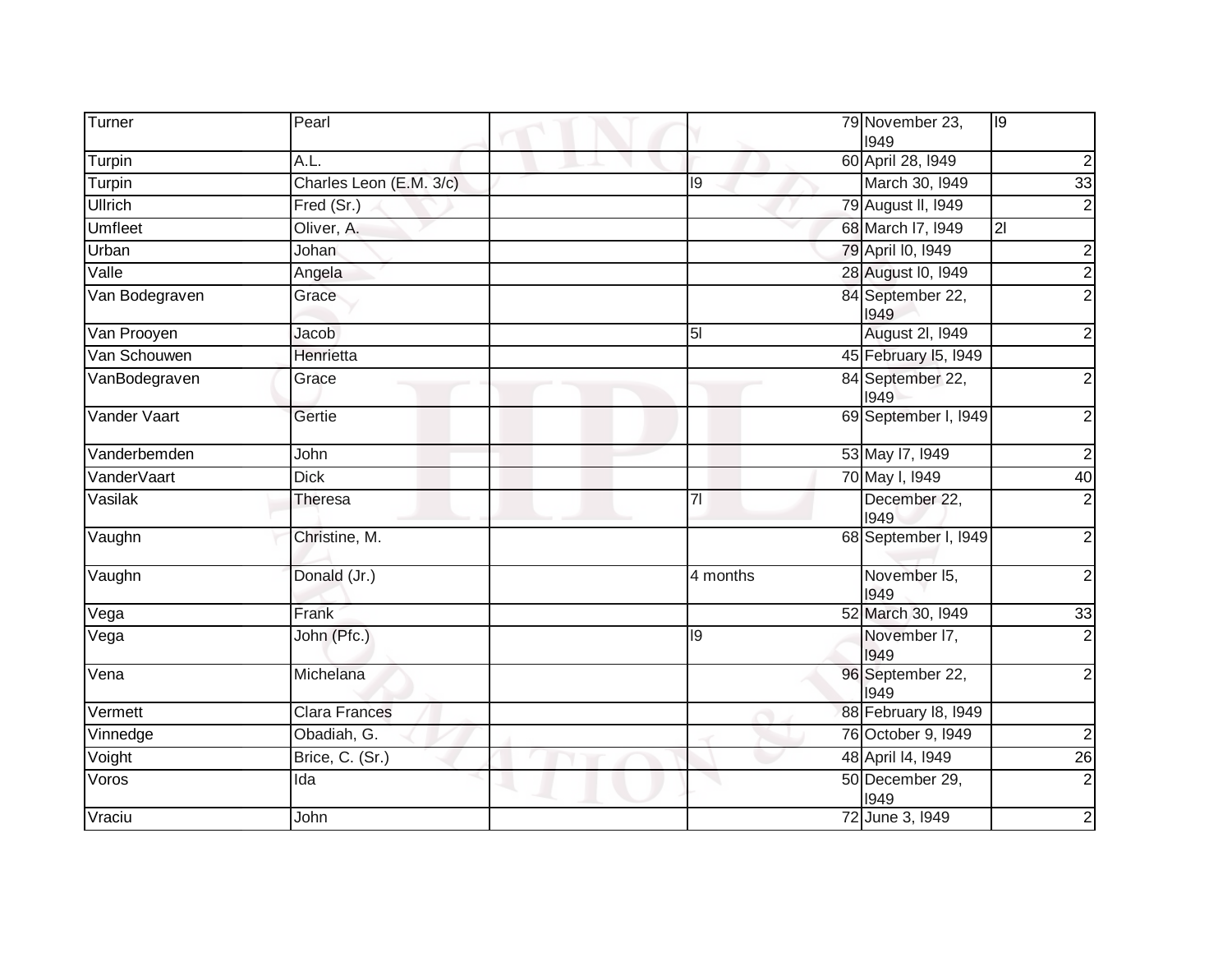| Vrcel       | Rade                     |            | $\overline{7}$ | April 19, 1949          | $\overline{2}$          |
|-------------|--------------------------|------------|----------------|-------------------------|-------------------------|
| Vucetich    | Andria                   |            |                | 77 April 26, 1949       | $\overline{5}$          |
| Vukozich    | <b>Nick</b>              |            |                | 61 January 2l, 1949     |                         |
| Wachta      | Victor                   |            |                | 60 January 28, 1949     |                         |
| Wagner      | Celia                    | Paskiewicz |                | 48 July 18, 1949        | $\mathbf{II}$           |
| Wagner      | Maria                    |            |                | 85 May 18, 1949         | $\overline{\mathbf{c}}$ |
| Waite       | Lillian                  |            |                | 55 March 25, 1949       | $\overline{9}$          |
| Walavich    | Joseph                   |            |                | 62 May 3, 1949          | $\overline{c}$          |
| Walczak     | Rose                     |            |                | 54 March 28, 1949       | $\overline{2}$          |
| Walden      | Verda Mae                |            |                | 49 March 23, 1949       | $\overline{29}$         |
| Walden      | William                  |            |                | 23 June 2, 1949         | $\frac{2}{2}$           |
| Waldron     | John, D.                 |            |                | 74 November 20,<br>1949 |                         |
| Walker      | Anna                     | Tomsic     |                | 39 January 27, 1949     |                         |
| Walker      | Harry, L.                |            |                | 65 December 14,<br>1949 | $\overline{c}$          |
| Walker      | <b>Rex Stephen</b>       |            |                | 28 May 26, 1949         | $\overline{2}$          |
| Walker      | William, O.              |            |                | 72 August 16, 1949      | $\overline{c}$          |
| Walko       | William, J. (Pfc.) (Jr.) |            |                | 20 March I7, 1949       |                         |
| Wall        | Frank                    |            |                | 79 November 25,<br>1949 | $\overline{2}$          |
| Wallace     | Harry                    |            |                | April 19, 1949          | $\overline{2}$          |
| Wallen      | Joseph                   |            |                | 57 June I, 1949         | $\overline{9}$          |
| Walsko      | George (T/Sgt.)          |            |                | 32 January 25, 1949     |                         |
| Walszak     | John                     |            |                | 50 March 6, 1949        | 33                      |
| Wandrowski  | Josephine                |            |                | May 3I, 1949            | $\overline{2}$          |
| Wanicky     | Frank                    |            |                | 62 May 3, 1949          | $\overline{c}$          |
| Ward        | Jennie                   | Ward       |                | 79 May 8, 1949          |                         |
| Ward        | Marie (Hart)             |            |                | 49 September 9,<br>1949 | $\overline{2}$          |
| Ward        | Thomas, W.               |            |                | 68 November 7, 1949     | $\overline{2}$          |
| Wasielewski | Leo                      |            |                | 65 November 9, 1949     | 30                      |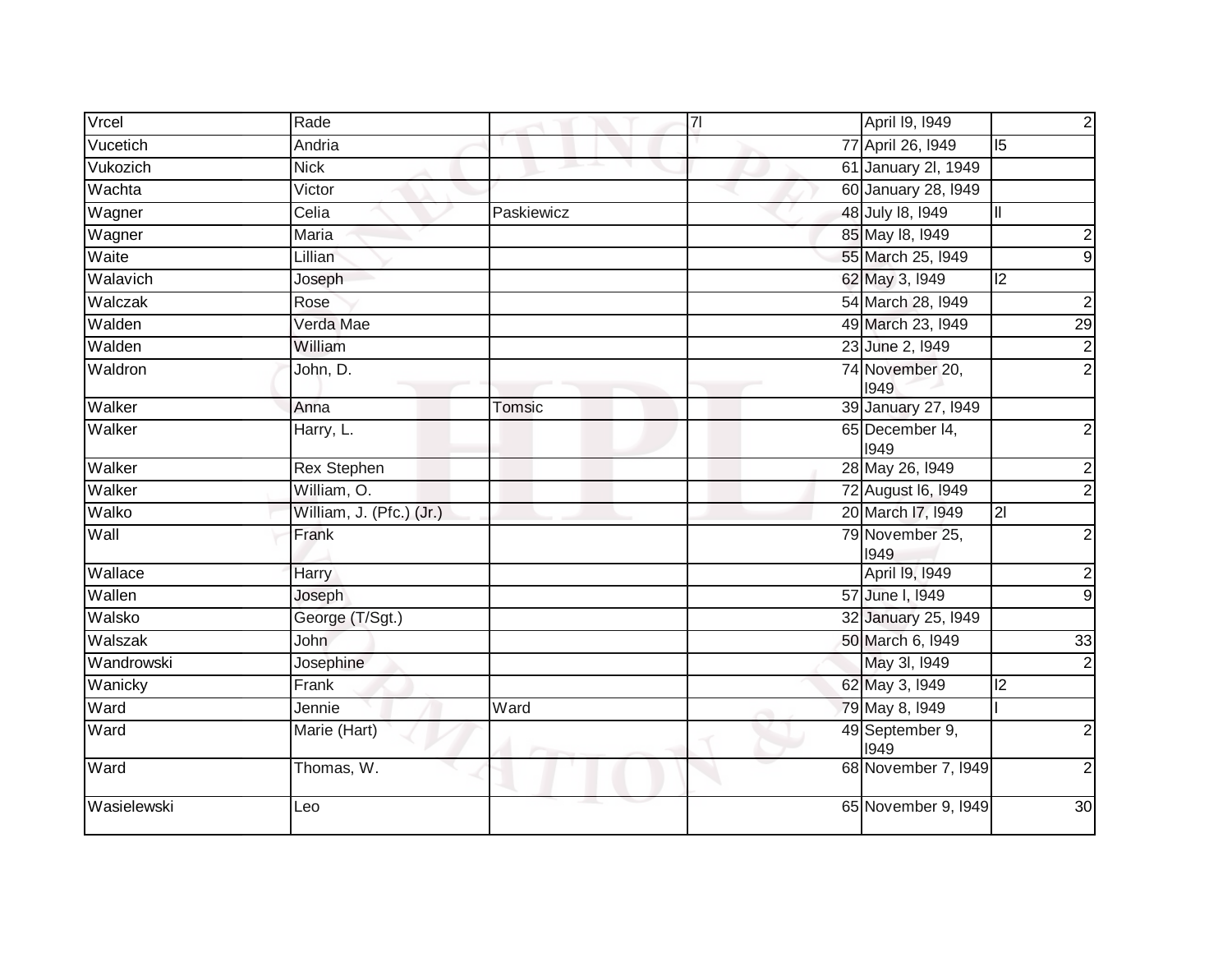| Waskelo      | Sandra            |                | 2 November 2I,<br>1949   | $\overline{2}$          |
|--------------|-------------------|----------------|--------------------------|-------------------------|
| Wassermann   | Augusta, W.       |                | 57 August 2I, 1949       | $\overline{2}$          |
| Watson       | <b>Harriette</b>  |                | 48 June 28, 1949         | $\overline{2}$          |
| Watson       | Ida Mae           |                | 37 November 2, 1949      | $\overline{2}$          |
| Watson       | Lewis, E.         |                | 48 August I, 1949        | $\overline{2}$          |
| Watson       | Lewis, E.         |                | 48 August I, 1949        | $\frac{2}{2}$           |
| <b>Watts</b> | William           |                | 65 May 6, 1949           |                         |
| Wearing      | <b>Mary Ellen</b> |                | 58 December 2I,<br>1949  | $\overline{2}$          |
| Webb         | Claude            |                | 30 September 29,<br>1949 | $\overline{2}$          |
| Weber        | Anna              |                | 79 June 2l, 1949         | $\overline{2}$          |
| Weber        | Charles, F.       | 68             | 3-Jan-49                 |                         |
| Weidenaar    | Mary              | 8 <sub>l</sub> | October 2I, I949         | $\overline{c}$          |
| Weiler       | Michael           |                | 74 August 19, 1949       | $\overline{2}$          |
| Wein         | Louis             |                | 75 October 18, 1949      | $\frac{2}{2}$           |
| Weiss        | Joseph            | 8 <sub>l</sub> | July 3, 1949             |                         |
| Weiss        | Lew, E.           |                | August 7, 1949           | $\overline{2}$          |
| Welsh        | Charles, J.       |                | 64 June 14, 1949         | $\frac{2}{2}$           |
| Welsh        | Charles, J.       |                | 64 June 14, 1949         |                         |
| Wesley       | Jackson, J.       |                | May 13, 1949             | $\frac{1}{2}$           |
| White        | Lawrence, A.      | 61             | May 2, 1949              |                         |
| White        | Martha            |                | 80 July 7, 1949          |                         |
| Whitehead    | Robert, W. (Lt.)  | 21             | July 3I, 1949            | $\overline{2}$          |
| Whitley      | <b>Billy Ray</b>  | 2 months       | February 7, 1949         |                         |
| Whitnable    | Gene, R.          | 14 days        | February 14, 1949        |                         |
| Wieleba      | Joseph            |                | 65 October 16, 1949      | $\overline{a}$          |
| Wieringa     | Ido               |                | 63 August 3, 1949        | $\overline{\mathbf{4}}$ |
| Wierwiora    | Hedwig            |                | 75 June 26, 1949         | $\overline{2}$          |
| Wilcox       | Florence          |                | 53 February 22, 1949     |                         |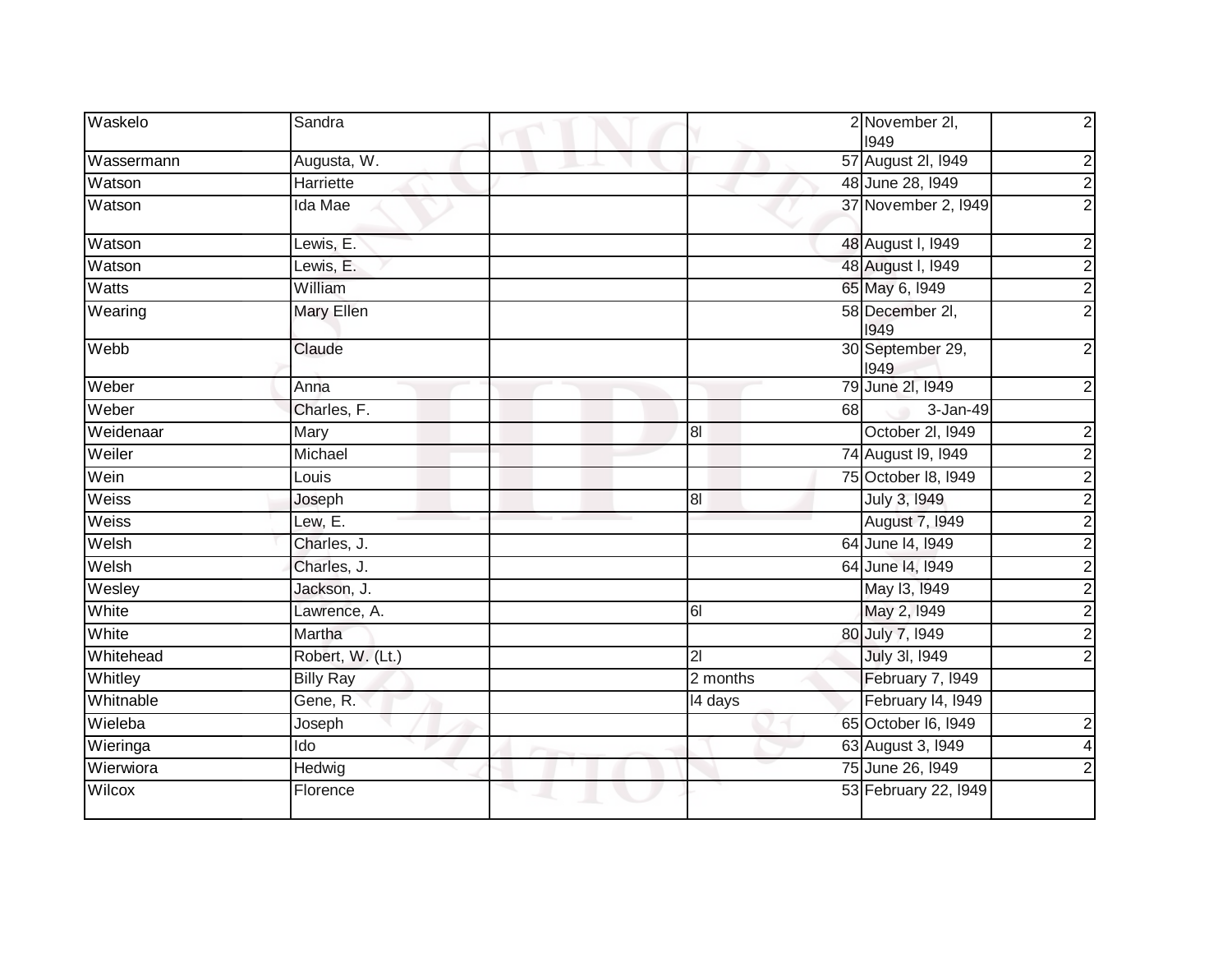| Wilczynski    | Marion             |              |                | 52 September 18,<br>1949 | $\overline{2}$ |
|---------------|--------------------|--------------|----------------|--------------------------|----------------|
| Wilkinson     | Jessie             |              |                | 79 March 3, 1949         | 9              |
| Wilkinson     | Truman             |              |                | 55 May 9, 1949           | $\overline{2}$ |
| Williams      | Madalena           |              |                | 98 January 12, 1949      |                |
| Williams      | Richard, J.        |              |                | 58 October 23, 1949      | $\overline{2}$ |
| Williams      | Tuella, M.         |              |                | 74 October 2I, 1949      | $\frac{2}{9}$  |
| Wilson        | Anna, G.           |              |                | 82 March 25, 1949        |                |
| Wilson        | Katherine          |              |                | 80 October 19, 1949      | $\overline{2}$ |
| Wilson        | <b>Thomas</b>      |              | 61             | September 8,<br>1949     | $\overline{2}$ |
| Wiltshire     | Alida              |              |                | 85 March II, 1949        | 25             |
| Wiltshire     | Clarence, B.       |              |                | 45 September 26,<br>1949 | $\overline{2}$ |
| Winarski      | Anne               | Gianakopulos | 33             | 3-Jan-49                 |                |
| Winklarek     | Frank              |              | 4 <sub>l</sub> | <b>August 26, 1949</b>   | $\mathbf{2}$   |
| <b>Wirkus</b> | Vincent            |              |                | 78 February I0, 1949     |                |
| Wirtanen      | John Arthur        |              | 5 <sub>l</sub> | October 4, I949          | $\frac{2}{2}$  |
| Wise          | Walter             |              |                | 74 September 19,<br>1949 |                |
| Wisler        | Anna               | Vislay       |                | 74 March 6, 1949         | 13             |
| Wisniewski    | <b>Marilyn Rae</b> |              |                | 6 September II,<br>1949  | $\overline{2}$ |
| Wochaldo      | <b>Martin</b>      |              |                | 68 June 5, 1949          | $\overline{2}$ |
| Wohadlo       | John               |              |                | 86 October 23, 1949      | $\frac{2}{2}$  |
| Wojciechowski | Frank              |              |                | 68 May 12, 1949          |                |
| Wojcik        | Anna               |              |                | 56 January 18, 1949      |                |
| Wolf          | Ben                |              |                | 82 December 25,<br>1949  | $\overline{2}$ |
| Wolfe         | David              |              |                | 88 September I, I949     | $\overline{2}$ |
| Wolff         | Martha             |              |                | 54 September 20,<br>1949 | $\overline{2}$ |
| Wollett       | Carl               |              |                | 58 November 25,<br>1949  | $\mathbf{2}$   |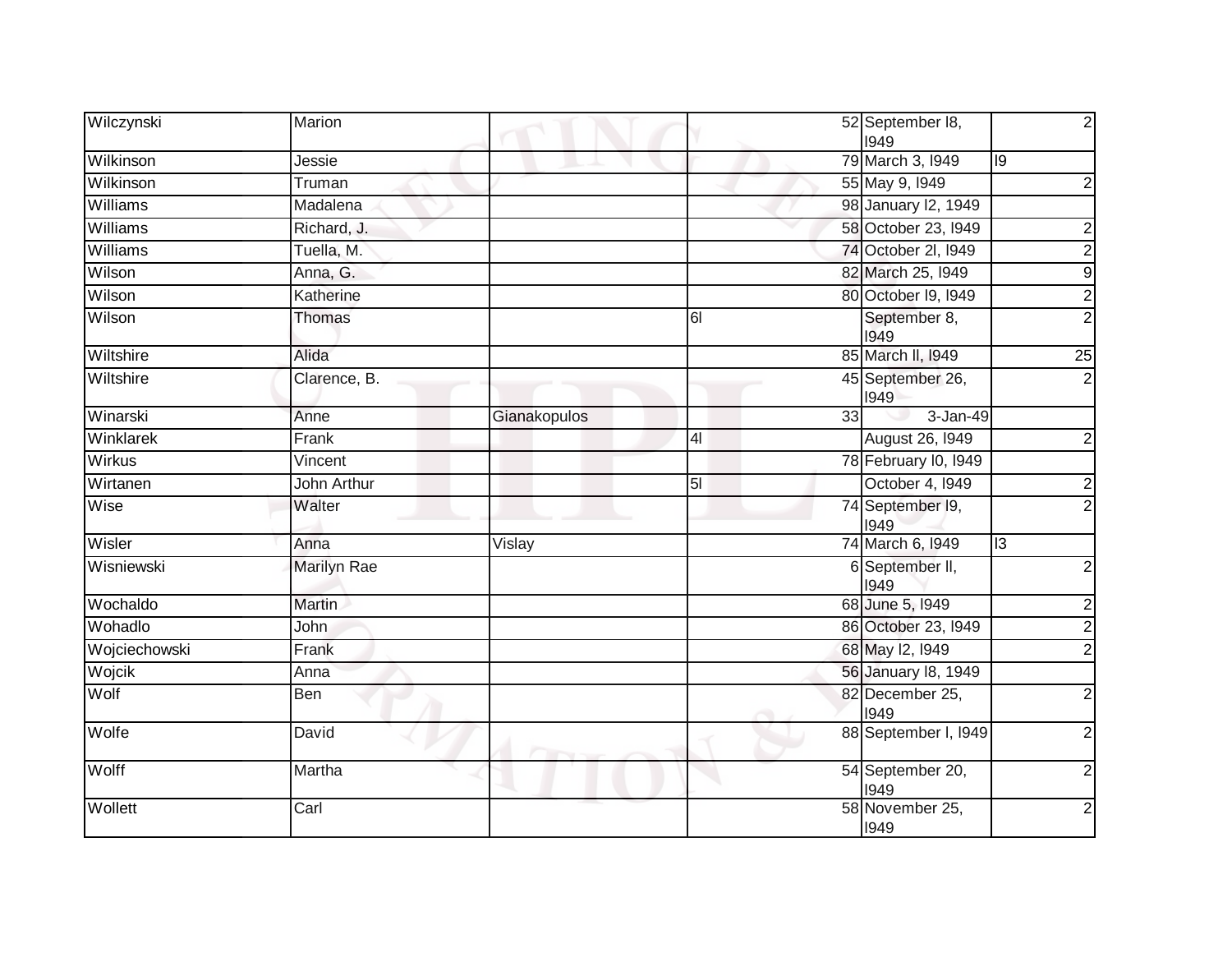| Wollmann     | Mary                |          |                | 78 March 13, 1949       | 33               |
|--------------|---------------------|----------|----------------|-------------------------|------------------|
| Wolsko       | John                |          |                | March I3, 1949          | 33               |
| Wood         | Marshall            |          | 8 months       | December I2,<br>1949    | $\overline{2}$   |
| Woodward     | Edna Hazel          |          |                | 44 January 18, 1949     |                  |
| Worthington  | <b>Thomas Keith</b> |          | 5 months       | June 2, 1949            | 32               |
| Wright       | Robert, J.          |          |                | 73 October I2, 1949     | $\overline{2}$   |
| Wrobel       | Helen               |          |                | 26 March 6, 1949        | III              |
| Wyatt        | Ann                 |          | 61             | March 22, 1949          | $\overline{2}$   |
| Wydra        | Joseph (Sgt.)       |          |                | July 13, 1949           | $\overline{2}$   |
| Wyzykowski   | Henry               |          | 8 <sup>1</sup> | August 26, 1949         | $\overline{2}$   |
| Yards        | Nancy Carol         |          | infant         | May 12, 1949            | $\overline{2}$   |
| Yelenich     | Katherine           |          |                | October 24, 1949        | $\overline{2}$   |
| York         | Charles, B.         |          |                | 82 November 25,<br>1949 | $\overline{2}$   |
| Young        | Frank, F.           |          |                | 83 August 3, 1949       |                  |
| Young        | Katherine, I.       |          |                | 62 January 23, 1949     |                  |
| Young        | Revety              |          |                | 73 March 3, 1949        | 19               |
| Yuen         | Danny Lee           |          |                | August 25, 1949         | $\overline{c}$   |
| Yuritic      | Margaret            |          |                | 44 April 20, 1949       | $\overline{2}$   |
| Zachau       | Emma                | Hayworth |                | 39 February 9, 1949     |                  |
| Zaliwkowski  | John                |          |                | 65 May 15, 1949         | $\overline{2}$   |
| Zarowny      | Julia               |          |                | 59 January 14, 1949     |                  |
| Zasada       | Frances             |          |                | 77 August 3, 1949       | 4                |
| Zatorski     | Anna                |          |                | 76 June 3, 1949         | $\overline{c}$   |
| Zelos        | Andreas             |          |                | 75 June 10, 1949        | 10               |
| Ziemba       | Andrew              |          |                | 92 September 6,<br>1949 | $\overline{2}$   |
| Ziobrowski   | Catherine           |          |                | 65 July II, 1949        | $\boldsymbol{2}$ |
| Zizda        | Steve               |          |                | 56 April 27, 1949       | $\overline{2}$   |
| Zrnichik     | Sophie              |          |                | 65 May 15, 1949         | $\overline{2}$   |
| Zurawski     | Frank               |          |                | 43 May 23, 1949         | 46               |
| <b>Zurek</b> | George              |          |                | 70 June 9, 1949         | $\overline{2}$   |